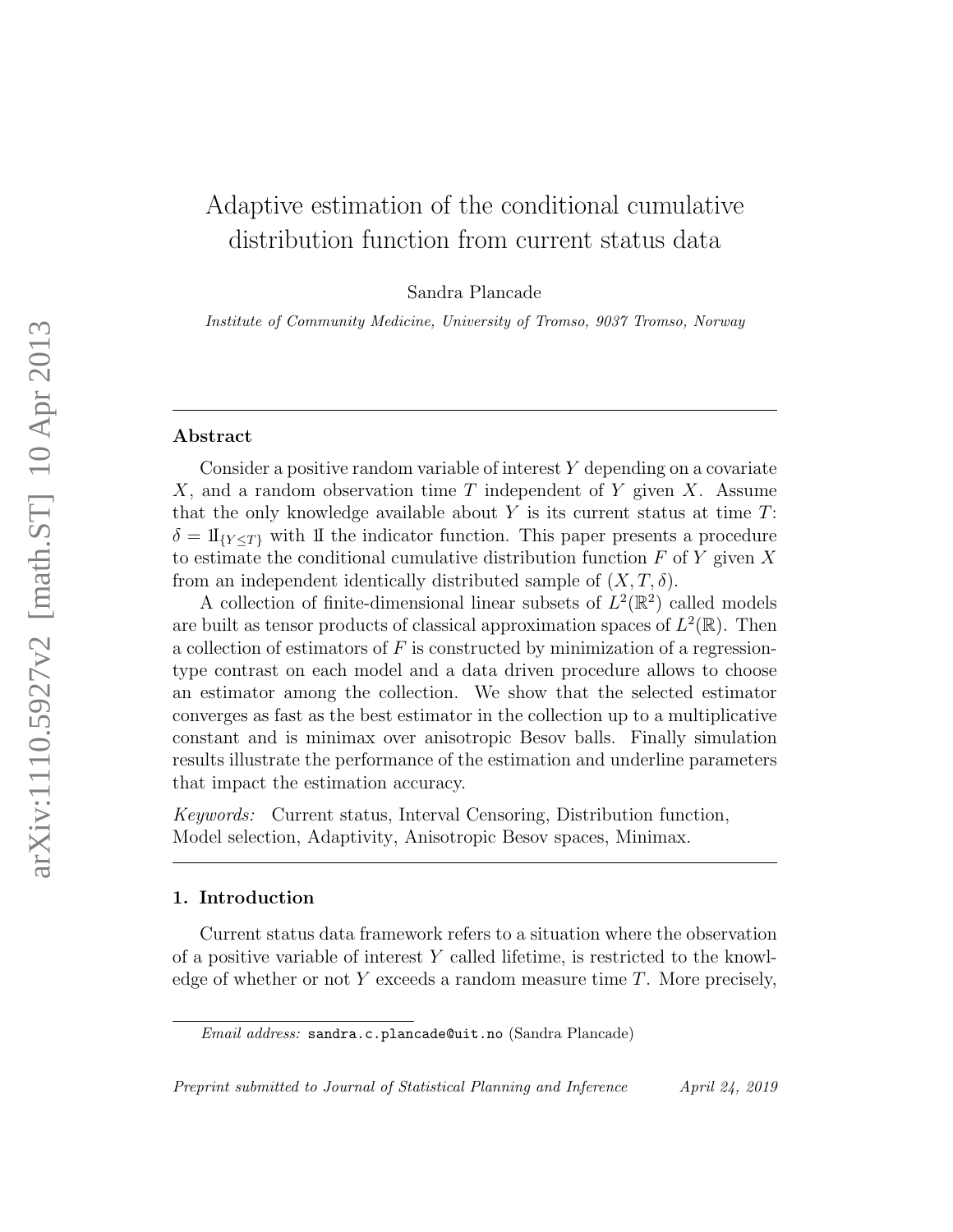one only observes the time  $T$  and the "current status" of the system at time T, namely  $\delta = \mathbb{I}_{\{Y \leq T\}}$  equal to 1 if  $Y \leq T$  and 0 otherwise. Such data arise naturally for example in infectious disease studies, when the time Y of infection is unobserved, and a test is carried out at time T. This framework is also named interval censoring, case 1, since the observation  $(T, \delta)$  indicates whether Y lies in  $[0, T]$  or  $(T, +\infty)$ . Contrary to other censoring framework, such as the right-censoring, the variable of interest is never directly measured. Nevertheless, as the intervals  $[0, T]$  and  $(T, +\infty)$  are different for each observation, quantities related to  $Y$  can be inferred.

The design considered in this paper is classical in current status data framework (e.g. [Cheng and Wang](#page-39-0) [\(2011\)](#page-39-0), [van der Vaart and van der Laan](#page-41-0)  $(2006)$ : the survival and observation times Y and T are assumed to be independent given a uni-dimensional covariate  $X$  directly measured. In the first place, no smoothness conditions are assumed on the variables  $(X, Y, T)$ . More precisely, the following i.i.d. sample is observed

<span id="page-1-0"></span>
$$
(X_i, T_i, \delta_i)_{i=1,\dots,n} \tag{1}
$$

with the survival times  $(Y_i)_{i=1,\dots,n}$  independent from the observation times  $(T_i)_{i=1,\dots,n}$  conditional to the covariates  $(X_i)_{i=1,\dots,n}$ , and  $(\delta_i)_{i=1,\dots,n}$  denoting the indicators  $(\mathbb{I}_{\{Y_i \leq T_i\}})_{i=1,\dots,n}$ . We aim to estimate the cumulative distribution function (c.d.f.)  $F$  of  $Y$  given a covariate  $X$ , namely

$$
F(x, y) = P[Y \le y | X = x].
$$

Current status data have been widely studied over the past two decades. Most results about nonparametric estimation of the survival function are based on the NPMLE (Nonparametric Maximum Likelihood Estimator). [Groeneboom and Wellner](#page-40-0) [\(1992\)](#page-40-0) prove that the NPMLE is pointwise convergent with the optimal rate  $n^{-1/3}$ , and [van de Geer](#page-41-1) [\(1993\)](#page-41-1) establishes a similar result for the  $L^2$ -risk under the assumption of continuous survival time density. This unusual rate of convergence differs from the uncensored and right-censored designs, in which the distribution function can be estimated with the parametric rate of convergence  $n^{-1/2}$ .

More recently, estimators developed from the NPMLE take into account the regularity of the function. [Hudgens et al.](#page-40-1) [\(2007\)](#page-40-1) build three estimators derived from the NPMLE, and compare their performances on simulated and real data. [van der Vaart and van der Laan](#page-41-0) [\(2006\)](#page-41-0) apply smoothing methods to the NPLME to estimate the survival function in presence of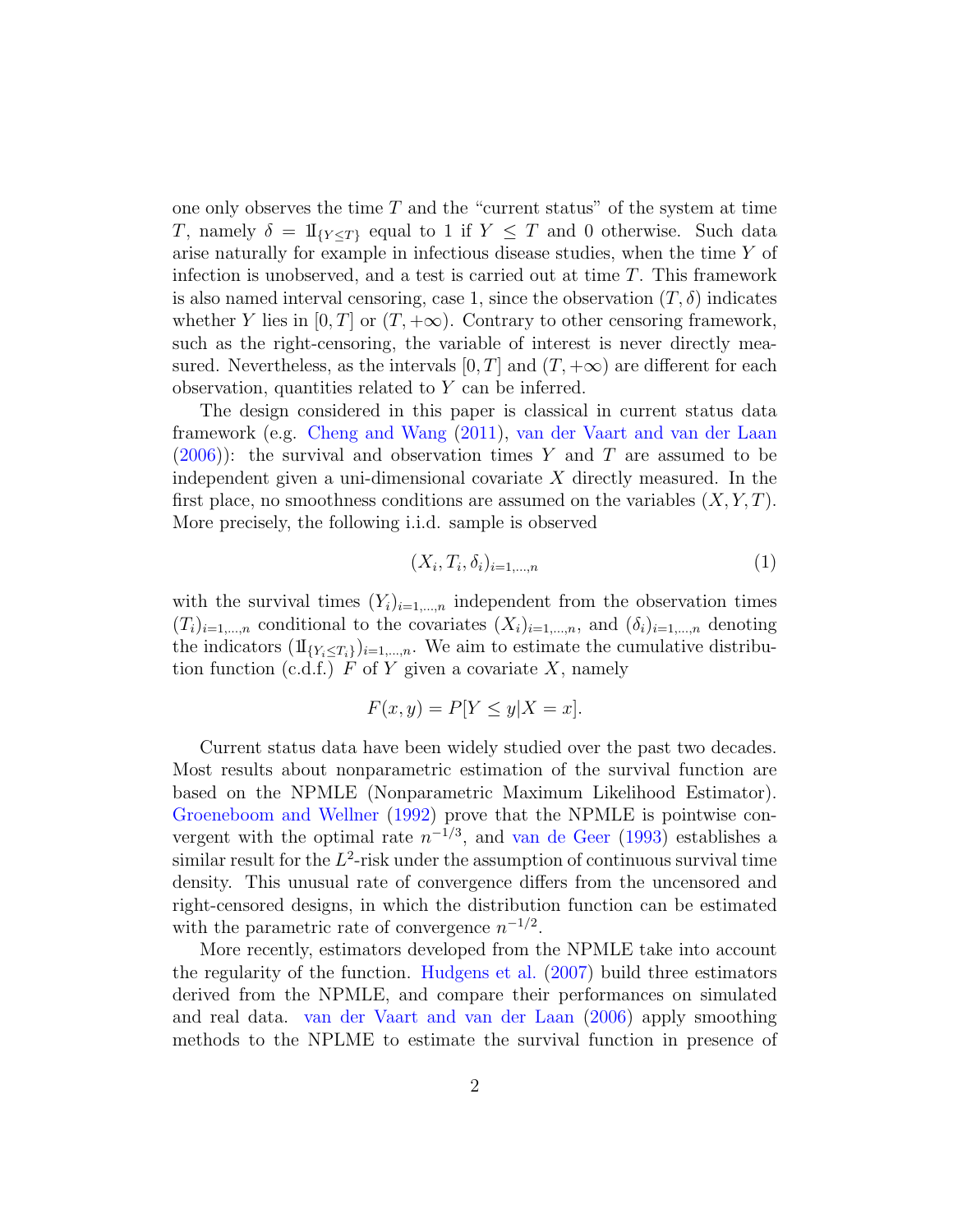high-dimensional covariates. Birgé [\(1999\)](#page-39-1) proposes an easily computable histogram estimator which reaches the minimax rate of convergence. The procedures developed in these papers assume that the regularity of the target function is known.

Few papers propose estimators that automatically adapt to the unknown regularity of the function. [Ma and Kosorok](#page-40-2) [\(2006\)](#page-40-2) introduce a NPMLE and a least square estimator on Sobolev classes, and select the regularity parameter with a penalized criterion. [Brunel and Comte](#page-39-2) [\(2009\)](#page-39-2) draw a parallel between current status data and bounded regression framework through a least-square estimator combined with a model selection procedure based on a more easily computable penalty function. As far as the author knows, estimation of cumulative distribution function from current status data in presence of covariates has not been handled yet in an adaptive framework. Moreover, lower-bounds on classical regularity spaces are not available. This paper aims to address these two questions.

First of all, the procedure from [Brunel and Comte](#page-39-2) [\(2009\)](#page-39-2) is extended in order to include a covariate. For every  $i = 1, \ldots, n$ ,

$$
\mathbb{E}[\delta_i|X_i,T_i] = \mathbb{E}\left[\mathbb{1}_{\{Y_i \le T_i\}}|X_i,T_i\right] = \mathbb{P}[Y_i \le T_i|X_i,T_i] = F(X_i,T_i).
$$

Therefore, F is the regression function of  $\delta_i$  on  $(X_i, T_i)$  and a least-square contrast is considered. A collection of linear spaces of  $L^2(\mathbb{R} \times \mathbb{R}^+)$  is built by tensor product of classical approximation subspaces of  $L^2(\mathbb{R})$  and  $L^2(\mathbb{R}^+)$ . Finally, a model selection estimator is computed by penalization of the leastsquare contrast following the model selection procedure from Birgé and Mas[sart](#page-39-3) [\(1998\)](#page-39-3).

The loss function usually considered in model selection procedures is associated to the  $L^2$ -norm. Nevertheless, the least-square contrast which quantifies the goodness of fit on the observations provides a natural control of the risk associated to the empirical norm  $||t||_n^2 = (1/n) \sum_{i=1}^n t^2(X_i, T_i)$  which represents an intermediate result in the computation of the integrated risk in most model selection procedures (see e.g. [Massart](#page-40-3) [\(2007\)](#page-40-3), Comments of Theorem 8.3). In this paper, we have chosen to first display the control of the empirical risk conditional to the observations  $\{(X_i, T_i)\}\$ and then derive the result for the  $L^2$ -risk under additional assumptions in order to emphasize the role played by each hypothesis. Besides, the fixed design context with non-random observations  $\{(X_i, T_i)\}\)$  can be directly handled.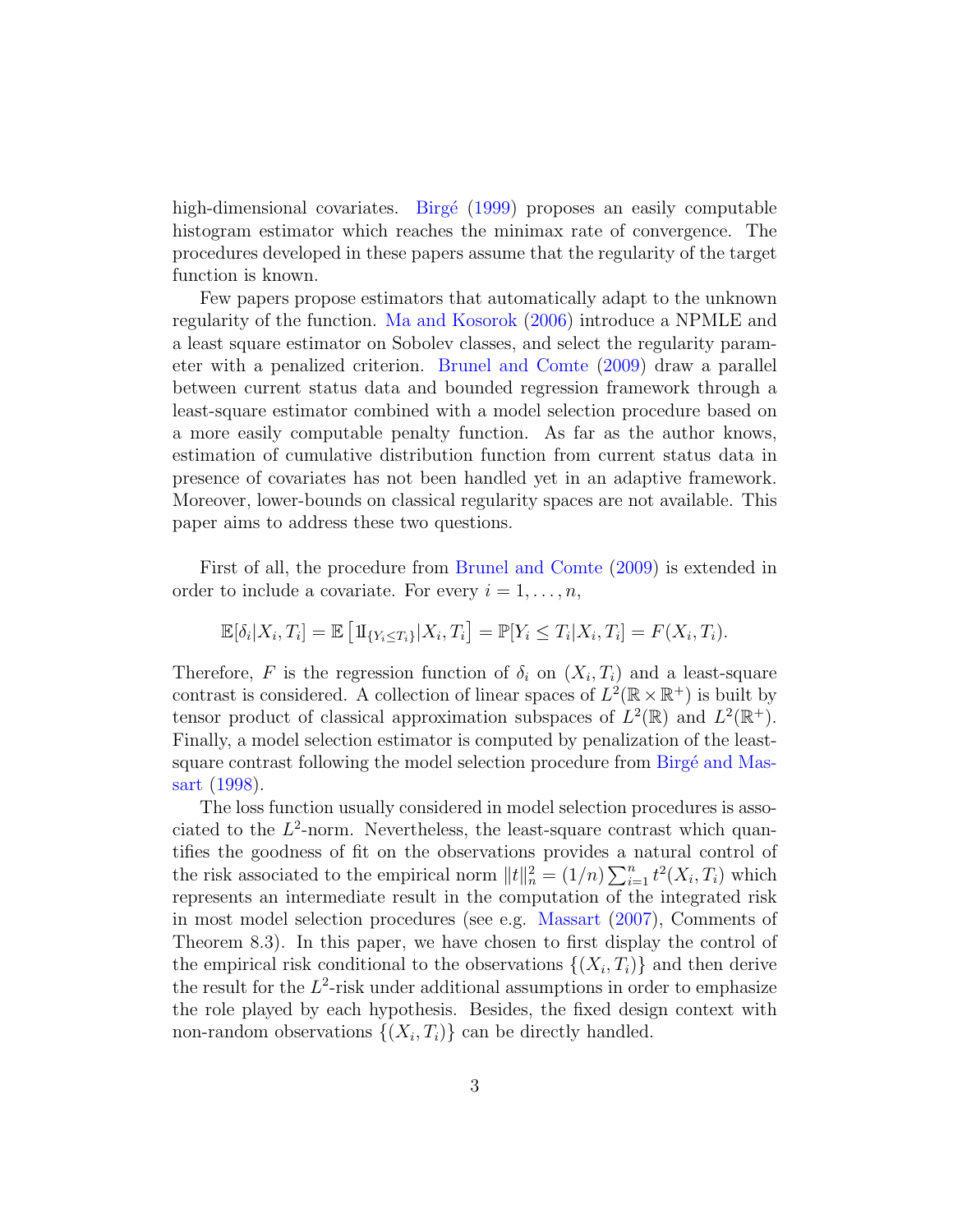On complementary interest to the adaptivity on decomposition bases, is the study of the rate of convergence on spaces of regularity. Anisotropic Besov spaces, which account for different regularities of the target function  $F$  with respect to the covariate  $X$  and the survival time  $Y$ , are considered. On the one hand, the rate of convergence of our adaptive estimator is evaluated, exhibiting classical rates in a regression context, but unusual in c.d.f. estimation. On the other hand, the minimax rate of convergence is considered as a criterion to evaluate the fundamental limit of the current status framework. The combination of these two analyses assesses the optimality of our estimator. Results in a context without covariate can be derived as a particular case, proving the optimality of the estimators proposed by [Ma](#page-40-2) [and Kosorok](#page-40-2) [\(2006\)](#page-40-2) and [Brunel and Comte](#page-39-2) [\(2009\)](#page-39-2).

Furthermore, we analyze the performance of our estimator on simulated data. In a right-censoring context, the rate of censoring defined as the proportion of censored observations is a well-identified parameter of the quality of the estimation. Since the survival time is never observed in current status data, this quantity makes no sense. Nevertheless, in our numerical study, we exhibit a parameter which impacts the estimation from current status data, and may represent the counterpart of the rate of censoring on right-censored data.

The paper is organized as follows. Section [2](#page-3-0) introduces the notations. The estimation procedure is presented in Section [3.](#page-4-0) The upper-bounds for the empirical and integrated loss functions are presented in Section [4.](#page-8-0) The minimax study over anisotropic Besov balls is conducted in Section [5.](#page-10-0) Section [6](#page-13-0) displays the performances of the estimator on simulated data. General comments and perspectives for further developments are presented in Section [7.](#page-20-0) The proofs are gathered in Section [8.](#page-27-0)

## <span id="page-3-0"></span>2. Notations

## 2.1. Notations

Let **X** and **T** denote the vectors  $(X_1, \ldots, X_n)$  and  $(T_1, \ldots, T_n)$ , and for every  $t \in L^2(\mathbb{R} \times \mathbb{R}^+),$  let  $t(\mathbf{X}, \mathbf{T}) = (t(X_1, T_1), \dots, t(X_n, T_n)).$  For every  $(V_i, W_i)_{i=1\ldots,n}$  i.i.d. random variables,  $f_V$  denotes the density of  $V_i$  and  $f_{(V,W)}$ the density of the couple  $(V_i, W_i)$ .

Let  $A = A_1 \times A_2$  be a subset of  $\mathbb{R} \times \mathbb{R}^+$  with  $A_1$  and  $A_2$  compact intervals. For every  $t, s \in L^2(A)$ , we define the empirical norm and scalar product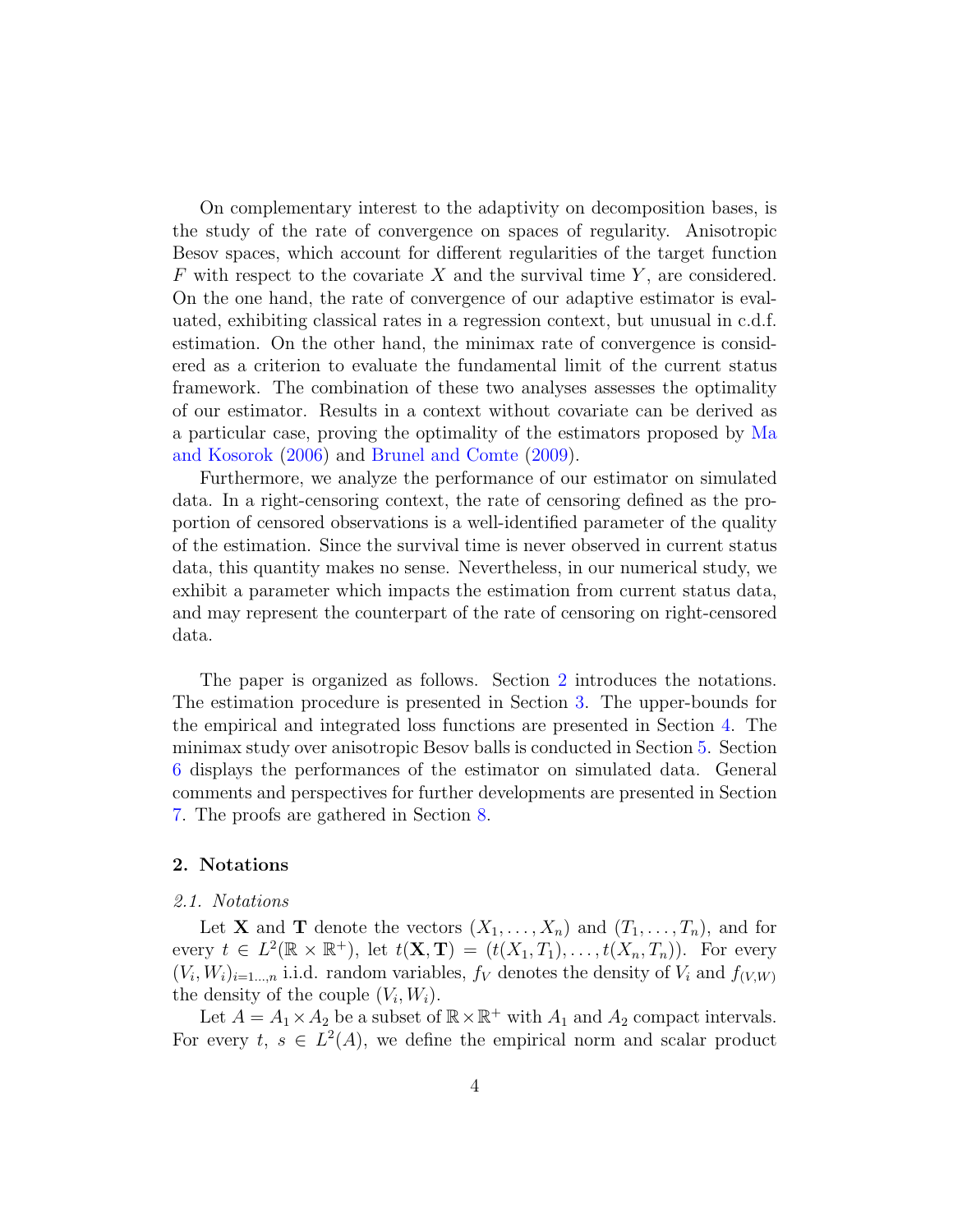relative to the sample  $(X_i, T_i)_{i=1,\dots,n}$ :

$$
\langle s,t\rangle_n = \frac{1}{n} \sum_{i=1}^n s(X_i,T_i)t(X_i,T_i)
$$
 and  $||s||_n^2 = \langle s,s\rangle_n$ 

and the associated integrated norm and scalar product:

$$
\langle s, t \rangle_{f(x,T)} = \int_{x \in A_1} \int_{u \in A_2} s(x,u)t(x,u)f_{(X,T)}(x,u)dxdu \text{ and } ||s||^2_{f(x,T)} = \langle s, s \rangle_{f(x,T)}.
$$

Finally, for every finite set  $S$ ,  $|S|$  denotes the cardinal of S.

## <span id="page-4-0"></span>3. Model selection estimator

#### 3.1. Collection of linear models

We build a collection of linear subspaces of  $L^2(A)$ , referred to as models, by tensor product of finite-dimensional linear subspaces of  $L^2(A_1)$  and  $L^2(A_2)$ . For  $j = 1$  or 2, let

$$
\mathcal{M}_n^{(j)} = \{ S_{m_j}^{(j)}, m_j \in I_n^{(j)} \}
$$
 (2)

be a collection of linear subspaces of  $L^2(A_j)$  with finite dimension  $D_{m_j}^{(j)}$ . Let  $I_n = I_n^{(1)} \times I_n^{(2)}$ . For every  $m = (m_1, m_2) \in I_n$ , we define

$$
S_m = S_{m_1}^{(1)} \otimes S_{m_2}^{(2)} = \left\{ t : A \to \mathbb{R}, \quad t(x, y) = \sum_{(k,l) \in J_m} a_{k,l} \phi_k^{m_1}(x) \psi_l^{m_2}(y) \right\}
$$
(3)

with  $(\phi_k^{m_1})_{k=1,\dots,D_{m_1}^{(1)}}$  an orthonormal basis of  $S_{m_1}^{(1)}$ ,  $(\psi_l^{m_2})_{l=1,\dots,D_{m_2}^{(2)}}$  an orthonormal basis of  $S_{m_2}^{(2)}$  and

$$
J_m = \left( (1, 1), \dots, (1, D_{m_2}^{(2)}), (2, 1), \dots, (2, D_{m_2}^{(2)}), \dots, (D_{m_1}^{(1)}, 1), \dots, (D_{m_1}^{(1)}, D_{m_2}^{(2)}) \right)
$$
\n
$$
\tag{4}
$$

For every  $m = (m_1, m_2)$ ,  $S_m$  is a linear subspace of  $L^2(A)$  with dimension  $D_m = D_{m_1}^{(1)} D_{m_2}^{(2)}$ . Then the collection of models is defined as  $\mathcal{M}_n = \{S_m, m \in$  $I_n$ . Once fixed the collection  $\mathcal{M}_n$ , a bijection is established between the indexes  $\{m \in I_n\}$  and the linear spaces  $\{S_m \in \mathcal{M}_n\}$ . Therefore, the term "model" will indistinctly refer either to m or  $S_m$ . We assume that  $\mathcal{M}_n^{(1)}$  and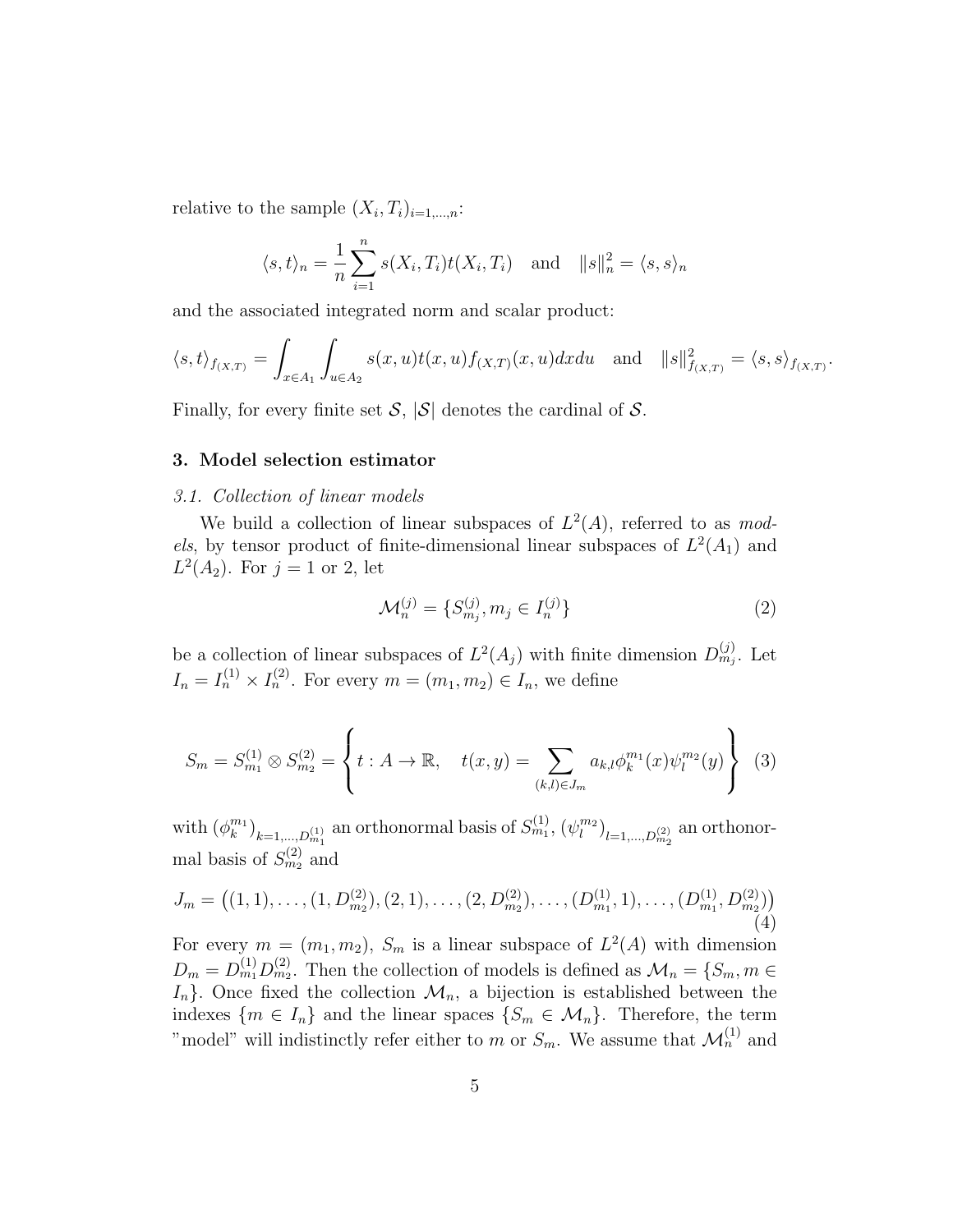$\mathcal{M}_n^{(2)}$  satisfy the following assumption.

(H) Let  $j = 1$  or 2. For every  $b > 0$ , there exists a constant  $B_j$  such that

$$
\sum_{m_j \in I_n^{(j)}} \exp\left(-b\sqrt{D_{m_j}^{(j)}}\right) \le B_j, \quad \forall n \in \mathbb{N}^*.
$$

## <span id="page-5-3"></span>3.2. Least-square estimators

For every  $t \in L^2(A)$ , we consider the least-square contrast

<span id="page-5-2"></span>
$$
\gamma_n(t) = \frac{1}{n} \sum_{i=1}^n (\delta_i - t(X_i, T_i))^2.
$$
 (5)

For every model  $S_m \in \mathcal{M}_n$ , we denote by  $\widehat{F}_m$  the minimum contrast estimator on  $S_m$ :

<span id="page-5-0"></span>
$$
\widehat{F}_m = \arg\min_{t \in S_m} \gamma_n(t) = \sum_{(k,l) \in J_m} \widehat{a}_{k,l} \phi_k^{m_1}(.) \psi_l^{m_2}(.) \tag{6}
$$

Equation [\(6\)](#page-5-0) amounts to state that the partial derivatives  $\partial \gamma_n(\widehat{F}_m)/\partial a_{k,l}$ are equal to zero for every  $(k, l) \in J_m$ . Therefore, the column vector of coefficients  $\widehat{A}_m = [\widehat{a}_{k,l}]_{(k,l)\in J_m}$  satisfies

<span id="page-5-1"></span>
$$
\widehat{G}_m \widehat{A}_m = \widehat{V}_m \tag{7}
$$

with

$$
\widehat{G}_m = \left[ \frac{1}{n} \sum_{i=1}^n \phi_k^{m_1}(X_i) \psi_l^{m_2}(T_i) \phi_{k'}^{m_1}(X_i) \psi_{l'}^{m_2}(T_i) \right]_{((k,l),(k',l')) \in J_m^2}
$$

the  $D_m \times D_m$ -square Gram matrix related to  $\{\phi_k^{m_1} \psi_l^{m_2}\}_{(k,l) \in J_m}$  for the scalar product  $\langle ., .\rangle_n$  and

$$
\widehat{V}_m = \left[\frac{1}{n}\sum_{i=1}^n \delta_i \phi_k^{m_1}(X_i) \psi_l^{m_2}(T_i)\right]_{(k,l)\in J_m}
$$

a column vector.

Comment on existence and unicity of  $\widehat{F}_m$ . Equation [\(7\)](#page-5-1) has a unique solution  $\widehat{A}_m$  if and only if the matrix  $\widehat{G}_m$  is invertible. Nevertheless, we show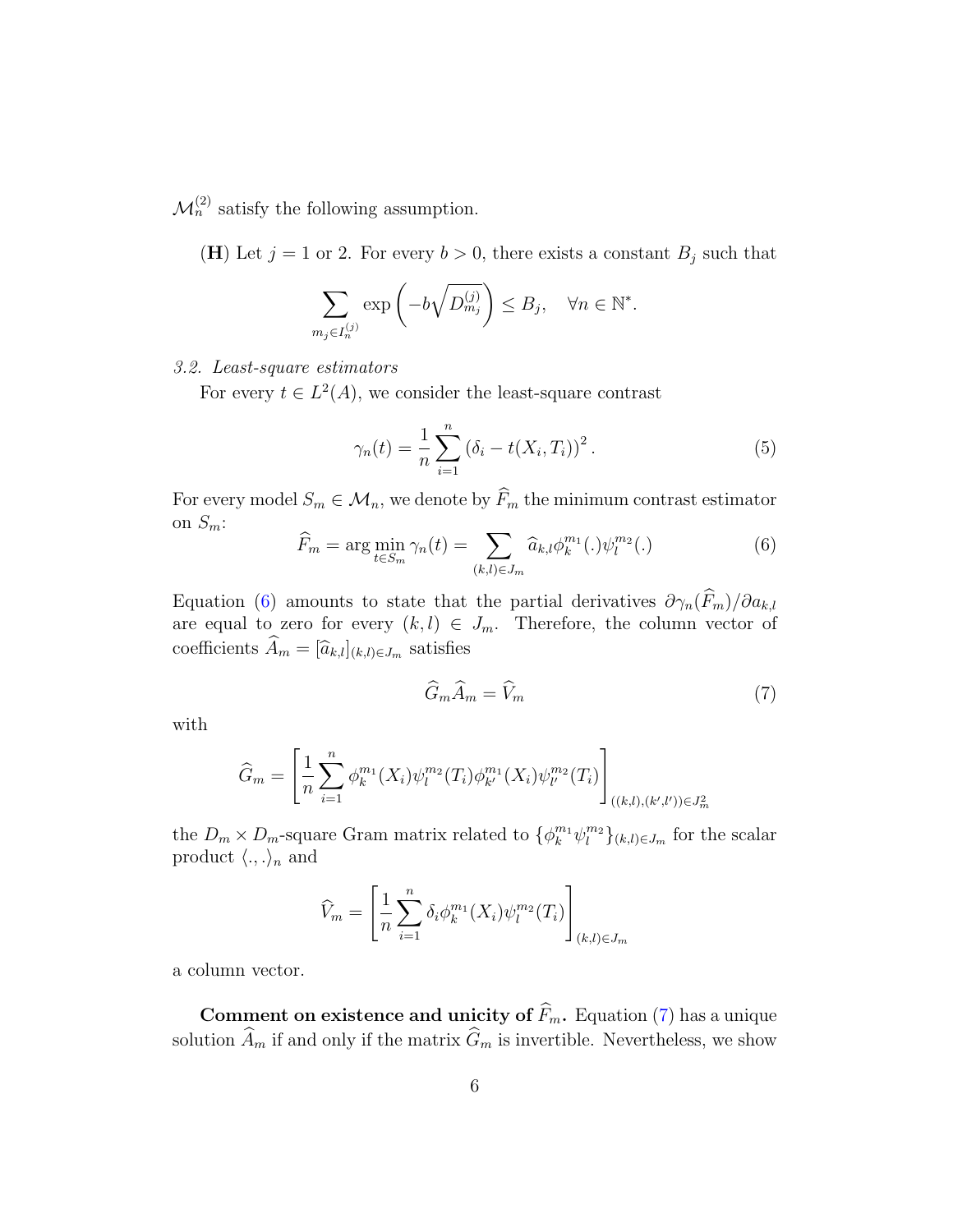that the estimator  $\widehat{F}_m$  exists almost surely and is uniquely defined on the set  $(X, T)$ .

Consider the observed sample  $(1)$ . Let S be a finite dimensional linear subset of  $L^2(A)$  and  $\Phi$  be the linear application from S to  $\mathbb{R}^n$  defined as  $\Phi(t) = t(\mathbf{X}, \mathbf{T})$ . We denote by  $S^*$  the linear subset of S such that:

<span id="page-6-0"></span>
$$
\mathcal{S}^* \oplus \text{Ker}(\Phi) = \mathcal{S}
$$
 (8)

with Ker( $\Phi$ ) the null space of  $\Phi$ .  $S^*$  is the largest linear subset of S on which  $\Vert \cdot \Vert_n$  satisfies the separation property:  $\Vert t \Vert_n = 0 \Rightarrow t = 0$ . The restriction  $\Phi^*$  of  $\Phi$  to  $\mathcal{S}^*$  draws a bijection from  $\mathcal{S}^*$  into the image  $\Phi(\mathcal{S})$  of  $\Phi$ . Let  $Z_{\mathcal{S}}$ be the projection of  $(\delta_1, \ldots, \delta_n)$  on  $\Phi(\mathcal{S})$ . There exists a unique function  $\widehat{F}_{\mathcal{S}}^* \in \mathcal{S}^*$  such that  $\Phi(\widehat{F}_{\mathcal{S}}^*) = Z_{\mathcal{S}}$ . Furthermore,  $\widehat{F}_{\mathcal{S}}^* = \arg \min_{t \in \mathcal{S}} \gamma_n(t)$  and for any minimiser  $\widehat{F}_{\mathcal{S}}$  of  $\gamma_n$  over  $\mathcal{S}, \widehat{F}_{\mathcal{S}}^*$  and  $\widehat{F}_{\mathcal{S}}$  are equal on  $(\mathbf{X}, \mathbf{T})$ .

# 3.3. Model selection estimator

For every  $m \in \mathcal{M}_n$ , let  $F_m$  be a minimizer of  $||F - t||_n^2$  for  $t \in S_m$ . The empirical risk of the least-square estimator  $\widehat{F}_m$  has the following bias-variance decomposition:

$$
\mathbb{E}\left[\|\widehat{F}_m-F\|_n^2|(\mathbf{X},\mathbf{T})\right]=\mathbb{E}\left[\|\widehat{F}_m-F_m\|_n^2|(\mathbf{X},\mathbf{T})\right]+\|F_m-F\|_n^2.
$$

The bias term  $||F_m - F||_n^2$  is estimated by  $\gamma_n(\widehat{F}_m)$ .

Let  $S_m^*$  be defined by  $(8)$ ,  $\hat{F}_m^*$  and  $F_m^*$  be respectively the minimisers of  $\gamma_n$  and  $\|\cdot - F\|_n$  over  $S_m^*$ . Then  $\widehat{F}_m^*(\mathbf{X}, \mathbf{T})$  and  $F_m^*(\mathbf{X}, \mathbf{T})$  are respectively the projection of  $(\delta_1, \ldots, \delta_n)$  and  $F(\mathbf{X}, \mathbf{T})$  on  $S_m^*$  for the norm  $\|\cdot\|_n$ . Thus, let  $\{\varphi_{\lambda}, \lambda \in J_m^*\}$  be a  $\|.\|_n$ -orthonormal basis of  $S_m^*$ ,

$$
\|\widehat{F}_m^* - F_m^*\|_n^2 = \|\widehat{F}_m - F_m\|_n^2 = \sum_{\lambda \in J_m^*} (\nu_n(\varphi_\lambda))^2
$$

with

<span id="page-6-1"></span>
$$
\nu_n(t) = \frac{1}{n} \sum_{i=1}^n (\delta_i - F(X_i, T_i)) t(X_i, T_i).
$$
\n(9)

Moreover, the  $\{\delta_i\}_{i=1,\dots,n}$  are independent conditional to  $(\mathbf{X}, \mathbf{T})$  and  $\mathbb{E}[(\delta_i F(X_i, T_i))^2|\mathbf{X}, \mathbf{T}| \leq 1/4$  as variance of a Bernouilli variable, which entails:

<span id="page-6-2"></span>
$$
\mathbb{E}\left[ (\nu_n(t))^2 | \mathbf{X}, \mathbf{T} \right] \le \frac{1}{4n^2} \sum_{i=1}^n t^2(X_i, T_i) = \frac{\|t\|_n^2}{4n}, \quad \forall t \in L^2(A). \tag{10}
$$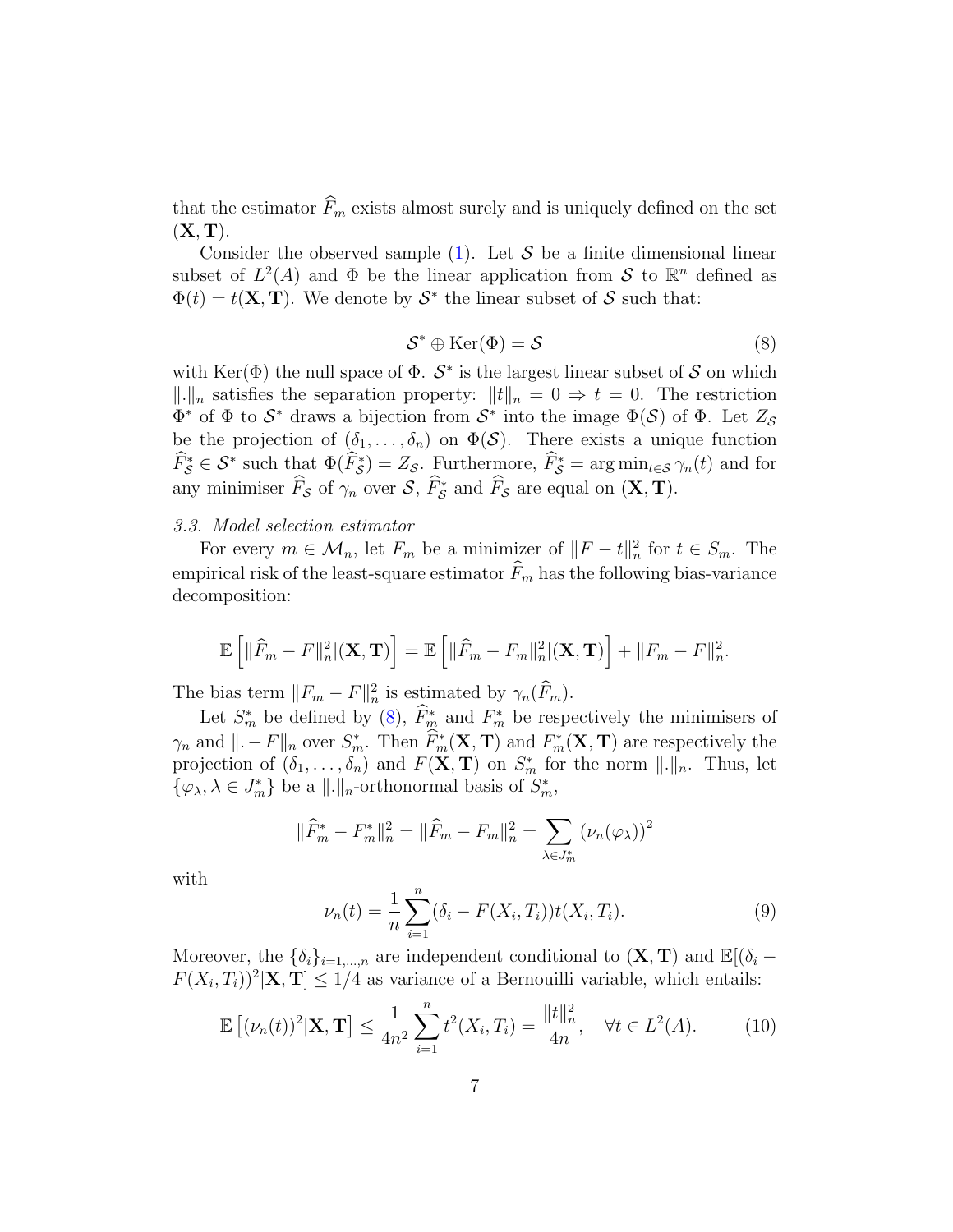Therefore, the variance term  $\mathbb{E}\left[\|\widehat{F}_m - F_m\|_n^2 |(\mathbf{X}, \mathbf{T})\right]$  is upper bounded by  $(1/4)D_m/n$  and a model  $\hat{m}$  which minimizes the estimated bias-variance sum is selected:

$$
\widehat{m} = \arg\min_{m \in I_m} \left[ \gamma_n(\widehat{F}_m) + pen(m) \right]
$$

with  $pen(m) = (\theta/4)D_m/n$  for some numerical constant  $\theta > 1$ .

Besides, the cumulative distribution function  $F$  lies in [0, 1]. We use this information to improve the estimation by constraining the values of our estimator to remain in this interval. More precisely we consider the estimator  $F_{\hat{m}}$  with

<span id="page-7-0"></span>
$$
\tilde{F}_m(x, u) = \begin{cases}\n0 & \text{if } \hat{F}_m(x, u) < 0 \\
1 & \text{if } \hat{F}_m(x, u) > 1 \\
\hat{F}_m(x, u) & \text{otherwise.} \n\end{cases}
$$
\n(11)

## Comments

1) The restriction imposed by [\(11\)](#page-7-0) brings an improvement in terms of risk. Indeed, for every  $(x, u) \in A$ ,

$$
|\tilde{F}_m(x, u) - F(x, u)| \leq |\widehat{F}_m(x, u) - F(x, u)|, \quad \forall m \in \mathcal{M}_n
$$

almost surely. In particular,  $\|\tilde{F}_m - F\|_n^2 \le \|\widehat{F}_m - F\|_n^2$ . Thus, any upperbound of  $\mathbb{E}[\|\widehat{F}_m-F\|_n^2|\mathbf{X}, \mathbf{T}]$  is also an upper-bound of  $\mathbb{E}[\|\widetilde{F}_m-F\|_n^2|\mathbf{X}, \mathbf{T}]$ .

- 2) The convergence results presented in this paper are valid for any  $\theta > 1$ , but in practical implementation a value has to be fixed. This issue arises in most model selection procedure. It can be either calibrated on simulated data from a large number of examples, determined through a crossvalidation procedure, or chosen a priori. In particular, [Massart](#page-40-4) [\(2008\)](#page-40-4) proposes an heuristic which validates the value  $\theta = 2$  in a general context.
- 3) As  $F$  is bounded by 1, the constant involved in the penalty is purely numerical contrary to many frameworks where the penalty includes unknown parameters which have to be estimated.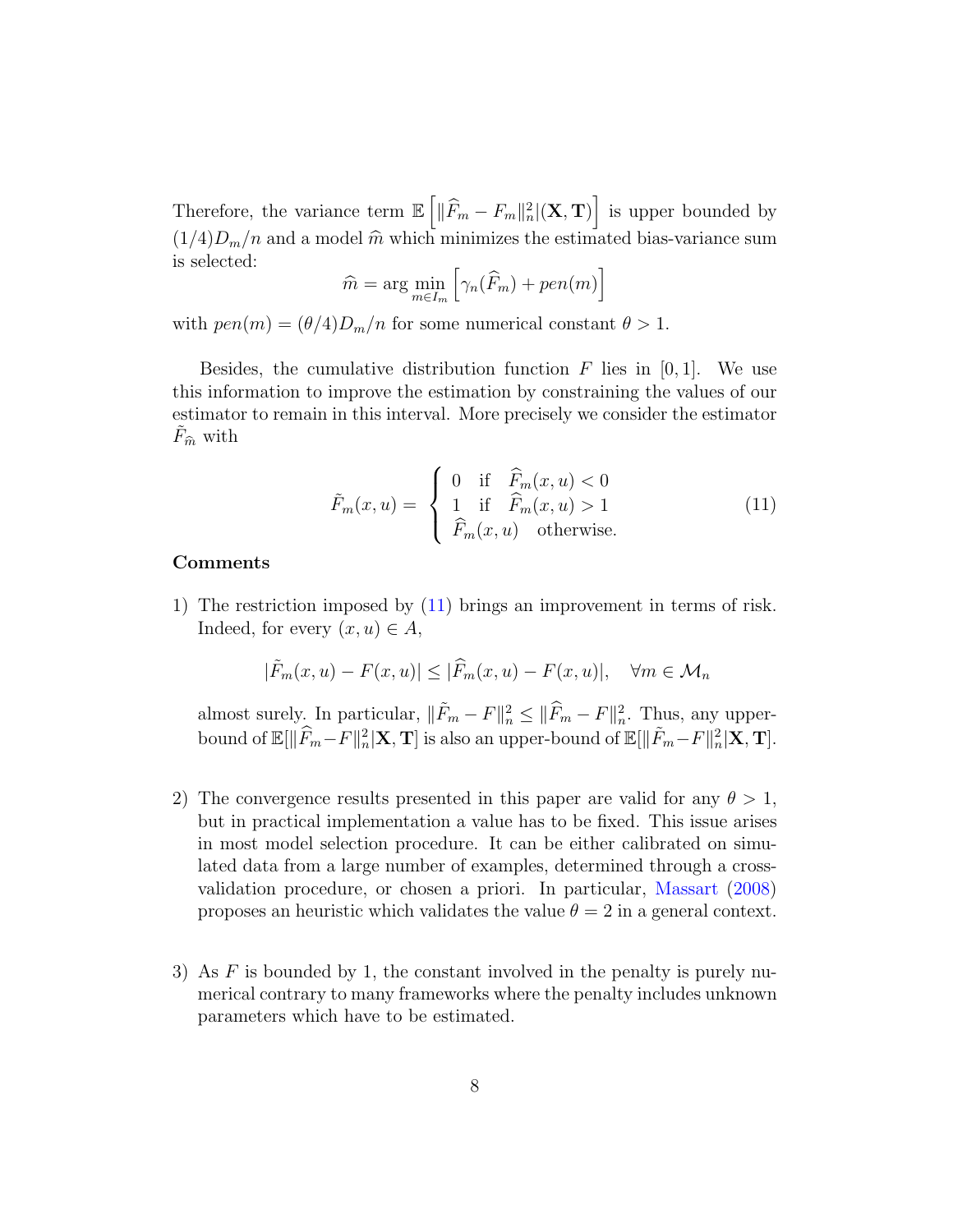#### <span id="page-8-0"></span>4. Non-asymptotic upper-bounds

#### 4.1. Oracle inequality for the empirical risk

The minimization of the least-square contrast [\(5\)](#page-5-2) determines the function which offers the best fit on the sample  $(X, T)$ . Therefore, the empirical loss function  $\|\tilde{F}_{\hat{m}} - F\|_n^2$  which measures the error of estimation on the set  $(\mathbf{X}, \mathbf{T})$ appears as the natural risk for the estimator  $F_{\hat{m}}$ .

<span id="page-8-1"></span>**Theorem 4.1.** Assume that  $(H)$  holds. There exist numerical constants  $C_1$ and  $C_2$  such that

<span id="page-8-2"></span>
$$
\mathbb{E}\left[\|\tilde{F}_{\hat{m}} - F\|_{n}^{2}|\mathbf{X}, \mathbf{T}\right] \le C_{1} \inf_{m \in I_{n}} \left\{\inf_{t \in S_{m}} \|F - t\|_{n}^{2} + pen(m)\right\} + \frac{C_{2}}{n} \quad a.s. \tag{12}
$$

## Comments on Theorem [4.1](#page-8-1)

- 1) Theorem [4](#page-8-1).1 indicates that the model selection estimator realizes the trade-off between the bias and the penalty, up to a multiplicative constant. Nevertheless, since the penalty has only been stated as an upper-bound of the variance, we did not strictly proved that the sum  $(\inf_{t \in S_m} ||F - t||_n^2 +$  $pen(m)$ ) has the order of the bias-variance sum. The minimax study conducted in Section [5](#page-10-0) is necessary to ensure that the penalty has the order of the variance, and therefore assess the adaptivity of the estimator.
- 2) The result of Theorem [4](#page-8-1).1 holds for any value of the sample  $(X, T)$ , regardless of its distribution. In particular, it handles the situation where the observation times  $T$  and the covariates  $X$  are fixed by the experimental design.

# 4.2. Oracle inequality for the  $L^2$ -risk

Theorem [4.1](#page-8-1) states the adaptivity of the model selection estimator for the empirical risk which naturally arises from the least-square contrast. Nevertheless, the loss function considered in Theorem [4.1](#page-8-1) is data dependent, and the control of the classical  $L^2$ -risk provides more interpretable results. In this section, we derive an oracle inequality for the  $L^2$ -risk under the following assumptions.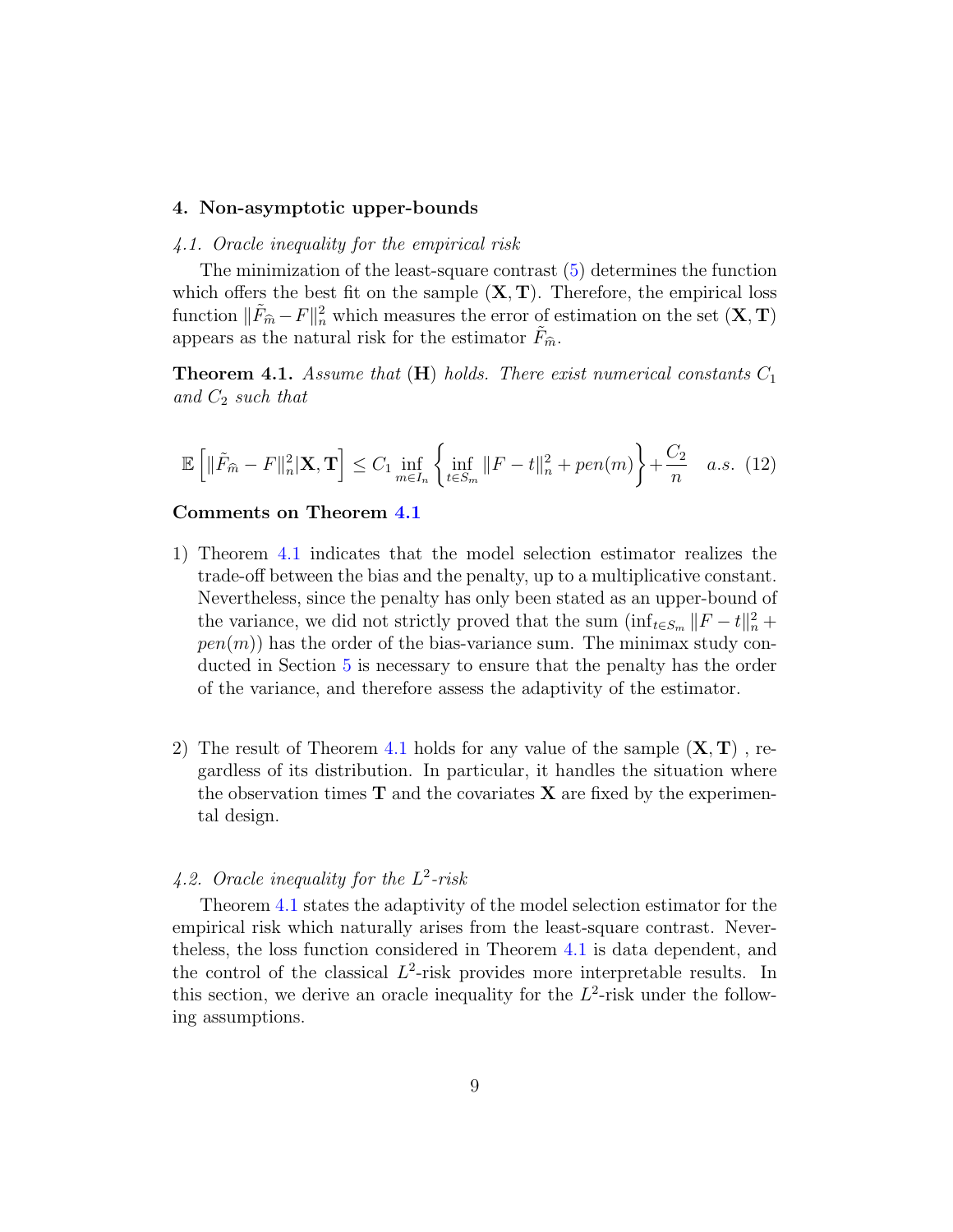$(A_1)$  For  $i = 1, \ldots, n$ ,  $(X_i, T_i)$  has a density  $f_{(X,T)}$  bounded by  $h_0 > 0$ and  $h_1 < +\infty$  on set A:

$$
h_0 \le f_{(X,T)}(x, u) \le h_1, \quad \forall (x, u) \in A.
$$

 $(A_2)$  For  $j = 1$  and 2,

$$
\left|\mathcal{M}_n^{(j)}\right| \le P^{(j)}(n), \quad \forall n \in \mathbb{N} \tag{13}
$$

for some polynomial  $P^{(j)}$ . Moreover, there exists a model  $S_n^{(j)} \in \mathcal{M}_n^{(j)}$  of dimension  $N_n^{(j)}$  such that, for every  $m_j \in I_n^{(j)}$ ,  $S_{m_j}^{(j)} \subset S_n^{(j)}$  and  $N_n^{(1)} N_n^{(2)} \leq$  $\sqrt{n}/\log n$ .

 $(A_3)$  There exists a positive constant  $K_1$  (resp.  $K_2$ ) such that, for every  $m_1 \in I_n^{(1)}$  (resp.  $m_2 \in I_n^{(2)}$ ),

$$
\sup_{x \in A_1} \sum_{k=1}^{D_{m_1}^{(1)}} (\phi_k^{m_1}(x))^2 \le K_1 D_{m_1}^{(1)} \left( \text{resp. } \sup_{u \in A_2} \sum_{l=1}^{D_{m_2}^{(2)}} (\psi_l^{m_2}(u))^2 \le K_2 D_{m_2}^{(2)} \right).
$$

Assumption  $(A_2)$  refers to the number of models in the collection, whereas  $(A_3)$  is related to the nature of the models.

Examples of models. Assumption  $(A_3)$  holds when the collections  $\mathcal{M}_n^{(1)}$  and  $\mathcal{M}_n^{(2)}$  consist of the following models.

- (i)  $S_{m_j}^{(j)}$  is the set of piecewise polynomials with maximum degree  $s_j$  and step  $\lg(A_j)/D_{m_j}^{(j)}$  where  $\lg(A_j)$  denotes the length of  $A_j$ .
- (ii)  $S_{m_j}^{(j)} = \text{vect}\{\chi_{l,k}, l \leq m_j, k \in \mathbb{Z}\}\$  where  $\chi$  is a bounded mother wavelet with regularity  $s_j$ ,  $\chi_{l,k}(x) = 2^{l/2}\chi(2^lx - k)$  and  $D_{m_j}^{(j)} = 2^{m_j}$ .
- (iii)  $S_{m_j}^{(j)}$  is the set of trigonometric polynomials with maximum degree  $D_{m_j}^{(j)}$ .

Theorem [4](#page-8-1).1 leads to the following result.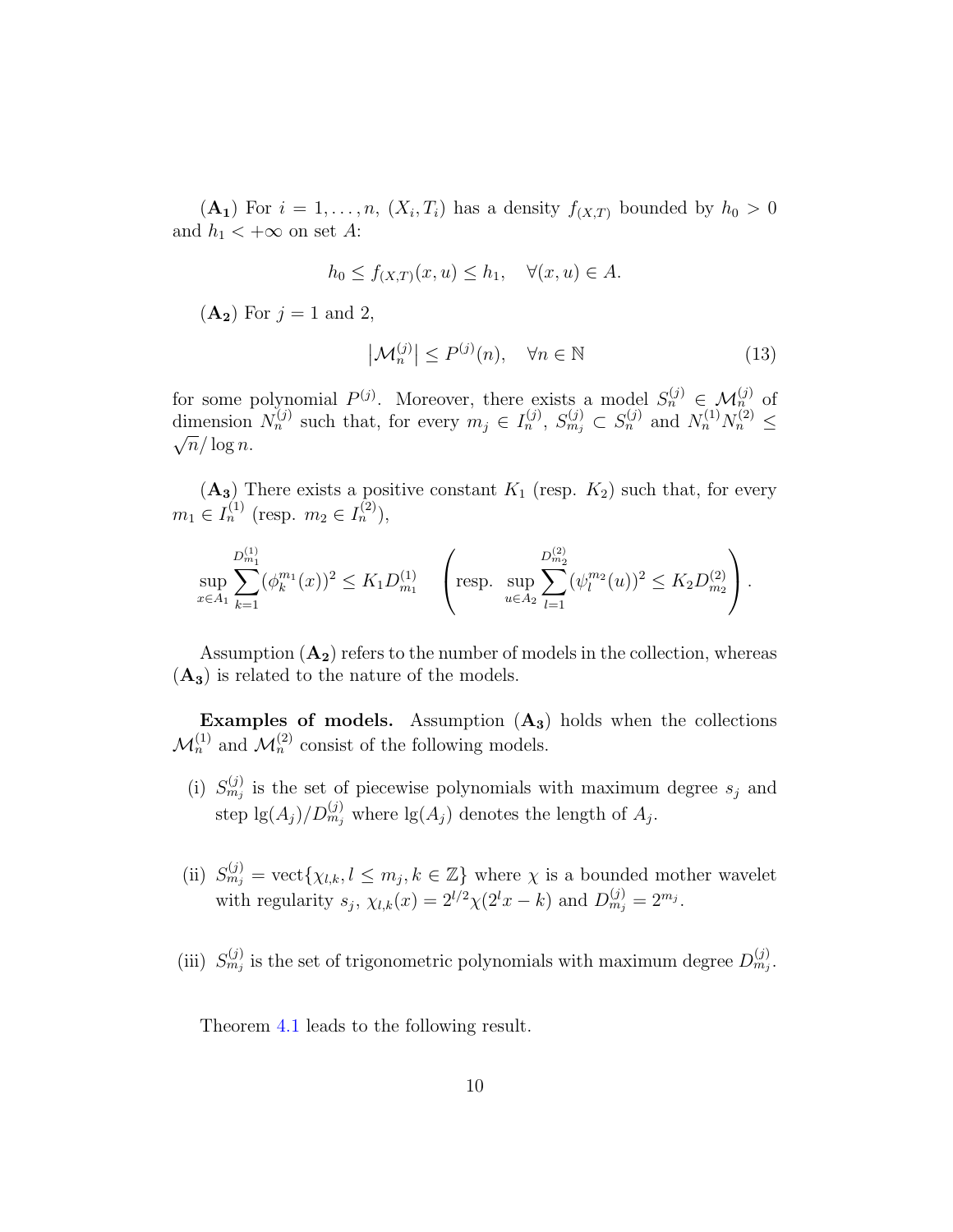<span id="page-10-1"></span>**Theorem 4.2.** Assume that  $(H)$ ,  $(A_1)$ ,  $(A_2)$  and  $(A_3)$  hold. Then

$$
\mathbb{E}\left[\|\tilde{F}_{\hat{m}} - F\|^2\right] \le C_3 \inf_{m \in I_n} \left\{\inf_{t \in S_m} \|F - t\|^2 + pen(m)\right\} + \frac{C_4}{n} \tag{14}
$$

for some constant  $(C_3, C_4)$  depending on  $(h_0, h_1, K)$ .

#### <span id="page-10-0"></span>5. Minimax study on Besov balls

Theorem [4.2](#page-10-1) states the adaptivity of the model selection estimator i.e. its optimality among the collection of estimators. The minimax rate of convergence, defined as the rate of the best estimator for the worst function among a given class of regularity, assesses optimality in a more general sense. In this section, we prove that the model selection estimator is minimax over anisotropic Besov balls.

#### 5.1. Minimax rate of convergence

Let  $\mathcal F$  be a set of conditional cumulative distribution functions on  $A$  and  $(r_n)_{n\in\mathbb{N}}$  a sequence of positive numbers. The sequence  $(r_n)_{n\in\mathbb{N}}$  is the minimax rate of convergence of  $F$  over  $\mathcal F$ , defined up to a constant, if there exist two constants c and C such that

$$
c \le \inf_{\widehat{F}_n} \sup_{F \in \mathcal{F}} \left( r_n^{-1} \mathbb{E}[\|\widehat{F}_n - F\|^2] \right) \le C
$$

with the infimum taken over all possible estimators  $\widehat{F}_n$ . The minimax rate corresponds to the rate of convergence of the best possible estimator of the function F, based on the sample  $(X_i, T_i, \delta_i)_{i=1,\dots,n}$ .

#### 5.2. Definition of anisotropic Besov balls

We recall the definition of two-dimensional anisotropic Besov spaces stated for example in [Hochmuth](#page-40-5) [\(2002\)](#page-40-5). Let  $f \in L^2(A)$ . For  $j = 1$  or  $2, r \in \mathbb{N}^*$  and  $h > 0$ , let

$$
\Delta_{h,j}^r(f)(x,y) = \sum_{k=0}^r \binom{r}{k} (-1)^{r-k} f((x,y) + k h e_j)
$$

be the directional partial difference operator for every  $(x, y) \in A_{h,j}^r$  where  $A_{h,j}^r = \{(x, y) \in A, (x, y) + rhe_j \in A\}$  and  $(e_1, e_2)$  is the canonical basis of  $\mathbb{R}^2$ . For  $t > 0$ , let  $A_{r,j}(f, t, A) = \sup_{|h| \le t} ||\Delta_{h,j}^r(f)(x, y)||_{L^2(A_{h,j}^r)}$  be the directional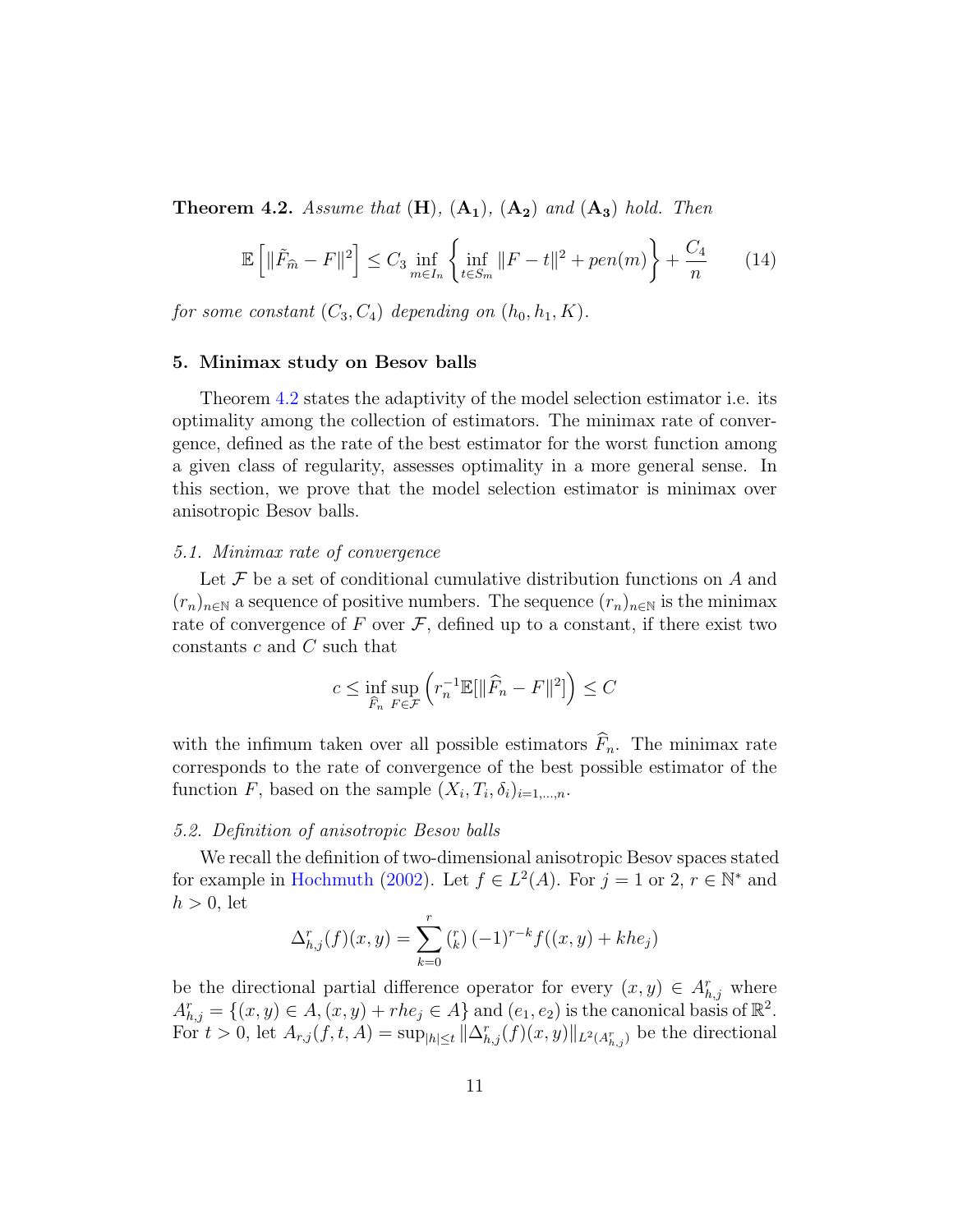modulus of smoothness for the L<sup>2</sup>-norm. Let  $\beta = (\beta_1, \beta_2) \in (\mathbb{R}^*_+)^2$  and  $r_j = \lfloor \beta_j \rfloor + 1$ . We define the anisotropic Besov space of parameters  $(\beta, 2, \infty)$ as

$$
\mathcal{B}_{2,\infty}^{\beta}(A) = \left\{ f \in L^2(A), |f|_{\mathcal{B}_{2,\infty}^{\beta}(A)} < +\infty \right\}
$$

with

$$
|f|_{\mathcal{B}_{2,\infty}^{\beta}(A)} = \sup_{t>0} \left[ t^{-\beta_1} A_{r_1,1}(f,t,A) + t^{-\beta_2} A_{r_2,2}(f,t,A) \right].
$$

The Besov norm on  $\mathcal{B}^{\beta}_{2,\infty}(A)$  is defined by  $||f||_{\mathcal{B}^{\beta}_{2,\infty}(A)} = |f|_{\mathcal{B}^{\beta}_{2,\infty}(A)} + ||f||$  and for  $L > 0$ , we consider the anisotropic Besov ball:

$$
\mathcal{B}_{2,\infty}^{\beta}(A,L)=\left\{f\in\mathcal{B}_{2,\infty}^{\beta}(A),\|f\|_{\mathcal{B}_{2,\infty}^{\beta}(A)}\leq L\right\}.
$$

5.3. Upper bound of the  $L^2$ -risk on anisotropic Besov balls

The following corollary of Theorem [4.2](#page-10-1) assesses the rate of convergence of the model selection estimator on anisotropic Besov balls.

<span id="page-11-2"></span>**Corollary 5.1.** Assume that  $F \in \mathcal{B}_{2,\infty}^{\beta}(A,L)$  for some  $L > 0$  and  $\beta =$  $(\beta_1, \beta_2) \in (\mathbb{R}_+^*)^2$  and  $\mathcal{M}_n$  is set up from models (i), (ii) with  $s_j > \beta_j - 1$ , or (iii). Then

<span id="page-11-0"></span>
$$
\inf_{t \in S_m} \|F - t\| \le C_0 \left( (D_{m_1}^{(1)})^{-\beta_1} + (D_{m_2}^{(2)})^{-\beta_2} \right). \tag{15}
$$

for some positive constant  $C_0$ . Moreover assume that  $(A_1)$  and  $(A_2)$  hold, and

<span id="page-11-1"></span>
$$
N_n^{(j)} \le \left(\frac{n}{\log^2 n}\right)^{1/4} \quad \text{for} \quad j = 1, 2. \tag{16}
$$

Then

$$
\mathbb{E}\left[\|\tilde{F}_{\widehat{m}} - F\|^2\right] \le C_5 n^{-\overline{\beta}/(\overline{\beta}+1)}
$$

for some positive constant  $C_5$ , with  $\overline{\beta} = 2\beta_1\beta_2/(\beta_1 + \beta_2)$  the harmonic mean of  $(\beta_1, \beta_2)$ .

The upper-bound of the bias term [\(15\)](#page-11-0) is computed in [Lacour](#page-40-6) [\(2007\)](#page-40-6) based on results from [Hochmuth](#page-40-5) [\(2002\)](#page-40-5) and [Nikol'skii](#page-41-2) [\(1975\)](#page-41-2). Plugging this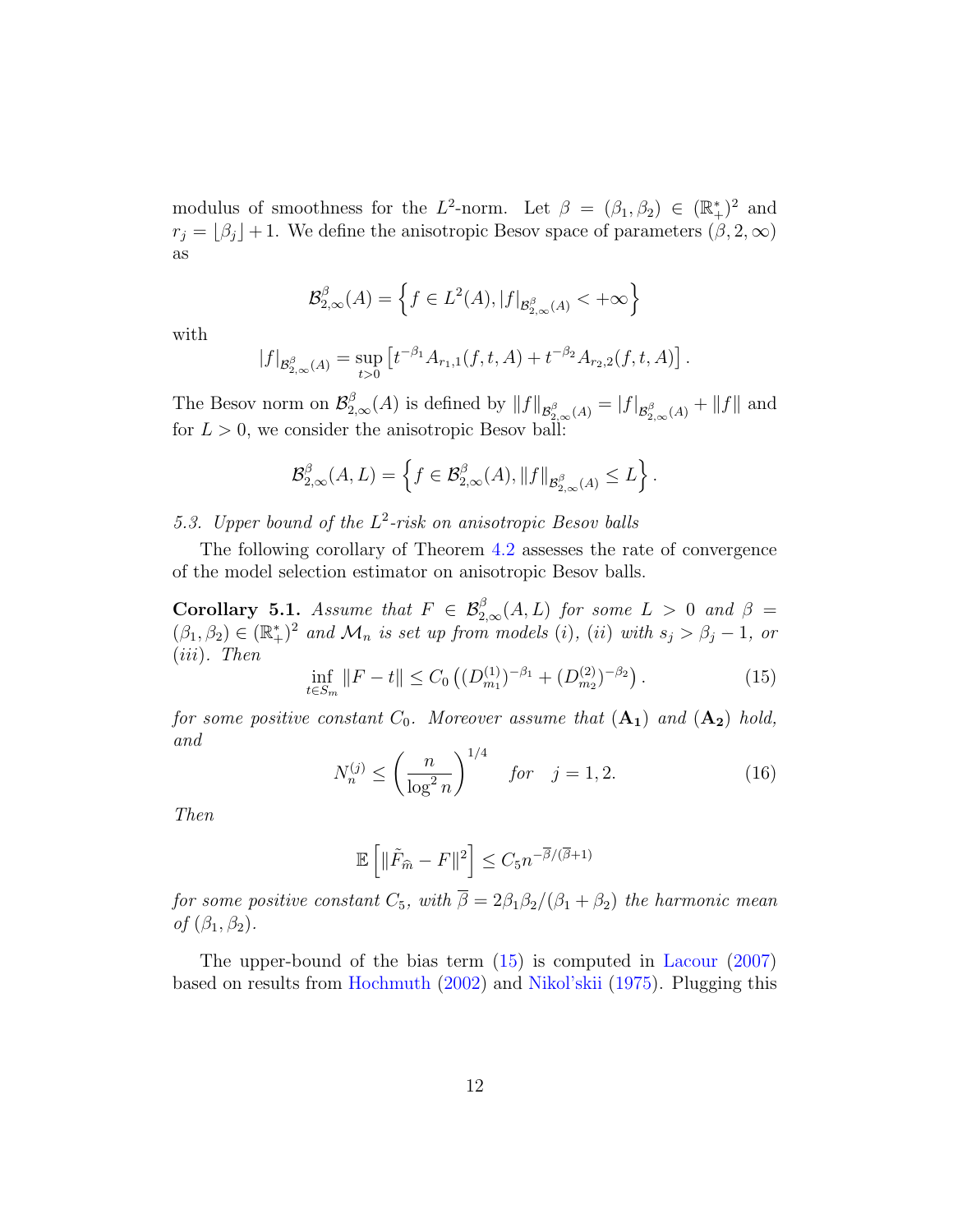result into Theorem [4.2](#page-10-1) provides the rate of convergence of the bias-variance sum:

<span id="page-12-0"></span>
$$
\inf_{t \in S_m} ||F - t||^2 + pen(m) \le C_6 \left\{ \left( (D_{m_1}^{(1)})^{-2\beta_1} + (D_{m_2}^{(2)})^{-2\beta_2} \right) + \frac{D_{m_1}^{(1)} D_{m_2}^{(2)}}{n} \right\} (17)
$$

and the trade-off between the two terms in the right hand of [\(17\)](#page-12-0) is achieved for a model  $(m_1, m_2)$  satisfying:

$$
D_{m_1}^{(1)} \propto n^{\beta_2/(\beta_1+\beta_2+2\beta_1\beta_2)}
$$
 and  $D_{m_2}^{(2)} \propto n^{\beta_1/(\beta_1+\beta_2+2\beta_1\beta_2)}$ ,

with  $\alpha$  denoting proportionality. Moreover, Assumption [\(16\)](#page-11-1) guarantees the existence of a model  $(\overline{m}_1, \overline{m}_2)$  such that

$$
1 \le D_{\overline{m}_1}^{(1)} n^{-\beta_2/(\beta_1 + \beta_2 + 2\beta_1\beta_2)} \le 2 \quad \text{and} \quad 1 \le D_{\overline{m}_2}^{(2)} n^{-\beta_1/(\beta_1 + \beta_2 + 2\beta_1\beta_2)} \le 2
$$

for  $\beta_1$ ,  $\beta_2 > 1$ . Therefore,

$$
\left( (D_{\overline{m}_1}^{(1)})^{-2\beta_1} + D_{\overline{m}_2}^{(2)})^{-2\beta_2} \right) + \frac{D_{\overline{m}_1}^{(1)} D_{\overline{m}_2}^{(2)}}{n} \propto C_7 n^{-\overline{\beta}/(\overline{\beta}+1)},
$$

which concludes the proof of Corollary  $5.1$ .  $\Box$ 

**Comments.** Condition  $\beta_1$ ,  $\beta_2 > 1$  in Corollary [5](#page-11-2).1 can be extended to

$$
(\beta_1,\beta_2)\in (\beta_1^*,+\infty)\times (\beta_2^*,+\infty)
$$

for a known couple  $(\beta_1^*, \beta_2^*)$  which satisfies  $\overline{\beta}^* \geq 1$ , with  $\overline{\beta}^*$  the harmonic mean of  $\beta_1^*$  and  $\beta_2^*$ , by considering  $N_n^{(1)}$  and  $N_n^{(2)}$  such that

$$
N_n^{(1)} \le (\log n)^{-1/2} n^{\beta_1^*/(\beta_1^* + \beta_2^* + 2\beta_1^*\beta_2^*)} \quad \text{and} \quad N_n^{(2)} \le (\log n)^{-1/2} n^{\beta_2^*/(\beta_1^* + \beta_2^* + 2\beta_1^*\beta_2^*)}.
$$

This alternative assumption takes into account a priori knowledge on the regularity of F, through an appropriate choice of  $(N_n^{(1)}, N_n^{(2)})$ . Thus, the estimation would be optimized by considering a smaller maximum size of models  $(N_n^{(j)})$  in the direction where F is more regular.

## 5.4. Lower bound of the minimax rate of convergence

<span id="page-12-1"></span>**Theorem 5.1.** Let  $\beta = (\beta_1, \beta_2) \in (0, +\infty) \times (1, +\infty)$ . Assume that  $h_1 =$  $||f_{(X,T)}||_{\infty} < +\infty$ , then there exists a constant c which depends on  $(\beta, L, h_1)$ such that

$$
\inf_{\widehat{F}_n} \sup_{F \in \mathcal{B}_{2,\infty}^{\beta}(A,L)} \mathbb{E}\left[n^{-\overline{\beta}/(\overline{\beta}+1)} \|\widehat{F}_n - F\|^2\right] \geq c.
$$

with the infimum taken over all possible estimators  $\widehat{F}_n$  based on sample [\(1\)](#page-1-0)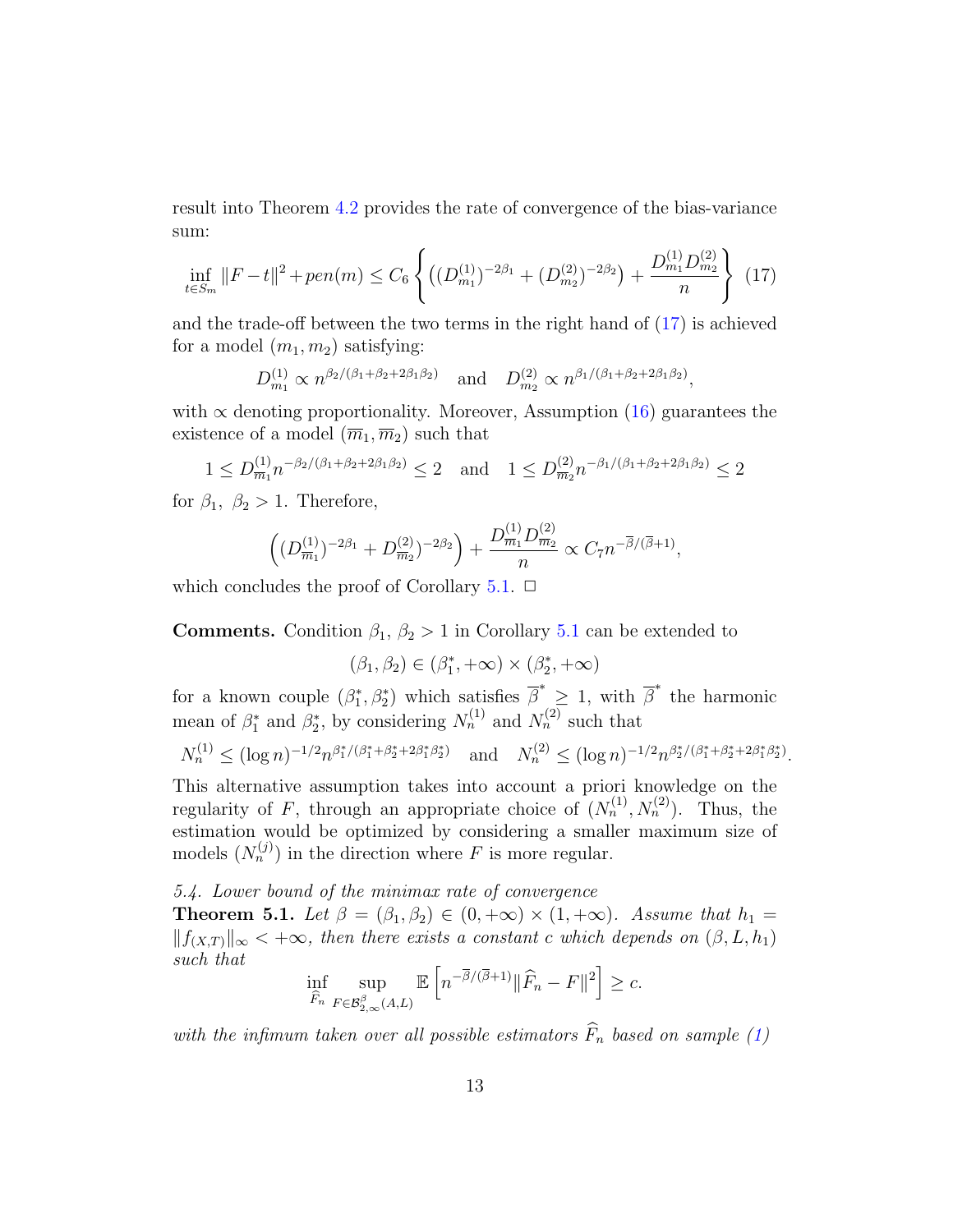5.5. Optimality of the model selection estimator in the minimax sense

Let  $\beta_1, \beta_2 > 1$ . By combining the results from Theorem [4.2](#page-10-1) and [5.1,](#page-12-1) we obtain:

$$
c\leq \inf_{\widehat{F}_n}\sup_{F\in {\cal B}^{\beta}_{2,\infty}(A,L)}\mathbb{E}\left[n^{-\overline{\beta}/(\overline{\beta}+1)}\|\widehat{F}_n-F\|^2\right]\leq \sup_{F\in {\cal B}^{\beta}_{2,\infty}(A,L)}\mathbb{E}\left[n^{-\overline{\beta}/(\overline{\beta}+1)}\|\widehat{F}_{\widehat{m}}-F\|^2\right]\leq C
$$

for some positive constants  $c$  and  $C$ . Therefore, the minimax rate of convergence over  $\mathcal{B}_{2,\infty}^{\beta}(A,L)$  is  $n^{-\overline{\beta}/(\overline{\beta}+1)}$ , and the model selection estimator  $\tilde{F}_{\hat{m}}$  is optimal in the minimax sense.

#### Comments.

- 1. In the context where  $Y$  and  $T$  do not depend on a covariate, the minimax rate of convergence on the Besov balls of regularity  $\beta$  is  $n^{-2\beta/(2\beta+1)}$ . Heuristically, this situation corresponds to an "infinite" regularity  $\beta_1$ with respect to the first variable, the harmonic mean  $\overline{\beta}$  being equal to  $2\beta_2$ . The formal proof for the lower bound is given in Section [8,](#page-27-0) and the upper bound is provided by the estimator from [Brunel and Comte](#page-39-2)  $(2009).$  $(2009).$
- 2. The rate  $n^{-\beta/(\beta+1)}$  corresponds to the minimax rate in multivariate regression estimation (e.g. Gaïffas and Lecué  $(2011)$ ) and differs from the rate  $n^{-2\beta_1/(2\beta_1+1)}$  obtained on right-censored data, with  $\beta_1$  the c.d.f. with respect to the covariate X [\(Brunel et al.](#page-39-4)  $(2007)$ ). This result is coherent with the results from [Brunel and Comte](#page-39-2) [\(2009\)](#page-39-2) for independent survival and observation times: whereas the c.d.f. is estimated at the nonparametric rate  $1/n$  from right-censored data, in the interval censoring framework the minimax rate over Besov balls is the classical regression estimation rate  $n^{2\alpha/(2\alpha+1)}$  with  $\alpha$  the regularity of the c.d.f.

#### <span id="page-13-0"></span>6. Numerical study

#### 6.1. Numerical implementation

We implement the model selection estimator of the conditional c.d.f. on a collection of models generated by histogram bases. The constant  $\theta$  in the penalty is set to 2 refering to [Massart](#page-40-4) [\(2008\)](#page-40-4). Moreover, our studies indicate that the results are robust with respect to the value of the constant (not shown).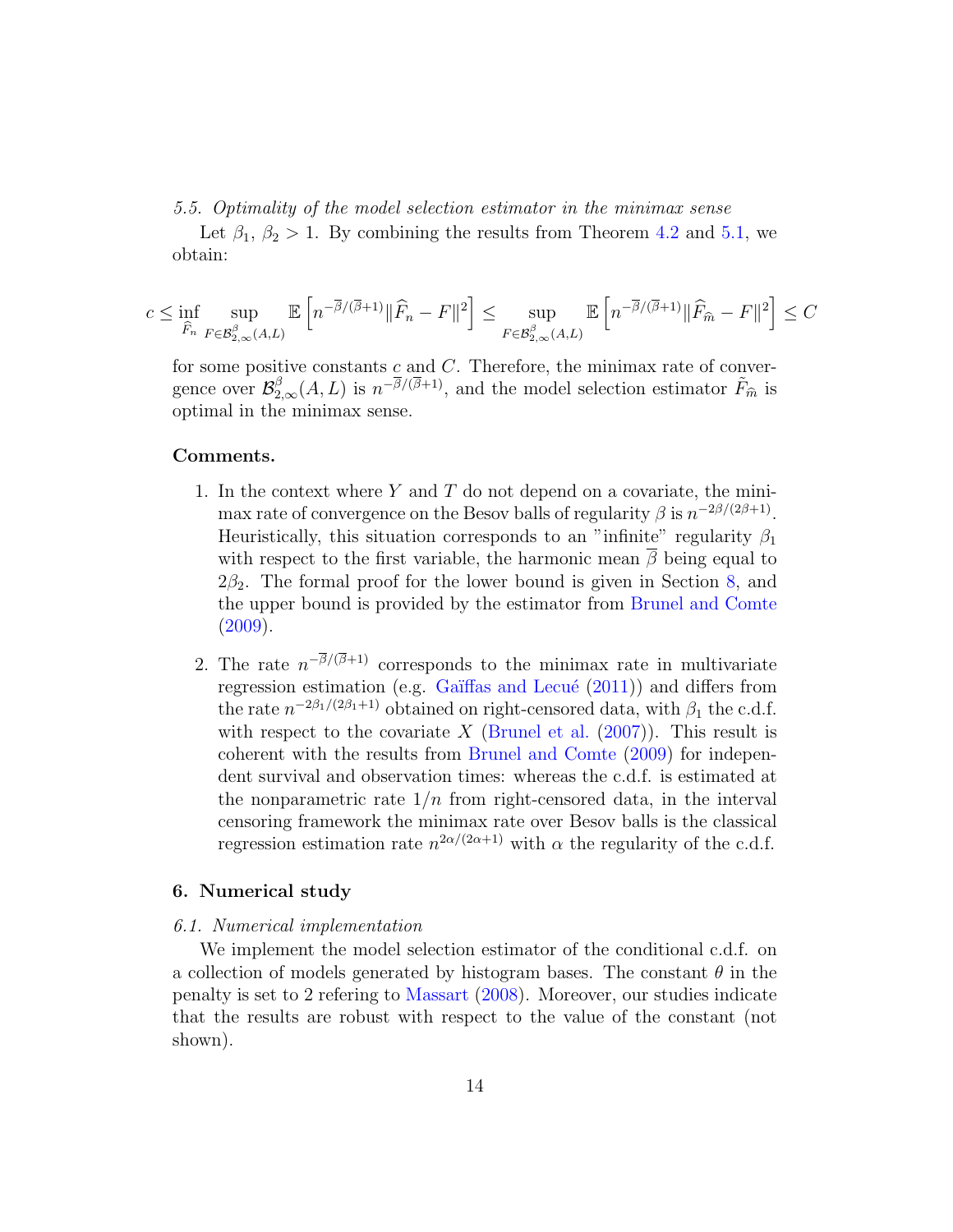6.2. Two examples: multiplicative and additive effects of the variable X

**Model 1: additive effect of X.** We consider the following distribution of  $(X, Y, T)$ :

(Mod 1) 
$$
\begin{cases} X \sim \Gamma(k=1, \theta=1) \\ Y = X + \varepsilon \quad \text{with} \quad \varepsilon \sim \Gamma(k=3, \theta=2) \\ T = X + \varepsilon' \quad \text{with} \quad \varepsilon' \sim \Gamma(k=3, \theta=2) \end{cases}
$$

where  $\Gamma(k, \theta)$  denotes the gamma distribution with shape k and scale  $\theta$ . The conditional cumulative distribution function  $F(x, y) = \phi(y-x, k=3, \theta=2)$ , where  $\phi$  denotes the density of the gamma distribution, is estimated on the set  $A = [0.1, 3] \times [3.1, 19]$ . The density  $f_{(X,T)}$  is lower bounded by  $h_0 = 3.10^{-5}$ on A.

**Model 2: multiplicative effect of X.** We consider the following distribution of  $(X, Y, T)$ :

(Mod 2) 
$$
\begin{cases} X \sim \Gamma(k = 1.5, \theta = 2) \\ Y = X \times \varepsilon \text{ with } \varepsilon \sim \Gamma(k = 3, \theta = 1) \\ T = X \times \varepsilon' \text{ with } \varepsilon' \sim \Gamma(k = 3, \theta = 1) \end{cases}
$$

The conditional cumulative distribution function  $F(x, y) = \phi(y/x, k = 3, \theta =$ 1) is estimated on the set  $A = [1, 10] \times [1, 20]$ . The density  $f_{(X,T)}$  is lower bounded by  $h_0 = 10^{-7}$  on A.

For models 1 and 2, samples  $(X_i, Y_i, T_i)_{i=1,\dots,n}$  of size  $n = (500, 1000, 5000)$ are generated, and the model selection estimators  $\tilde{F}_{\hat{m}}$  is computed from the sample  $(X_i, T_i, \delta_i = 1\mathbb{I}_{\{Y_i \leq T_i\}})_{i=1,\dots,n}$ . The results are displayed in Figure [1.](#page-15-0) Each row corresponds to a simulation model. The first column presents the target function  $F$  and columns 2 to 4 present the estimators for sample size  $n = (500, 1000, 5000)$ . The same functions are plotted in Figures [2](#page-16-0) and [3](#page-17-0) for a fixed x and y respectively. As expected, the estimation gets better when the sample size increases, but we notice that a large sample size is required in order to get correct estimation. Indeed, on the one hand, the nature of the current status data provides less precise information about the variable of interest than uncensored of right-censored data, and on the other hand, the transition from uni- to bi-dimensional framework induces a loss in estimation quality for a given sample size.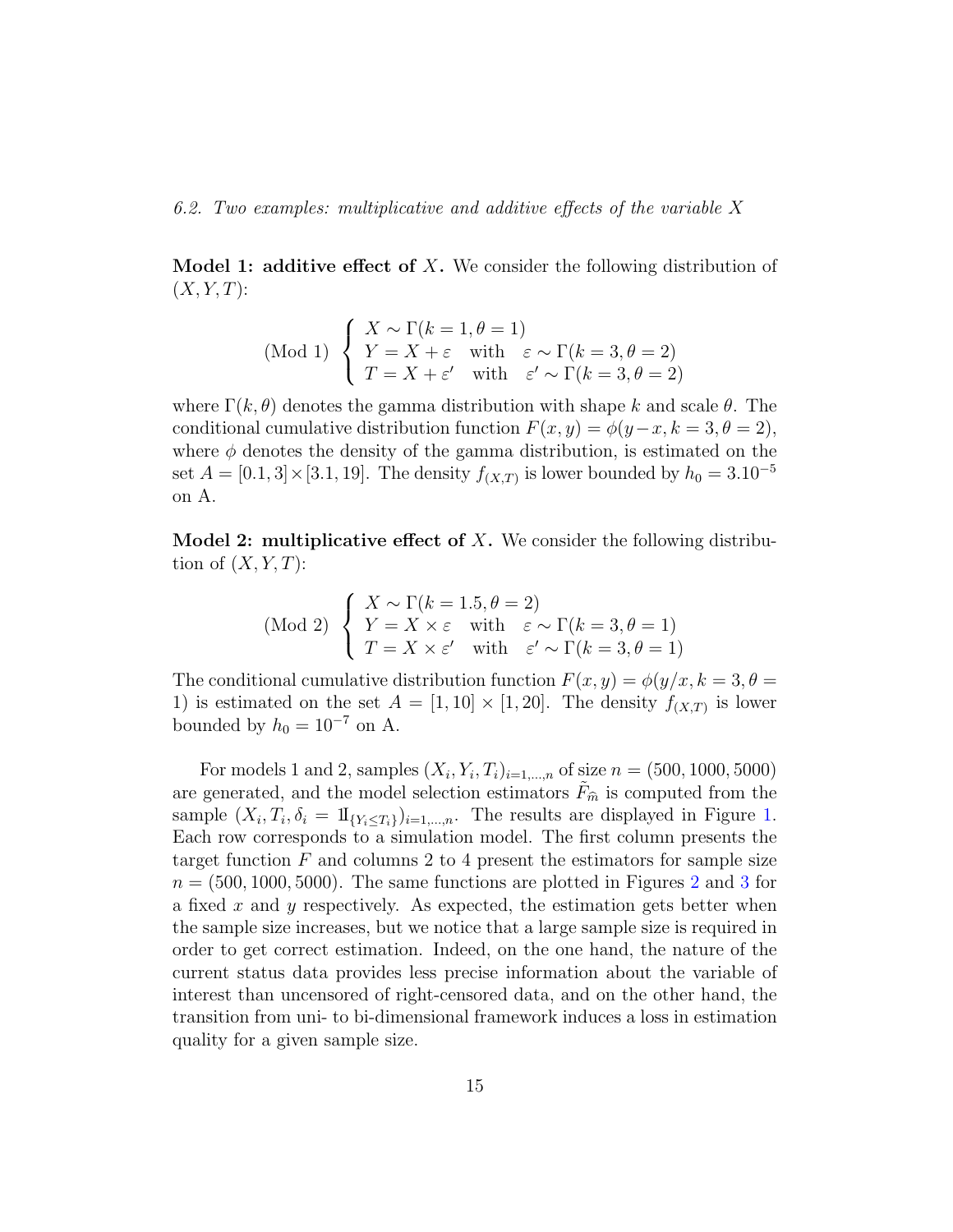

<span id="page-15-0"></span>Figure 1: Conditional cumulative distribution function  $F$  (first column) and model selection estimator  $\tilde{F}_{\hat{m}}$  for sample size  $n = (500, 1000, 5000)$ . First row: model 1; Second row: model 2.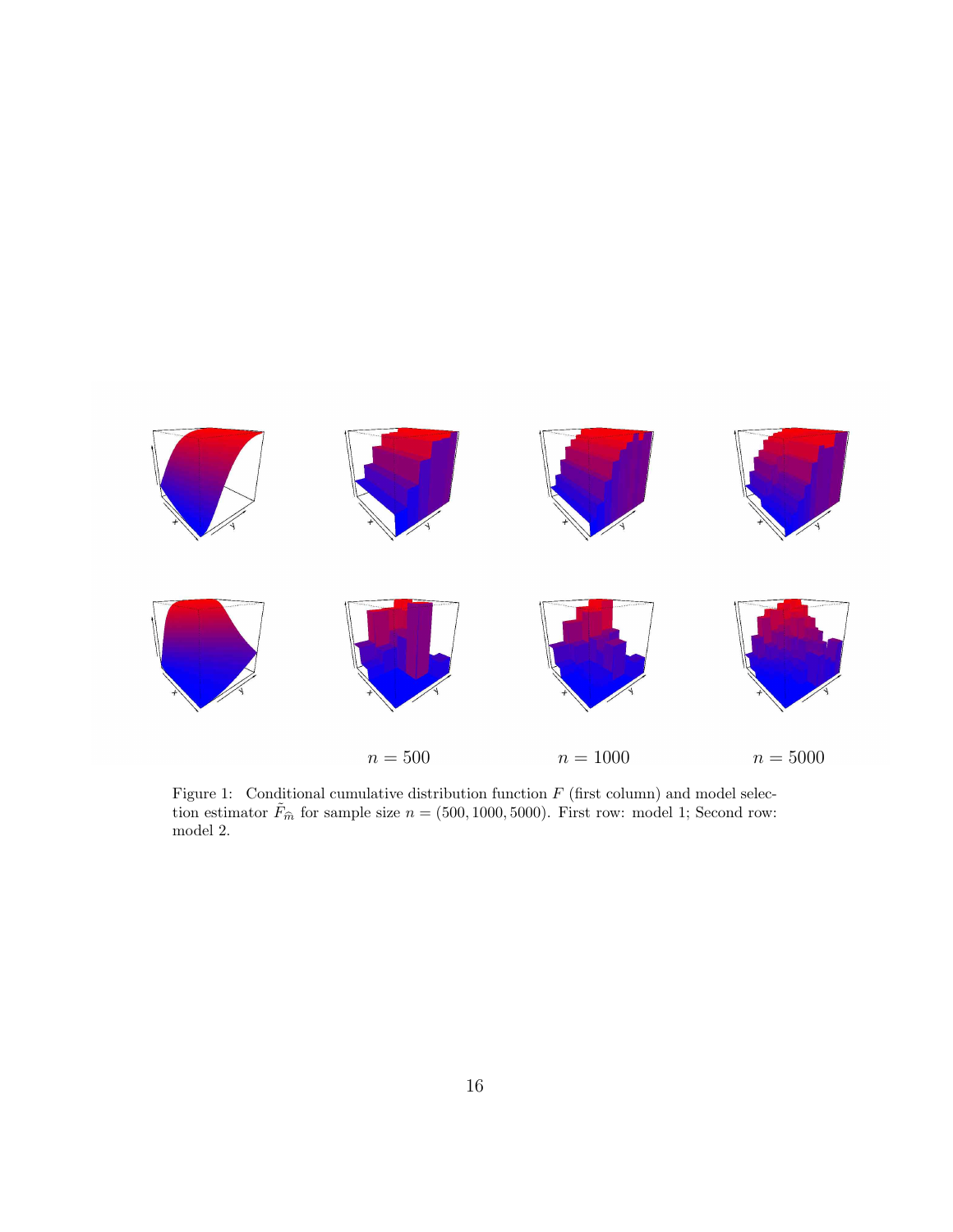

<span id="page-16-0"></span>Figure 2: Model selection estimator  $\tilde{F}_{\hat{m}}$  (black solid line) and target function F (red dotted line) for a fixed value of x. First row: model 1,  $x = 0.9$ ; second row: model 2,  $x=5.$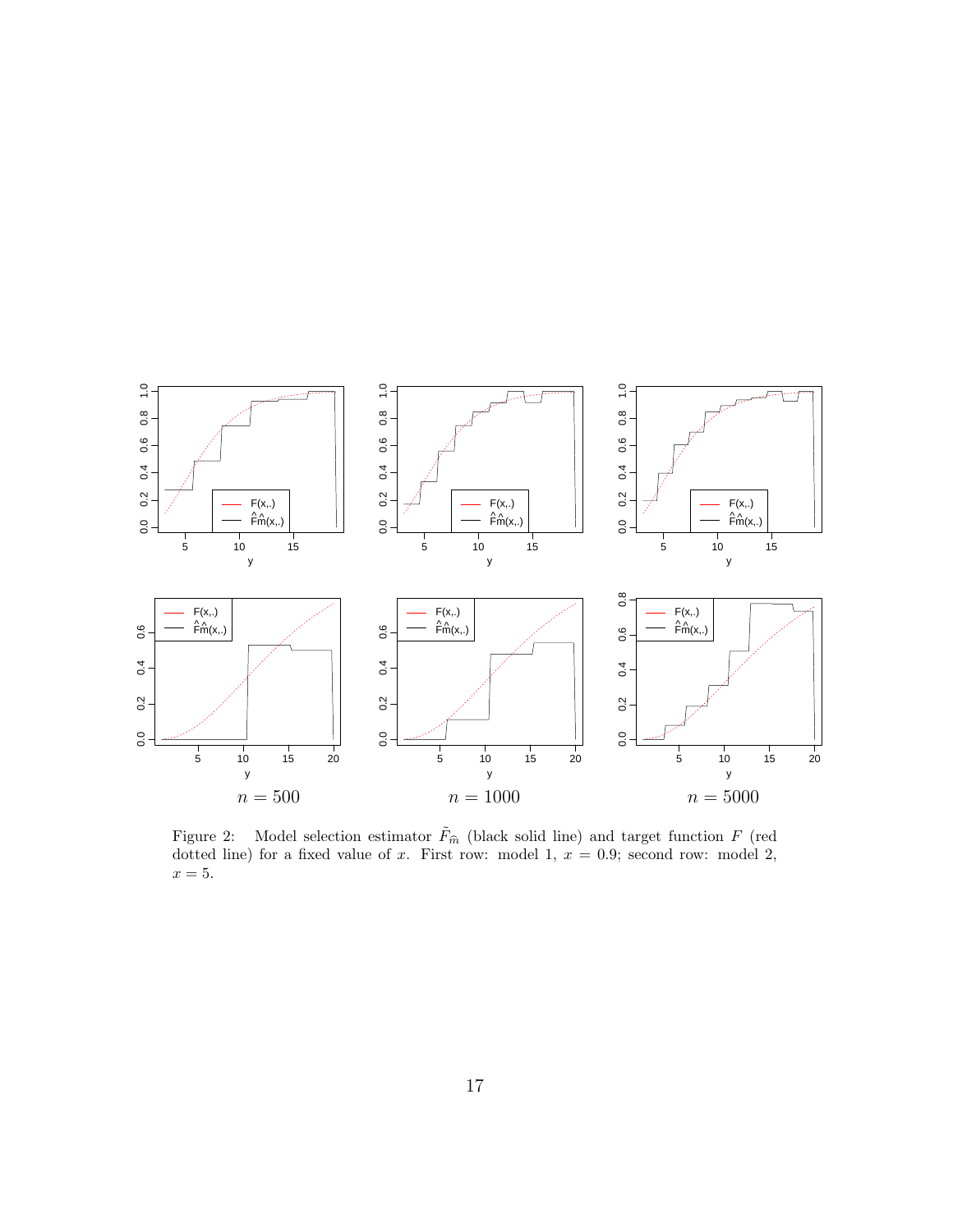

<span id="page-17-0"></span>Figure 3: Model selection estimator  $\tilde{F}_{\hat{m}}$  (black solid line) and target function F (red dotted line) for a fixed value of y. First row: model ,  $y = 7.5$ ; Second row: model 2,  $y = 10.5$ .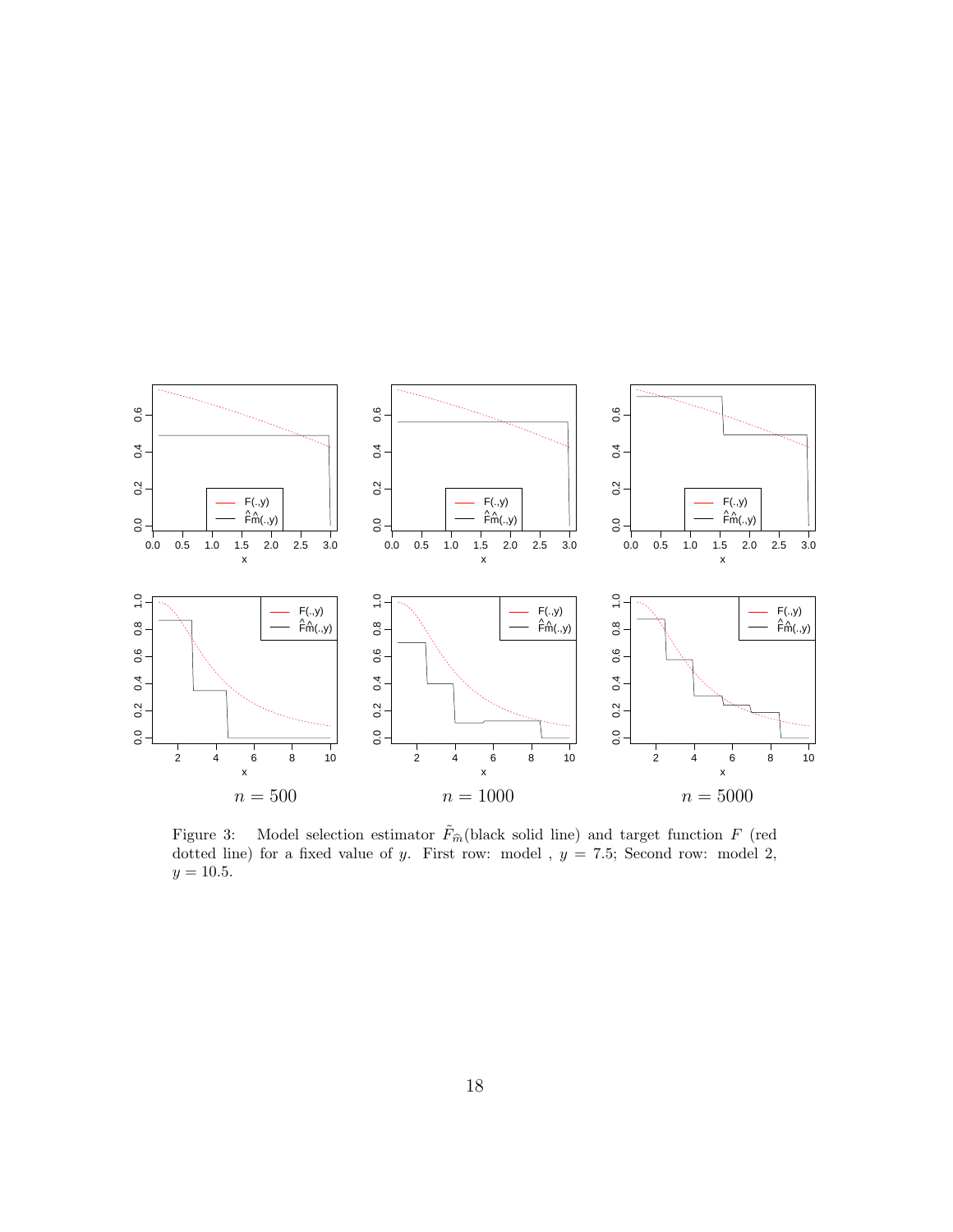## 6.3. Impact of the distance between the densities of Y and T

In a right-censoring framework, the rate of censoring, defined as the expected proportion of observations that are censored, is a well-known factor which impacts the quality of estimation: higher rate of censoring leads to poorer estimation. Indeed as the rate of censoring decreases, the proportion of survival times actually observed increases and the estimation of the survival time distribution gets better. In the current status data framework, the rate of censoring can not be defined since the survival time is never directly observed. In alternative, the distance between the densities of  $Y$  and  $T$  appears as a relevant parameter that impacts the quality of estimation. Let us heuristically explain this idea.

First of all, the estimation of  $F$  is more accurate if the observation times are concentrated in the areas where  $F$  shows the highest variations. Besides, for a given value of the variable  $X$ , the highest variations of the c.d.f.  $F$ correspond to the largest values of the conditional density  $f_{Y|X}$ . Therefore, the estimation of  $F$  improves as the densities of the observation time and survival time get closer, which may be quantified by the distance between the marginal densities  $f_Y$  and  $f_T$ . As a particular case, consider the situation when the supports of  $f_Y$  and  $f_T$  are disconnected:  $\delta_i$  has the same value, either 0 or 1, for all *i*; thus the observation set  $(X_i, T_i, \delta_i)_{i=1...,n}$  do not provide information about the distribution of  $Y$ . We enhance this heuristic on numerical examples.

Model 2b. We consider the same distribution as Model 2 except that an offset  $a$  is added to  $Y$ :

(Mod 2b) 
$$
\begin{cases} X \sim \Gamma(k = 1.5, \theta = 2) \\ Y = a + X \times \varepsilon \text{ with } \varepsilon \sim \Gamma(k = 3, \theta = 1) \\ T = X \times \varepsilon' \text{ with } \varepsilon' \sim \Gamma(k = 3, \theta = 1) \end{cases}
$$

The conditional cumulative distribution function  $F(x, y) = \phi(y/x, k = 3, \theta =$ 1) is estimated on the set  $A = [1, 10] \times [1, 20]$ . The density  $f_{(X,T)}$  is lower bounded by  $h_0 = 10^{-7}$  on A. We consider the L1-distance between the densities of  $Y$  and  $T$ :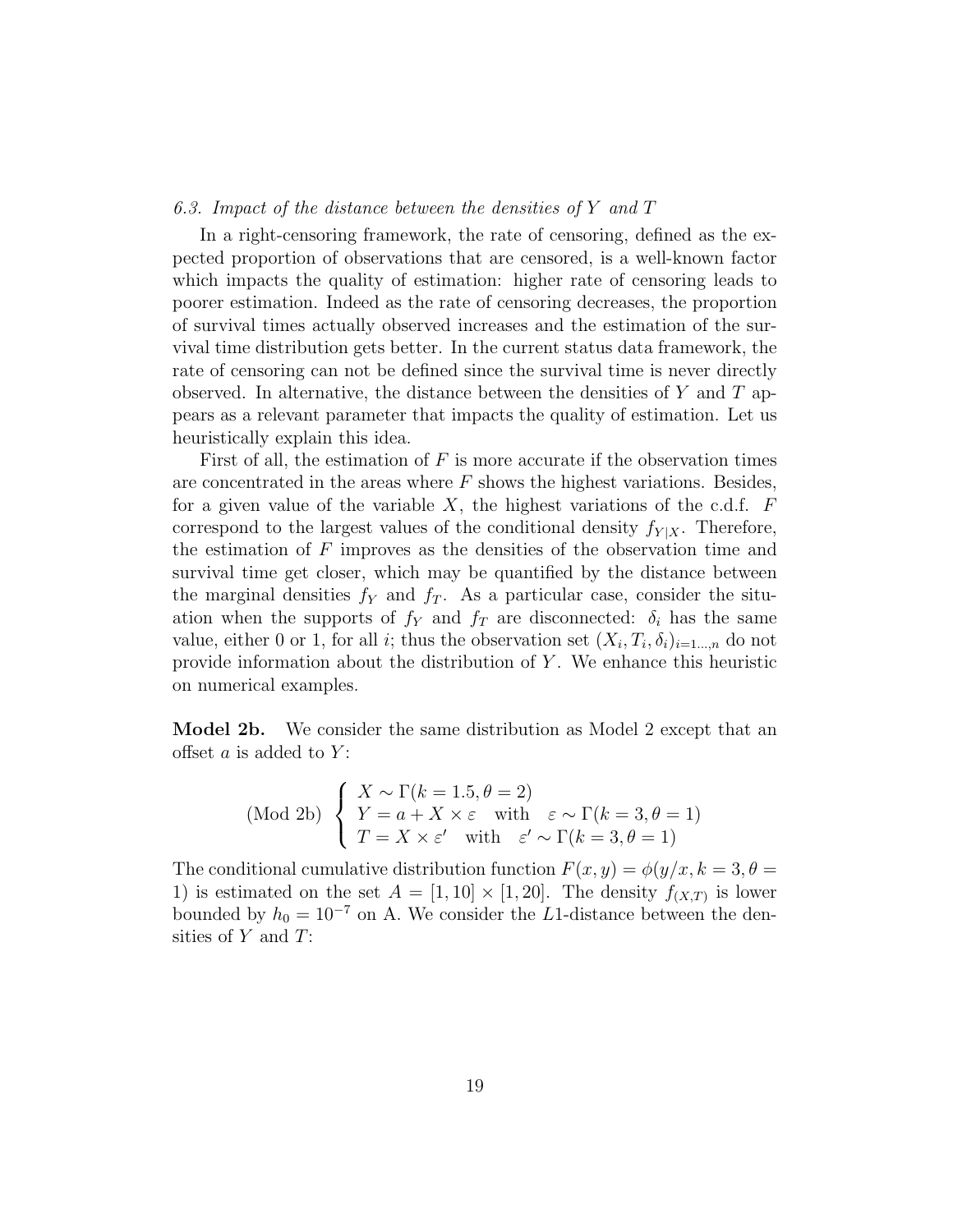| a.                         | $\mathbf{0}$ | - 2 | $5 -$ | -10 |
|----------------------------|--------------|-----|-------|-----|
| $dist(a)$ 0 0.63 1.12 1.54 |              |     |       |     |

<span id="page-19-0"></span>Table 1:  $L^1$ -distance between  $f_Y$  and  $f_T$  for an offset a.



<span id="page-19-1"></span>Figure 4: Results on simulation from Model 2b with offset  $a = (0, 2, 5, 10)$ ; model selection estimator (black solid line) and target function  $F$  (red dotted line) for a fixed value of  $x$ ,  $x = 5.5.$ .

$$
dist(a) = ||f_Y - f_T||_{L^1} = \int_{x=0}^{+\infty} \int_{u=0}^{+\infty} |f_{Y|X}(x, u) - f_{T|X}(x, u)| f_X(x) dx du
$$
  

$$
= \int_{x=0}^{+\infty} \int_{u=a}^{+\infty} \left| \phi \left( \frac{u-a}{x}, 3, 1 \right) - \phi \left( \frac{u}{x}, 3, 1 \right) \right| \phi(x, 1.5, 2) dx du
$$

The values of dist(*a*) for  $a = (0, 2, 5, 10)$  are displayed in Table [1.](#page-19-0) For each value of a, a sample  $(X_i, Y_i, T_i)_{i=1,\dots,n}$  of size  $n = 3000$  is generated from Model 2b, and the model selection estimator is computed on the set  $A =$  $[1, 10] \times [1, 20]$ . The results are presented in Figure [4.](#page-19-1) A degradation in the estimation is observed as the distance between the densities of Y and T increases. In particular, for  $a = 10$ , dist(a) gets close to 2, which indicates that the supports of the distribution of  $Y$  and  $T$  hardly overlap, and the estimation is very poor despite a large sample size.

#### 6.4. Increasing rearrangement

The results displayed on Figure [2](#page-16-0) enhance that the estimate of  $F$  is not necessarily increasing with respect to the second variable. Indeed the meansquare estimation does not account for the monotonicity of the c.d.f. The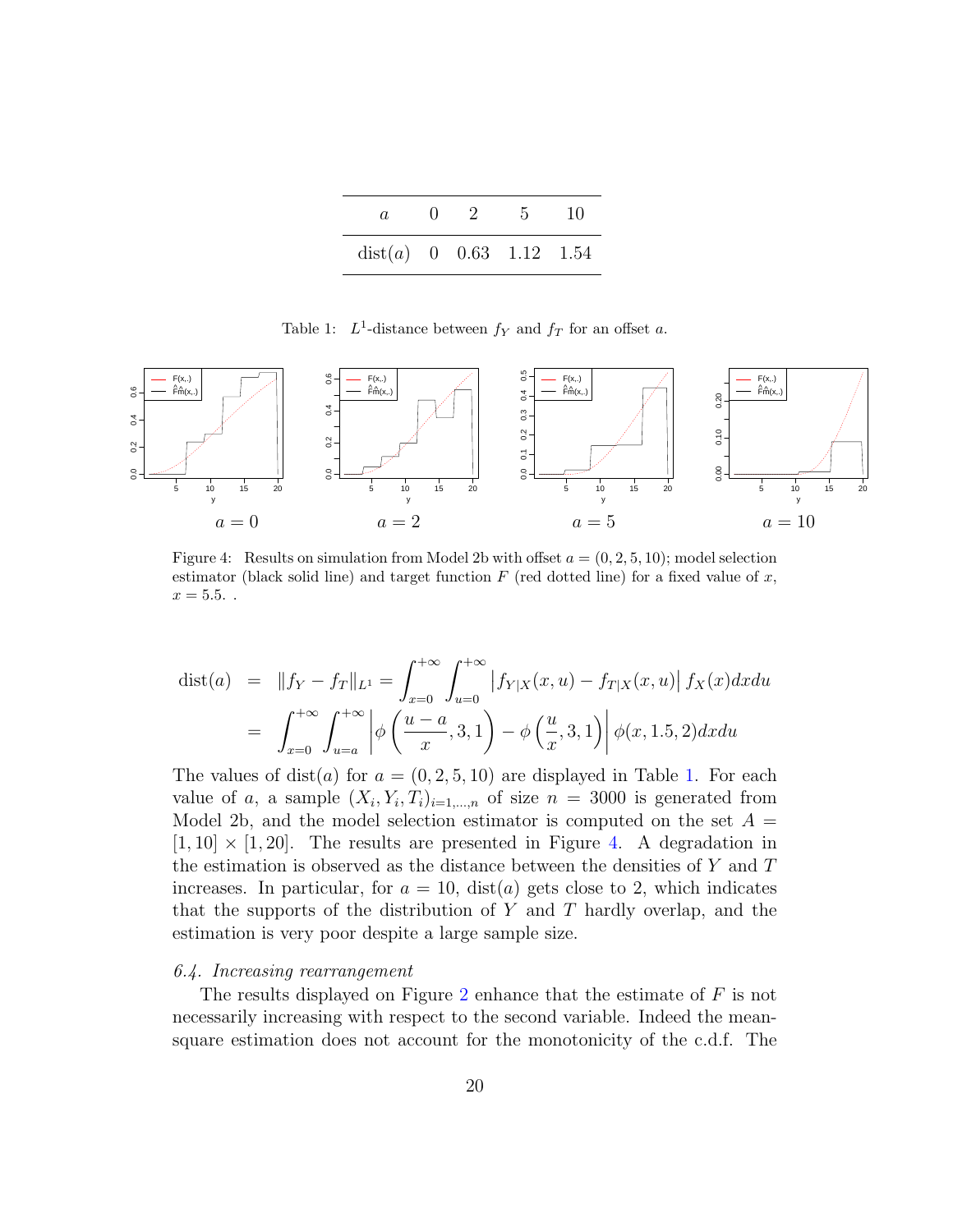quality of estimation can be improved by monotonizing the model selection estimator  $F_{\hat{m}}$ . For an univariate function h defined on [0, 1], [Chernozhukov](#page-39-5) [et al.](#page-39-5) [\(2007\)](#page-39-5) propose a rearrangement based on the following observation: if h was non-decreasing, the quantile function of the random variable  $h(U)$ with U uniformly distributed on  $[0, 1]$  would be equal to h. Therefore, the rearrangement  $h^*$  of h is defined as the quantile function of  $h(U)$ :

$$
h^*(y) = \inf \left\{ z \in \mathbb{R}, \left( \int_0^1 \mathrm{1I}_{\{h(u) \le z\}} du \right) \ge y \right\}.
$$

For each  $x \in A_1$ , we implement this procedure to the marginal function  $y \to$  $F_{\hat{m}}(x, y)$  up to an affine substitution of variable which transform  $A_2 = [a, b]$ into  $[0, 1]$ . Namely,

<span id="page-20-1"></span>
$$
\tilde{F}_{\hat{m}}^*(x,y) = \inf \left\{ z \in \mathbb{R}, \left( \int_a^b \mathrm{II}_{\{\tilde{F}_{\hat{m}}(x,u) \le z\}} du \right) \ge y - a \right\}, \quad \forall (x,y) \in A. \tag{18}
$$

In the numerical implementation, the infimum in [\(18\)](#page-20-1) is taken over the range of values of  $F_{\hat{m}}(x, \cdot)$ . Moreover, as  $F_{\hat{m}}$  is piecewise constant, the rearrangement is identical on each interval and only a finite number of rearrangement has to be computed. The results are presented on Figure [5.](#page-21-0)

By construction the function  $\tilde{F}^*_{\hat{n}}$  $\hat{m}$  is increasing with respect to the second<br>reposition 1 in Characteristics of al. (2007) variable. Moreover, according to Proposition 1 in [Chernozhukov et al.](#page-39-5) [\(2007\)](#page-39-5), the rearranged estimate presents a smaller  $L^2$ -error than the initial estimate: for every  $x \in A_1$ ,

$$
\int_{A_2} \left(\tilde{F}_{\hat{m}}^*(x,y) - F(x,y)\right)^2 dy \le \int_{A_2} \left(\tilde{F}_{\hat{m}}(x,y) - F(x,y)\right)^2 dy \quad a.s. \quad (19)
$$

Thus the rearrangement brings an improvement in terms of  $L^2$ -risk.

#### <span id="page-20-0"></span>7. Discussion

#### 7.1. Summary of the results

In the interval censoring framework, case 1, [Brunel and Comte](#page-39-2) [\(2009\)](#page-39-2) observe that the c.d.f. is equal to the regression function of the observation times over the indicators and propose an estimator of the c.d.f. computed by minimization of a least-square contrast on a collection of linear models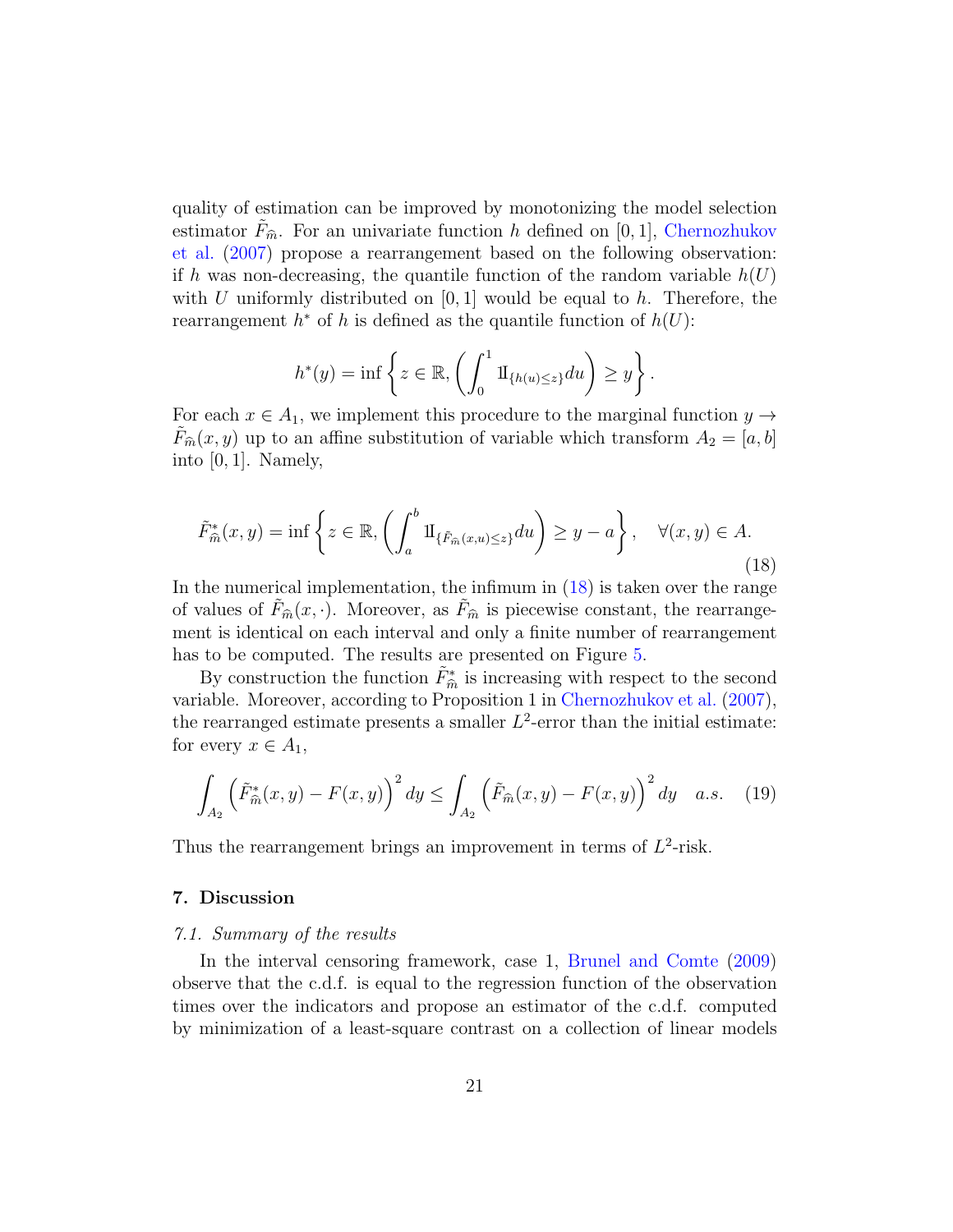

<span id="page-21-0"></span>Figure 5: Model selection estimator  $\tilde{F}_{\hat{m}}$  (black solid line), rearranged estimator  $\tilde{F}_{\hat{m}}^*$  (blue<br>detted line) and target function  $F_{\hat{m}}$  (red deebed line) for a fixed value of  $x$ . First rews dotted line) and target function  $F$  (red dashed line) for a fixed value of  $x$ . First row: model 1,  $x = 0.9$ ; second row: model 2,  $x = 5$ .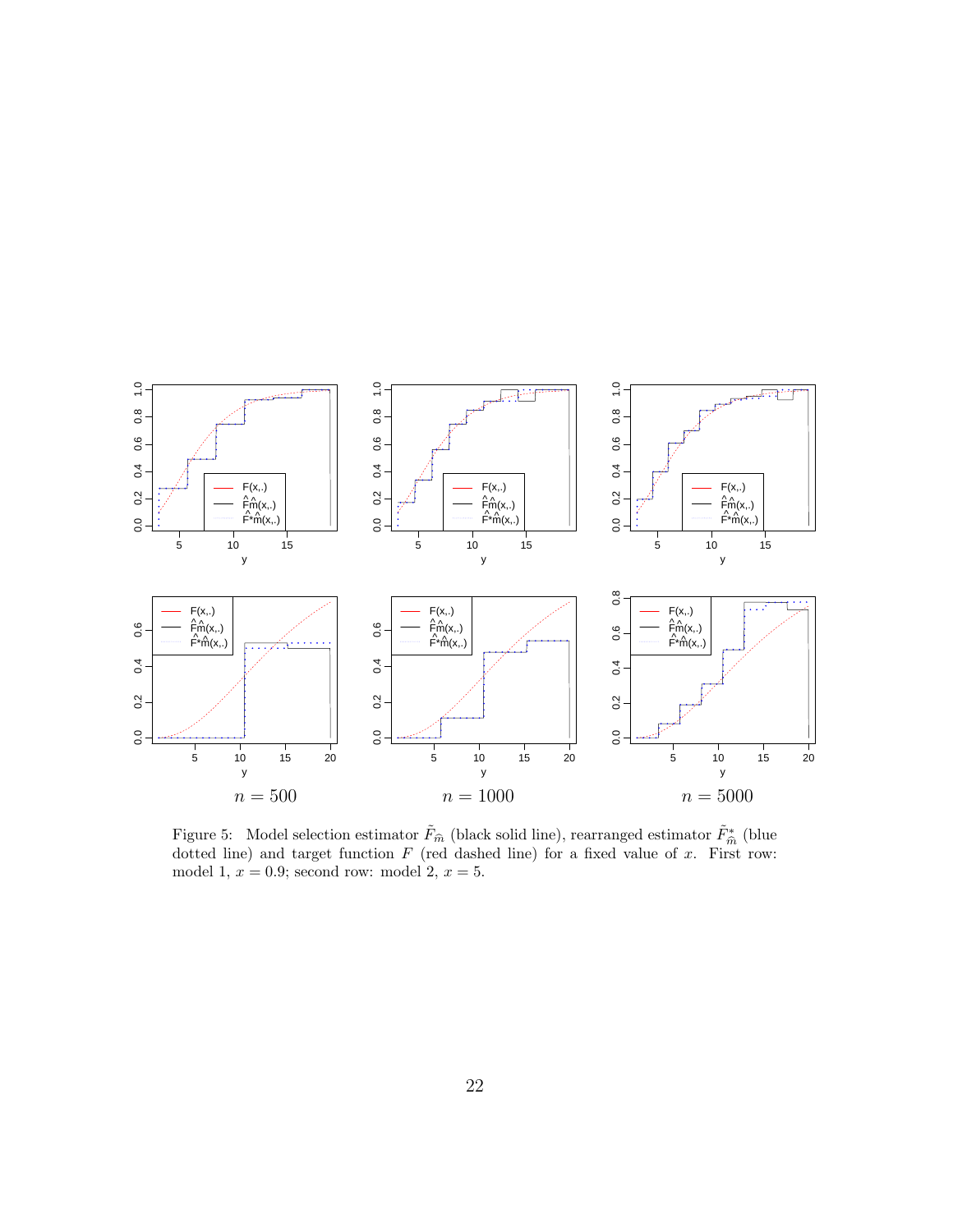followed by a model selection procedure. In this paper, we extend this approach to conditional c.d.f. via a collection of two-dimensional linear models built as tensor products of uni-dimensional ones. The inclusion of a covariate does not give rise to specific technical difficulties, but in order to emphasize the role played by each hypothesis, we adopt a different presentation of the results which leads to changes in the proofs.

First of all, an oracle inequality for the empirical risk conditional to the observations  $(X, T)$  is stated. This result only requires a limitation of the number of models in the collection with a given dimension and is valid regardless of the regularity of the variables. Besides, it directly handles the fix-designed context with non-random observation times and covariates. The main difference in the proof is the use of a concentration inequality for empirical process with independent but non identically distributed variables. An oracle inequality for the  $L^2$ -risk on a restricted set  $A \in \mathbb{R} \times \mathbb{R}^+$  is then derived under additional assumptions. First of all, the density  $f_{(X,T)}$  is assumed to be bounded on A in order to guarantee the equivalence between the empirical and  $L^2$ -norms; this condition is inherent to the design since the c.d.f can only be estimated on a set with sufficiently concentrated observations. Moreover, the construction of our collection of models by tensor product requires the set A to be a product of intervals.

The oracle inequalities state the adaptivity of the model selection estimator over the collection of models. In order to demonstrate the optimality in a more general sense, a minimax study is conducted over anisotropic Besov balls. The rate is characteristic of regression estimation but differs from the rate obtained on right-censored data.

A numerical study on simulated data with additive and multiplicative effects of the covariate is presented. We observe that a large sample size is necessary in order to get acceptable quality of estimation, due on the one hand to the multi-dimensional context, and on the other hand to the current status data framework in which poor information is brought by the censoring indicator. Besides, in alternative to the censoring rate usually considered in right-censoring, we emphasize the impact of the distance between the densities of the survival and observation times on the quality of estimation: closer densities lead to a better estimation.

#### 7.2. Extension to multi-dimensional covariates

From a theoretical point of view, the procedure presented in this paper could be extended to covariates  $X \in \mathbb{R}^k$  with  $k \geq 2$  by building a collection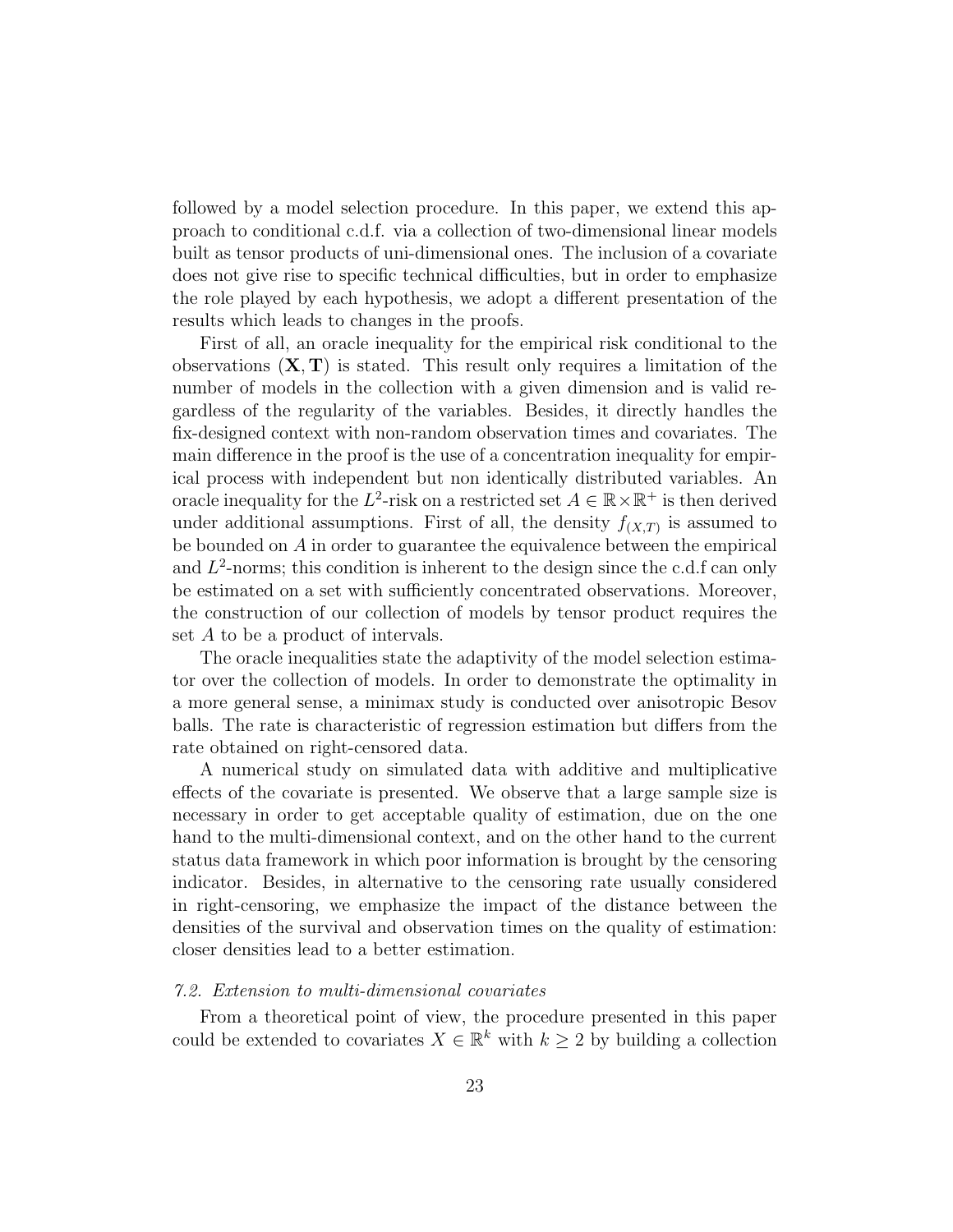of models from multiple tensor products. For an index  $m = (m_1, \ldots, m_{k+1}),$ the following model would be considered:

$$
S_m = S_{m_1}^{(1)} \otimes \cdots \otimes S_{m_{k+1}}^{(k+1)}
$$

with  $S_{m_1}^{(1)}, \ldots, S_{m_k}^{(k)}$  linear subspaces of  $L^2(\mathbb{R})$  and  $S_{m_{k+1}}^{(k+1)}$  linear subspace of  $L^2(\mathbb{R}^+).$ 

Nevertheless the simulation study with a uni-dimensional covariate emphasizes the necessity of a large sample, and additional covariates could only be considered in situations with a large sample available. Besides the control of the integrated risk requires restrictions on the maximum dimension of the models. Let  $N_n^{(\ell)}$  be the maximum dimension of  $S_{m_\ell}^{(\ell)}$  for  $\ell = 1, \ldots, k + 1$ , assumption  $(A_2)$  turns into:

<span id="page-23-0"></span>
$$
N_n^{(1)} \times \dots \times N_n^{(k+1)} \le \sqrt{\frac{n}{\log n}}.\tag{20}
$$

which is satisfied as soon as:

$$
N_n^{(\ell)} \le \left(\frac{n}{\log n}\right)^{1/2(k+1)}, \quad \forall \ell = 1, \dots, k+1.
$$

Assume that F is in  $\mathcal{B}_{2,\infty}^{\beta}(\mathcal{A}, L)$  the anisotropic Besov ball of regularity  $\beta =$  $(\beta_1,\ldots,\beta_{k+1})$  on  $L^2(\mathbb{R}^k\times\mathbb{R}^+)$ . Under condition [\(20\)](#page-23-0), similarly to [\(17\)](#page-12-0), the model selection estimator satisfies the following inequality.

<span id="page-23-1"></span>
$$
\mathbb{E}\left[\|\tilde{F}_{\hat{m}} - F\|^2\right] \leq C \left\{ \left(D_{m_1}^{(1)}\right)^{-2\beta_1} + \dots + \left(D_{m_{k+1}}^{(k+1)}\right)^{-2\beta_{k+1}} + \frac{D_{m_1}^{(1)}\dots D_{m_{k+1}}^{(k+1)}}{n} \right\} + \frac{C'}{n} \tag{21}
$$

with  $D_{m_\ell}^{(\ell)}$  the dimension of  $S_{m_\ell}^{(\ell)}$ . Thus, the model  $\overline{m} = (\overline{m}_1, \ldots, \overline{m}_{k+1})$  which realizes the trade-off in [\(21\)](#page-23-1) satisfies:

<span id="page-23-2"></span>
$$
D_{\overline{m}_{\ell}}^{(\ell)} \propto n^{1/(2\beta_{\ell}(1+\sum_{j=1}^{k+1}(2\beta_j)^{-1})}.
$$
 (22)

Conditions [\(20\)](#page-23-0) and [\(22\)](#page-23-2) are satisfied as soon as  $\beta_{\ell} > (k + 1)/2$  for every  $\ell = 1, \ldots, k + 1$ , and the rate of convergence is  $n^{-2\beta/(2\beta + (k+1))}$  with  $\overline{\beta}$  the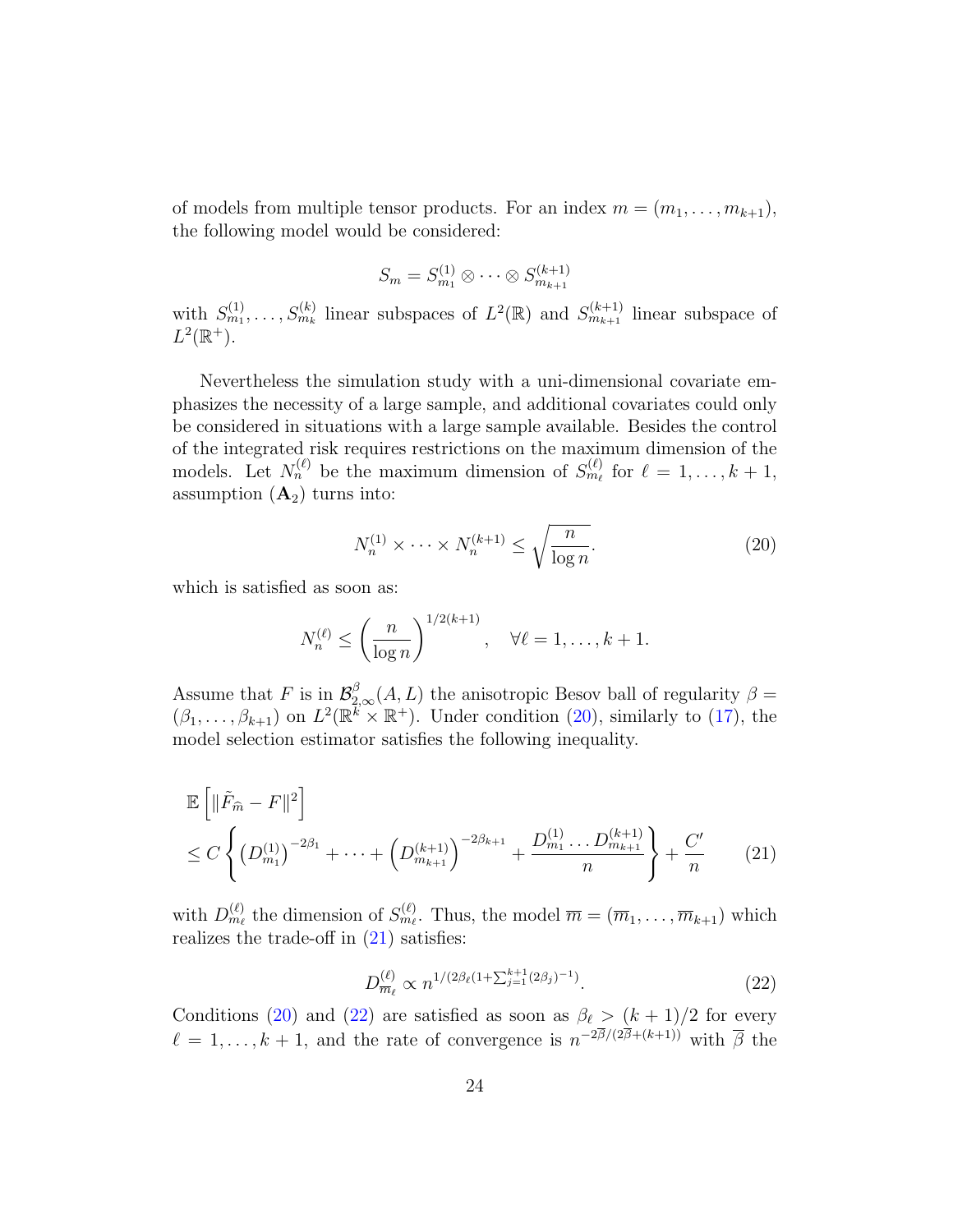harmonic mean. Therefore, the regularity conditions which guarantee the minimax adaptivity get stronger and the rate of convergence decreases as the dimension of the covariate increases.

#### 7.3. Contribution with respect to extant literature

Most estimation procedures developed for current status data are based on the NPMLE originally proposed by [Groeneboom and Wellner](#page-40-0) [\(1992\)](#page-40-0) and the covariates are usually handled through semi-parametric models (e.g. [Cheng and Wang](#page-39-0) [\(2011\)](#page-39-0)). Minimax results are assessed under the assumption of a continuous density for the survival and observation times [\(van de Geer](#page-41-1) [\(1993\)](#page-41-1)). Nevertheless, very few adaptive procedures are proposed and they do not include covariates. In alternative to the NPMLE, [Ma and Kosorok](#page-40-2) [\(2006\)](#page-40-2) and [Brunel and Comte](#page-39-2) [\(2009\)](#page-39-2) enlighten the parallel between regression and current status data frameworks and propose several adaptive estimation procedures adapted from regression analysis, which exhibit rates of convergence typical of a regression context.

In this paper, we develop the mean-square procedure from [Brunel and](#page-39-2) [Comte](#page-39-2) [\(2009\)](#page-39-2). Our first contribution is the inclusion of a covariate in a nonparametric adaptive estimation procedure. The second improvement is the computation of the minimax rate over anisotropic Besov balls which assesses the optimality of the regression-type approach in the current status setting; the minimax rate for independent survival and observation times can be derived as a particular case, proving the minimaxicity of the mean-square estimator from [Brunel and Comte](#page-39-2) [\(2009\)](#page-39-2).

#### 7.4. Perspectives

The parallel between current status and regression frameworks would allow the implementation of other adaptive methods. We briefly present some advantages and drawbacks of alternative approaches that may be considered.

Lepski's method provides locally minimax results up to a logarithm loss unavoidable in pointwise adaptive procedures, and more recent developments display oracle inequalities. Adaptation over classes of regularity is achieved through a bias-variance compromise from kernel estimators [\(Lep](#page-40-8)[ski](#page-40-8) [\(1991\)](#page-40-8)). [Goldenshluger and Lepski](#page-40-9) [\(2008\)](#page-40-9) propose a modification of the original method based on the ordering of the classes of regularity in order to estimate multi-dimensional function in a gaussian regression framework.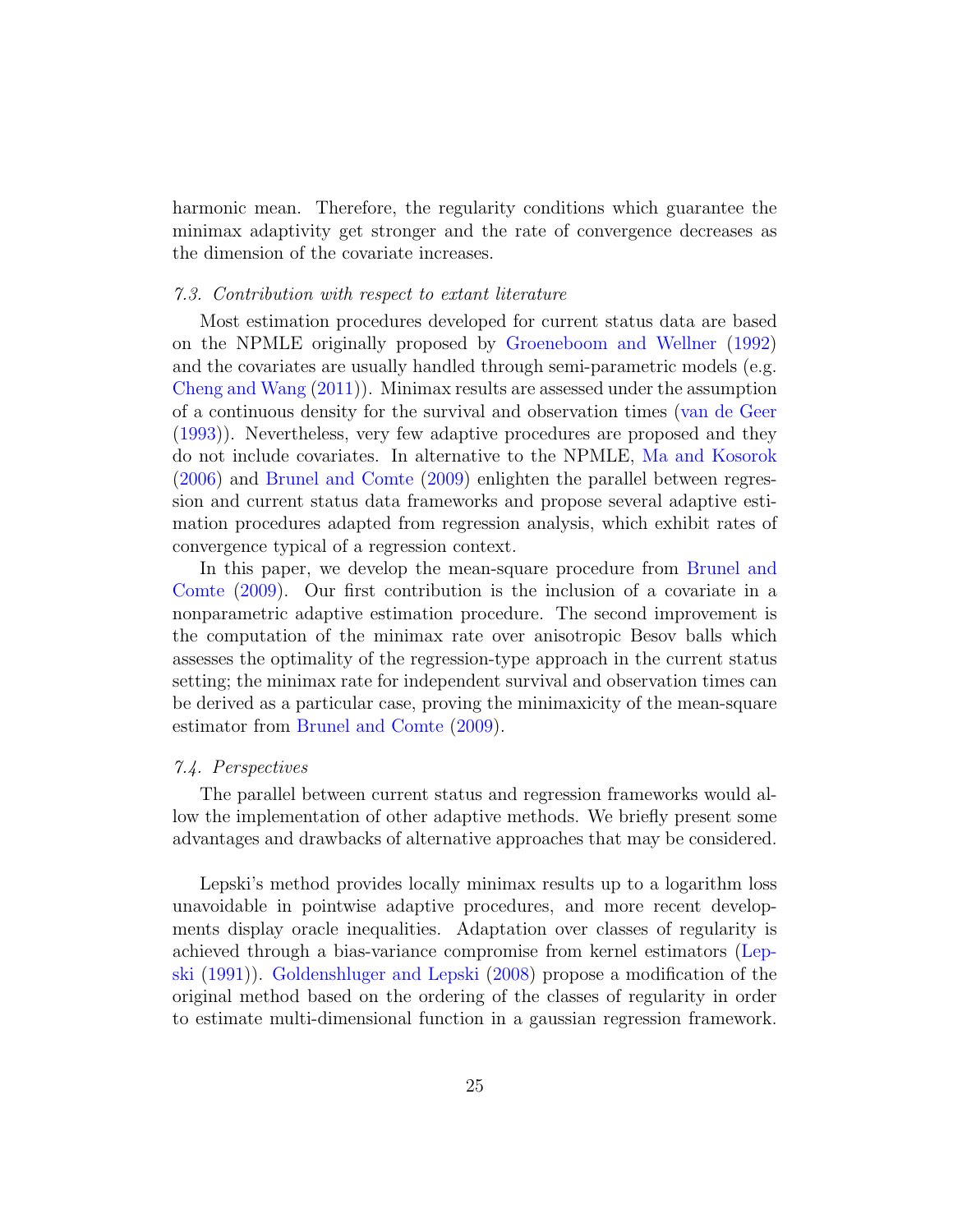Adaptation of this procedure for current status data framework is conceivable, but as for model selection, a specific study of the upper-bound would be necessary. Besides, the implementation of Lepski's procedure presents a high computational complexity, especially in mullti-dimensional context. Since the estimation of the conditional c.d.f. from current status data requires large sample size, more easily computable methods may be preferred. However, Lepski's method allows local adaptivity which may be favoured when the target function present irregular smoothness.

Wavelet thresholding methods are widely used in practical situations, in particular in signal processing. The procedure consists in a decomposition in a multi-scale wavelet basis followed by a thresholding of the smallest coefficients. The estimators reach the minimax rate of convergence over various classes of regularity, usually up to a logarithm loss (e.g. [Kerkyacharian](#page-40-10) [and Picard](#page-40-10) [\(2004\)](#page-40-10)). [Massart](#page-40-3) [\(2007\)](#page-40-3) demonstrates the equivalence between wavelet thresholding and the *complete* variable selection procedure which falls into the model selection framework with a collection including a large number of models with the same dimension. Therefore, following the adaptation of tools developed for regression estimation by model selection to the current status framework, wavelet thresholding could be developed in future research.

The mean-square contrast is naturally adapted to the empirical norm and additional assumptions are required for the control of the  $L^2$ -risk. Conversely, quotient regression estimators presented e.g. in [Tsybakov](#page-41-3) [\(2004\)](#page-41-3) are directly adapted to the  $L^2$  norm. [Brunel and Comte](#page-39-2) [\(2009\)](#page-39-2) show that the rate of convergence of the model selection quotient estimator from current status data depends on the minimum regularity of the c.d.f. and the observation time density. Therefore, this procedure does not reach the minimax rate if the c.d.f. is smoother than the observation time.

As the conditional c.d.f. lies into  $[0, 1]$ , procedures for bounded regression may be considered. In particular, we present a comparison of our method with the model selection framework for bounded regression proposed by [Mas](#page-40-3)[sart](#page-40-3) [\(2007\)](#page-40-3). The general assumptions are less restrictive than in the classical regression framework since the errors are not supposed to be independent from the design, but the procedure requires models which consist of bounded functions. Two types of bounded models could be directly derived from the linear models  $\{S_m, m \in I_n\}$ :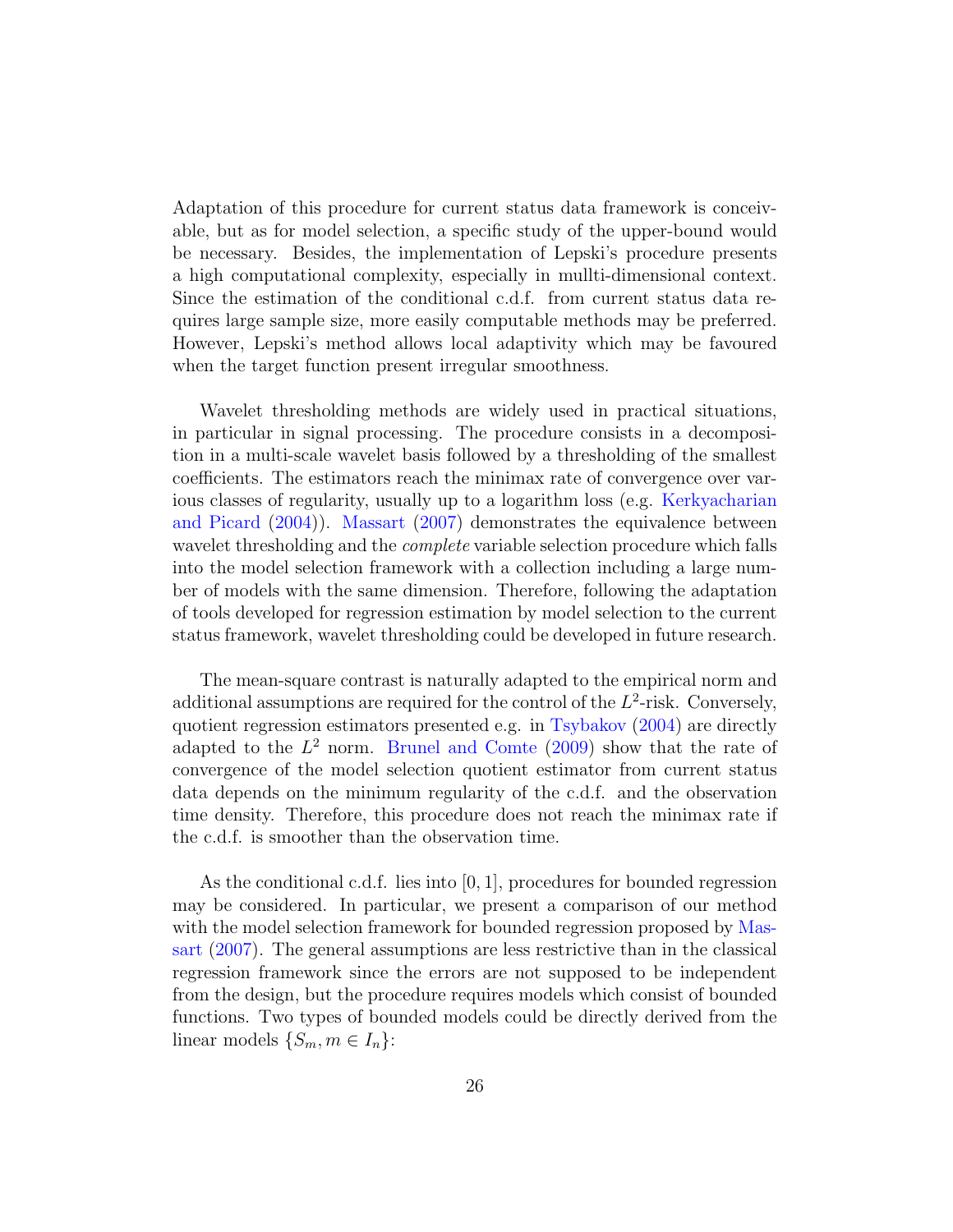- Thresholded linear models:  $\tilde{S}_m^{(1)} = {\tilde{t}} = \max(\min(t, 1), 0), t \in S_m$
- Restricted linear models:  $\tilde{S}_m^{(2)} = \{t \in S_m, t(x) \in [0, 1], \forall x\}.$

We present a brief overview of the advantages and difficulties encountered in the implementation of these models on the interval censoring design. Ac-cording to Theorem 8.5 in [Massart](#page-40-3)  $(2007)$ , for each model m, two quantities have to be controlled in order to obtain minimax results: 1/ the stochastic modulus of uniform continuity  $\phi_m$  of the centered empirical process, 2/ the bias term via results of approximation on regularity spaces. On the one hand, the bias term for  $\tilde{S}_m^{(1)}$  is directly controlled by results on linear models, but since the unit ball of  $\tilde{S}_m^{(1)}$  is larger than the one of  $S_m$ , the computation of the function  $\phi_m$  requires a specific study. On the other hand, as  $\tilde{S}_m^{(2)}$  is included in  $S_m$ ,  $\phi_m$  can directly be deduced from results on linear models, but the bias term which involved the  $L^2$ -projection of F on  $L^{\infty}$ -balls does not falls into classical approximation setting.

Besides, an alternative procedure based on finite models, originally developed by [Massart](#page-40-3) [\(2007\)](#page-40-3) in a Gaussian framework (Chapter 4), could be considered in order to include bounded models. For every  $\alpha > 0$ , a net of radius  $\alpha$  is extracted from a set of function S including the target function. An appropriate choice of radii  $\{\alpha_m, m \in I_n\}$  based on wavelet or polynomial characterization of Besov classes provides minimax estimation.

Thus, our model selection procedure takes advantage of classical tools for the control of the deviation of empirical process on linear models as well as extant results of approximation on Besov spaces, but does not directly fit into the bounded regression framework. Alternative approaches using bounded models could be considered for future research, but give rise to other technical difficulties than the one encountered with linear models.

## 7.5. Conclusion

The model selection mean-square estimator of the conditional c.d.f. satisfies non-asymptotic adaptivity on a collection of models, as well as minimaxity. The control of the upper-bound takes advantages of the tools used in classical regression. Furthermore, our results underline the optimality of the regression-type approach, which establishes a connection between the interval censoring framework and the widely developed field of regression estimation and makes the way for the adaptation of regression methods to current status design.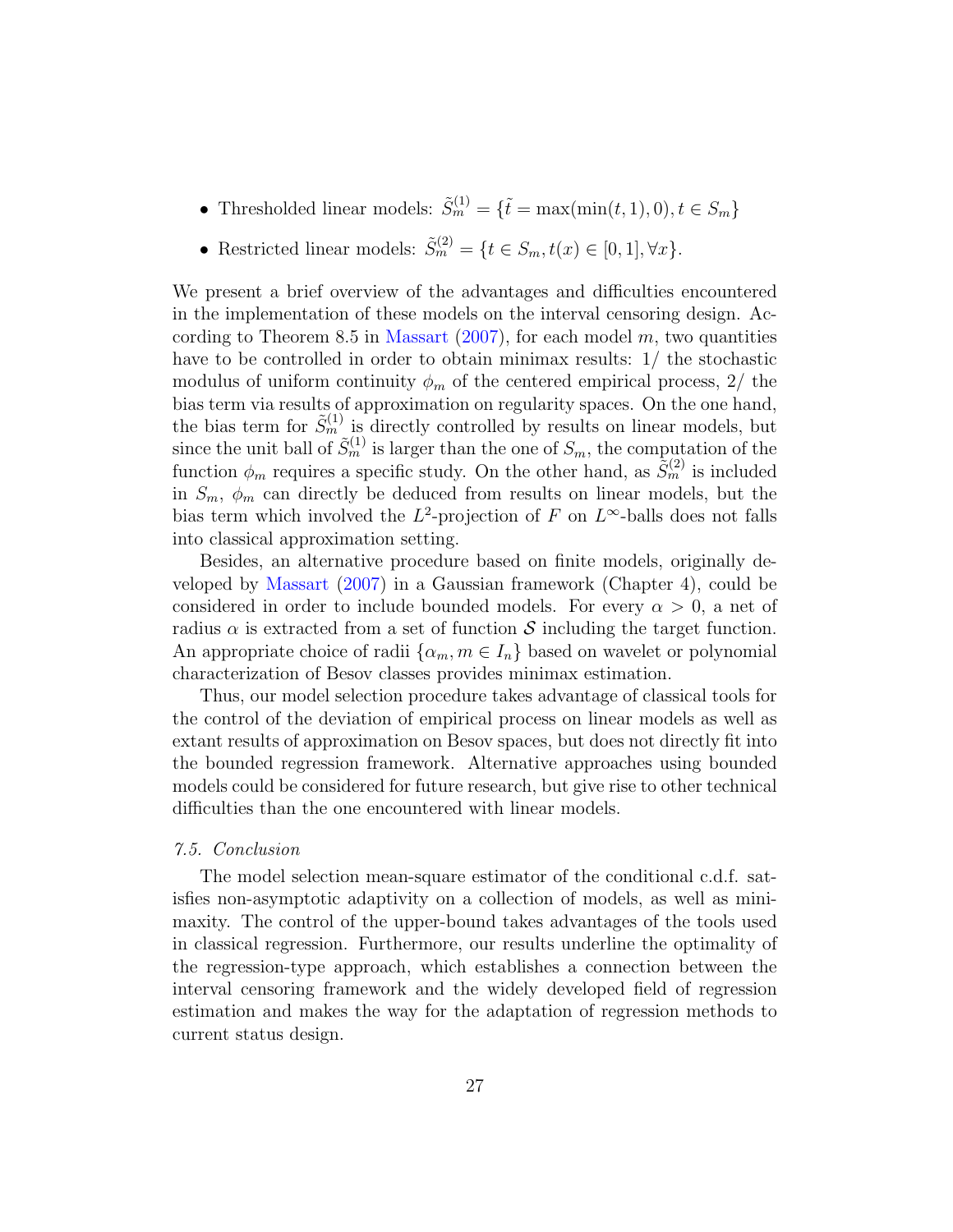## <span id="page-27-0"></span>8. Proofs

#### 8.1. Talagrand Inequality

The risk of the model selection estimator is controlled with the following concentration inequality based on results from [Talagrand](#page-41-4) [\(1996\)](#page-41-4).

<span id="page-27-1"></span>**Theorem 8.1.** Let  $(V_1, \ldots, V_n)$  be independent random variables, and F be a countable set of applications from  $\mathbb R$  to  $\mathbb R^n$  such that for every  $f \in \mathcal{F}$ , the function  $-f$  defined as  $(-f)(x) = -(f(x))$  for every x is in F as well. Let

$$
Z = \sup_{f \in \mathcal{F}} \left| \frac{1}{n} \sum_{i=1}^{n} (f^{(i)}(V_i) - \mathbb{E}[f^{(i)}(V_i)]) \right|
$$

and b, v and  $\mathbb{H}$  be such that

$$
\sup_{f \in \mathcal{F}} \left( \sup_{i=1,\dots,n} \|f^{(i)}\|_{\infty} \right) \le b, \quad \sup_{f \in \mathcal{F}} \frac{1}{n} \sum_{i=1}^{n} Var(f^{(i)}(V_i)) \le v \quad and \quad \mathbb{E}Z \le \mathbb{H}.
$$

Then, for every  $\theta > 1$ , there exists  $\overline{C}$ ,  $\overline{C}'$ ,  $\overline{K}$ ,  $\overline{K}'$  such that for every n,

$$
\mathbb{E}\left[ (Z^2 - \theta \mathbb{H}^2)_+ \right] \leq \overline{C} \frac{v}{n} \exp\left( -\overline{\kappa} \frac{n \mathbb{H}^2}{v} \right) + \overline{C}' \frac{b^2}{n^2} \exp\left( -\overline{\kappa}' \frac{n \mathbb{H}}{b} \right)
$$

Theorem [8](#page-27-1).1 is derived from Theorem 1.1 in [Klein and Rio](#page-40-11) [\(2005\)](#page-40-11) by setting  $s^{(i)}(t) = \frac{1}{b}(f^{(i)}(t) - \mathbb{E}[f^{(i)}(V_i)])$ . Similarly to Birgé and Massart [\(1998\)](#page-39-3), Corollary 2, we get

$$
P[Z \ge (1+\nu)\mathbb{H} + x] \le \exp\left(-\frac{n}{3}\min\left(\frac{y^2}{2v}, \frac{2\min(1,\nu)y}{7b}\right)\right).
$$

Then we use the formula  $\mathbb{E}[X_+] \leq \int_0^{+\infty} P[X \geq s]ds$  to get

$$
\mathbb{E}\left[ (Z^2 - \theta \mathbb{H}^2)_+ \right] \le \int_0^{+\infty} P[Z \ge \sqrt{\theta \mathbb{H}^2 + s}] ds \le \int_0^{+\infty} P[Z \ge \alpha_1 \mathbb{H} + \sqrt{\alpha_2 \mathbb{H} + \alpha_3 s}] ds
$$

for some positive  $(\alpha_1, \alpha_2, \alpha_3)$ , and a simple integration provides the result of Theorem [8.1.](#page-27-1)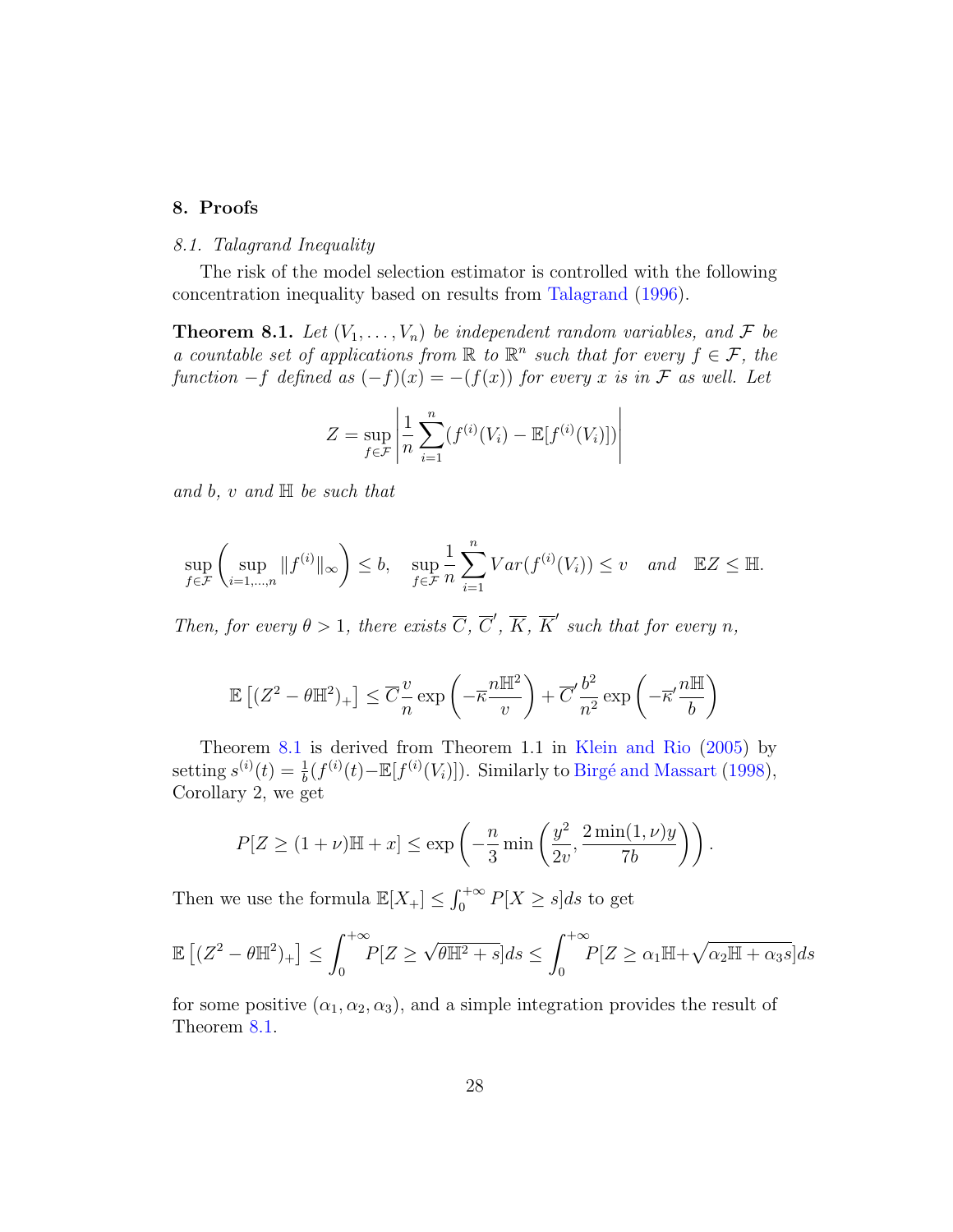## 8.2. Proof of Theorem [4](#page-8-1).1.

The proof is similar to [Brunel and Comte](#page-39-2) [\(2009\)](#page-39-2), Section 6.4, but the conditional empirical norm is considered instead of the  $L^2$  one. This modification entails changes in the proofs that are displayed in this section. The vectors **X** and **T** are assumed to be fixed along this section. Let  $m \in I_n$  and  $F_m \in S_m$ , by definition of  $\widehat{F}_m$  and  $\widehat{m}$ ,

$$
\|\widehat{F}_m - F\|_n^2 \le \|F_m - F\|_n^2 + pen(m) - pen(\widehat{m}) + 2\nu_n(\widehat{F}_{\widehat{m}} - F_m)
$$
  
\n
$$
\le \|F_m - F\|_n^2 + pen(m) - pen(\widehat{m}) + \|\widehat{F}_m - F_m\|_n \sup_{t \in S_m + S_{\widehat{m}}, \|t\|_n \le 1} |\nu_n(t)|
$$

with  $\nu_n$  defined in [\(9\)](#page-6-1). Let  $\theta' = \theta^{1/3} > 1$ , and  $p(m, m') = \theta'(D_m + D_{m'})/(4n)$ . We recall that for every  $(x, y) \in \mathbb{R}^2$ ,  $2xy \leq x^2/\theta'^2 + \theta'^2y^2$  and  $(x + y)^2 \leq$  $\theta' x^2 + (1 + 1/(\theta' - 1))y^2$ . Therefore,

$$
\|\widehat{F}_m - F\|_n^2 \le \|F_m - F\|_n^2 + pen(m) - pen(\widehat{m}) + \theta'^2 p(m, \widehat{m}) + \frac{1}{\theta'^2} \|\widehat{F}_m - F_m\|_n^2
$$
  
+  $\theta'^2 \sup_{t \in S_m + S_{\widehat{m}}, \|t\|_n \le 1} ((\nu_n(t))^2 - p(m, \widehat{m}))$   

$$
\le \|F_m - F\|_n^2 + 2pen(m)
$$
  
+  $\frac{1}{\theta'^2} (\|\widehat{F}_m - F\|_n^2 + \theta' (1 + \frac{1}{\theta' - 1}) \|F_m - F\|_n^2)$   
+  $\theta'^2 \sum_{m' \in I_n} \sup_{t \in S_m + S_{m'}, \|t\|_n \le 1} ((\nu_n(t))^2 - p(m, m'))$ 

The end of the proof is provided by Theorem [8.1.](#page-27-1) According to the com-ment in Section [3.2,](#page-5-3) the supremum of  $\nu_n$  over the  $\|\cdot\|_n$ -unit ball of  $S_m + S_{m'}$ is equal to the supremum over the unit ball  $\mathcal{B}_{m+m'}^*$  of  $(S_m + S_{m'})^*$ . Let  $\{\varphi_{\lambda}, \lambda \in J^*_{m+m'}\}\$ be a  $\|.\|_n$ -orthogonal basis of  $(S_m + S_{m'})^*$ , by Cauchy-Schwartz Inequality and equation [\(10\)](#page-6-2),

$$
\mathbb{E}\left[\sup_{t\in\mathcal{B}_{m+m'}^*}(\nu_n(t))^2|(\mathbf{X},\mathbf{T})\right] \leq \mathbb{E}\left[\sup_{\lambda\in J_{m+m'}^*}(\nu_n(\varphi_\lambda))^2|(\mathbf{X},\mathbf{T})\right] \leq \frac{D_m+D_{m'}}{4n} = \mathbb{H}^2.
$$
\n(23)

Moreover, for every  $t \in \mathcal{B}_{m+m'}^*$  and  $i \in \{1, \ldots, n\}$ ,

$$
|\delta_i t(X_i, T_i)| \le |t(X_i, T_i)| \le \sqrt{n} ||t||_n \le \sqrt{n} = b. \tag{24}
$$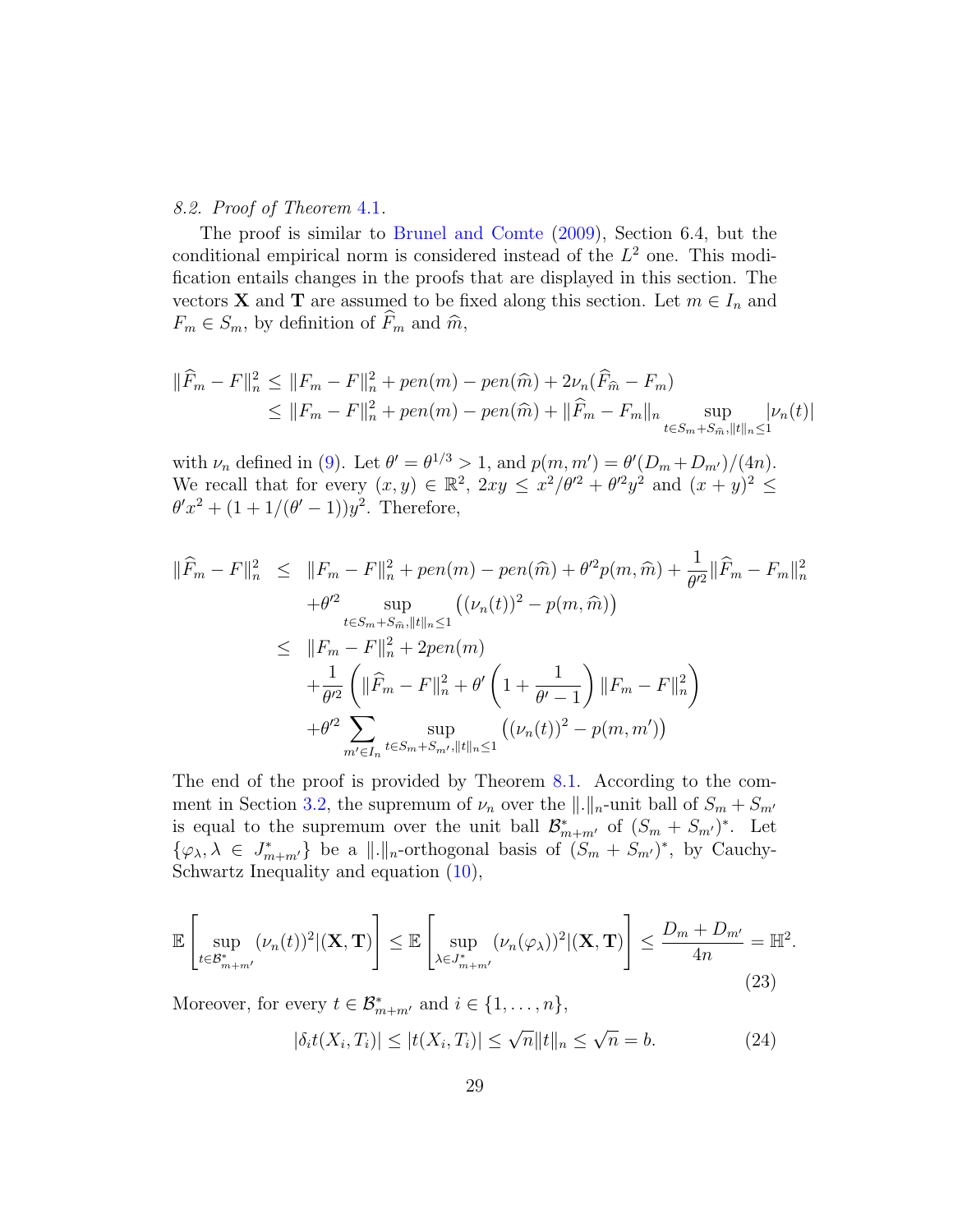Finally, with a similar computation as [\(10\)](#page-6-2), the supremum of the variance process is upper bounded by  $v = 1/4$ . Therefore, Theorem [8.1](#page-27-1) with the values of  $\mathbb{H}$ , b and v computed above concludes the proof of Theorem [4.1.](#page-8-1)  $\Box$ 

## 8.3. Proof of Theorem [4.2](#page-10-1)

The proof is based on results presented by [Baraud](#page-39-6) [\(2002\)](#page-39-6) in a unidimensional context, but the demonstrations are identical for two-dimensional functions. Let  $\rho_0 > h_0^{-1}$  and

$$
\Omega_n = \left\{ \frac{\|t\|_n^2}{\|t\|^2} \le \rho_0, \ \forall t \in S_n \right\}.
$$

On the one hand, according to Lemma 5.1 in [Baraud](#page-39-6) [\(2002\)](#page-39-6),

<span id="page-29-0"></span>
$$
\mathbb{E}\left[\|\tilde{F}_{\hat{m}} - F\|1\|_{\Omega_n}\right] \le C \inf_{t \in S_n} \|F - t\|^2 + \mathbb{E}\left[\|\tilde{F}_{\hat{m}} - F\|_n^2\right] \tag{25}
$$

for some constant C. Moreoever, by integrating  $(12)$  in Theorem [4.1,](#page-8-1) we obtain:

<span id="page-29-1"></span>
$$
\mathbb{E}\left[\|\tilde{F}_{\hat{m}} - F\|_{n}^{2}\right] \le C_{1} \inf_{m \in I_{n}} \left\{\inf_{t \in S_{m}} h_{1} \|F - t\|^{2} + pen(m)\right\} + \frac{C_{2}}{n}.
$$
 (26)

Thus, as  $\inf_{t \in S_n} ||F - t||^2 \leq \inf_{t \in S_m} ||F - t||^2$  for all  $m \in I_n$ , inequalities [\(25\)](#page-29-0) and [\(26\)](#page-29-1) entail:

<span id="page-29-2"></span>
$$
\mathbb{E}\left[\|\tilde{F}_{\hat{m}} - F\|1\|_{\Omega_n}\right] \le C' \inf_{m \in I_n} \left\{\inf_{t \in S_m} \|F - t\|^2 + pen(m)\right\} + \frac{C_2}{n}.\tag{27}
$$

On the other hand, according to Proposition 4.2 in [Baraud](#page-39-6) [\(2002\)](#page-39-6),

<span id="page-29-3"></span>
$$
\mathbb{P}\left[\Omega_n^c\right] \le \frac{C''}{n}.\tag{28}
$$

Moreover,  $\tilde{F}_{\hat{m}}$  and F lie into [0, 1], therefore

<span id="page-29-4"></span>
$$
\|\tilde{F}_{\hat{m}} - F\| \le h_0^{-1} \|\tilde{F}_{\hat{m}} - F\|_{f_{X,T}} \le h_0^{-1} \quad a.s.
$$
\n(29)

Equations [\(27\)](#page-29-2), [\(28\)](#page-29-3) and [\(29\)](#page-29-4) conclude the proof of Theorem [4.2.](#page-10-1)  $\Box$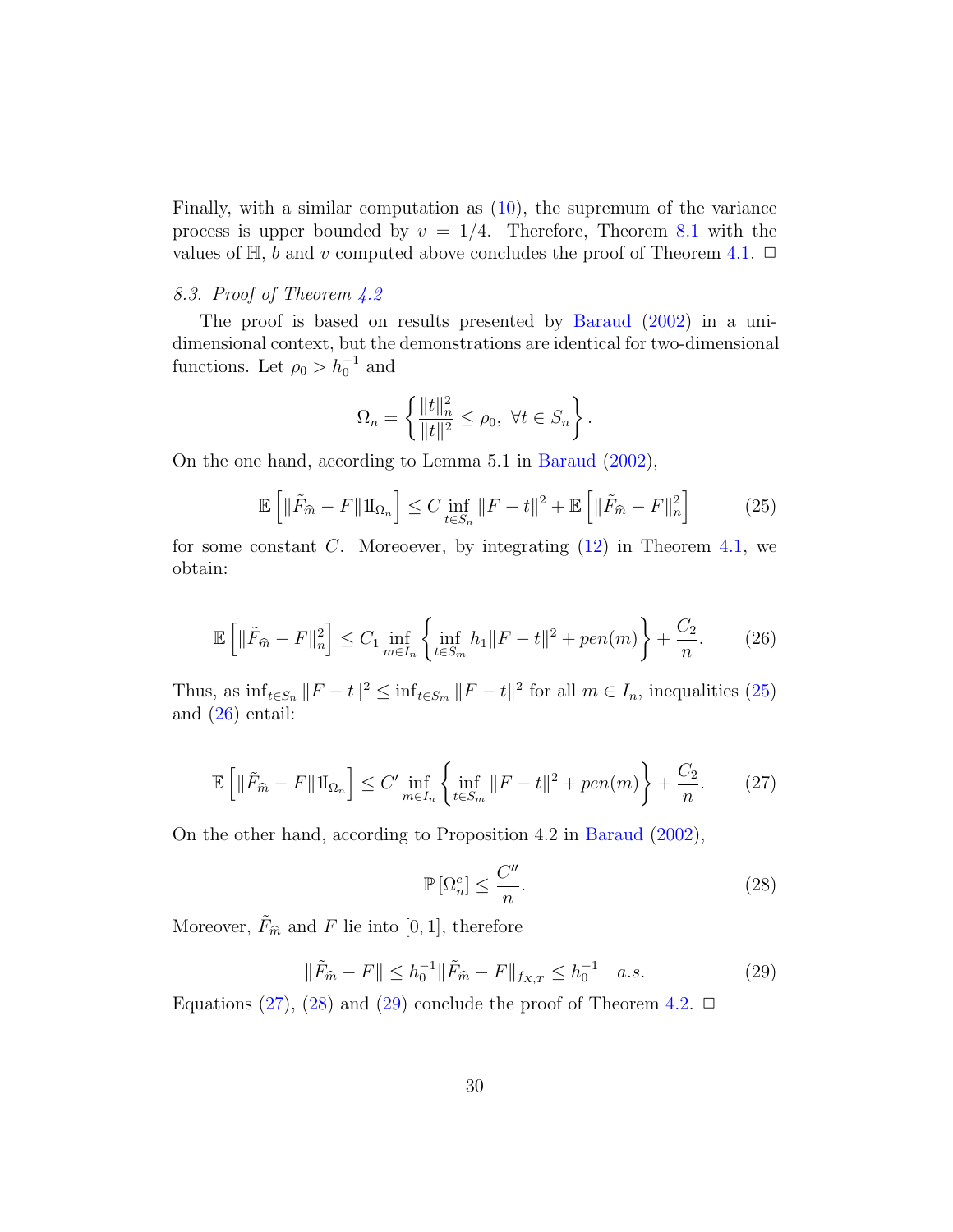## 8.4. Proof of Theorem [5.1](#page-12-1)

The proof is based on the following theorem and lemma presented in [Tsybakov](#page-41-3) [\(2004\)](#page-41-3) (Theorem 2.5 and Lemma 2.7 in Chapter 2). Let  $\mathcal{B} =$  $\mathcal{B}_{2,\infty}^{\beta}(\mathcal{A}, L)$ . Denote by  $K(P,Q)$  the Kullback distance between the distributions  $P$  and  $Q$ :

$$
K(P,Q) = \begin{cases} \int \log(dP/dQ)dP & \text{if } P << Q\\ +\infty & \text{otherwise} \end{cases}
$$

<span id="page-30-1"></span>**Theorem 8.2.** Assume that there exist  $M \geq 2$  and  $F_0, \ldots, F_M$  such that

- 1.  $F_i \in \mathcal{B}$  for every  $j \in \{0, \ldots, M\}.$
- 2.  $||F_j F_l||^2 \ge 2r$  for every  $j \neq l \in \{0, ..., M\}.$
- 3.  $P_j^{(n)} \ll P_0^{(n)}$  for every  $j \in \{0, ..., M\}$ , where  $P_j^{(n)}$  $j_j^{(n)}$  denotes the distribution of  $(X_i, T_i, \delta_i)_{i=1,\dots,n}$  if  $F = F_j$ , and for some  $0 < \alpha < 1/8$

$$
\frac{1}{M} \sum_{j=1}^{M} K(P_j^{(n)}, P_0^{(n)}) \le \alpha \log M.
$$

Then there exists a constant c such that

$$
\inf_{\widehat{F}_n} \sup_{F \in \mathcal{B}} \mathbb{E}\left[r\|\widehat{F}_n - F\|^2\right] \geq c.
$$

<span id="page-30-0"></span>**Lemma 8.1.** Let m be a positive integer. There exists a family  $(\varepsilon^{(0)}, \ldots, \varepsilon^{(M)}) \subset$  ${0,1}^{2^m}$  with  $\varepsilon^{(0)} = (0,\ldots,0)$  such that  $\log(M) \ge (\log 2/8)2^m$ , and

$$
\overline{\rho}(\varepsilon^{(i)}, \varepsilon^{(i')}) \ge \frac{2^m}{8}, \quad \forall i \ne i' \in \{0, \dots, M\}
$$

with  $\bar{\rho}$  denoting the following distance:

$$
\overline{\rho}(\varepsilon,\varepsilon') = \sum_{k=1}^{2^m} \mathcal{U}_{\{\varepsilon_k \neq \varepsilon'_k\}}.
$$
\n(30)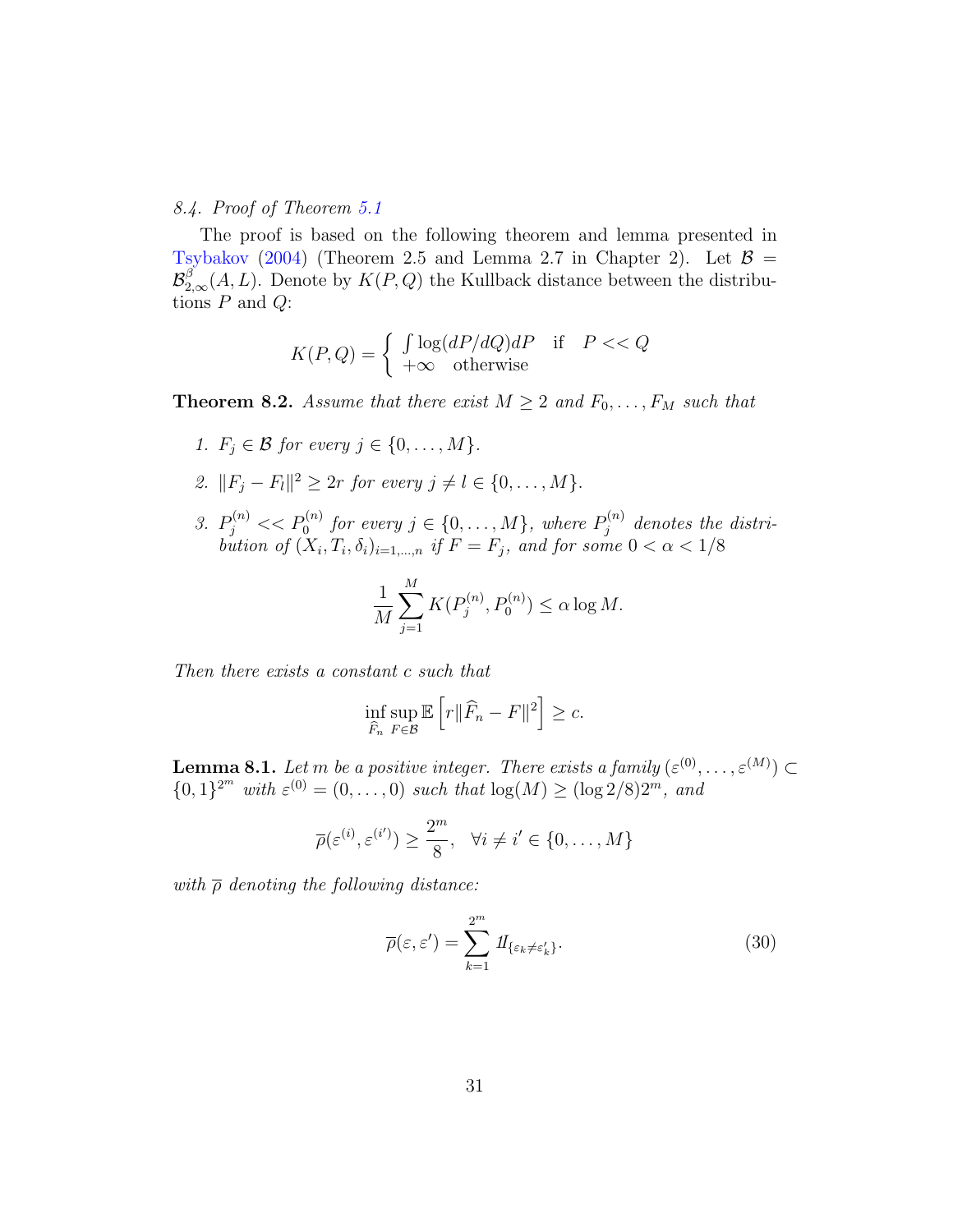Let us present the outline of the proof. Up to rescaling and translation, we assume that  $A = [0, 1] \times [0, 1]$ . We build a set of c.d.f.:

$$
F_{\varepsilon}=F_0+\sqrt{\frac{b}{n}}\sum_{S\in R_J}\varepsilon_S\psi_{J,S}
$$

where  $F_0$  is a baseline c.d.f.,  $\varepsilon_S \in \{0, 1\}$  and the  $\{\psi_{J,S}, S \in R_J\}$  are wavelets with disconnected supports included in [0, 1], defined from a mother wavelet  $\psi$ .

<span id="page-31-1"></span>
$$
\psi_{J,S}(x, u) = 2^{(j_1+j_2)/2} \psi(2^{j_1}x - s_1) \psi(2^{j_2}u - s_2)
$$
\n(31)

for some  $J = (j_1, j_2) \in \mathbb{N}^2$  and  $R_J \subset \mathbb{Z}^2$ . We show that

- $||F_{\varepsilon} F_{\varepsilon'}||^2 = (b/n)\overline{\rho}(\varepsilon, \varepsilon').$
- $K(P_{\varepsilon}^{(n)}, P_0^{(n)}) \leq b' 2^{j_1+j_2}.$

Therefore, for every J, Lemma [8.1](#page-30-0) ensures the existence of a set  $(F_{\varepsilon^{(0)}}, \ldots, F_{\varepsilon^{(M)}})$ such that conditions (2) and (3) in Theorem [8.2](#page-30-1) are satisfied with an appropriate choice of b. Moreover, we show that  $||F_{\varepsilon}||_{\mathcal{B}^{\beta}_{2,\infty}([0,1]^2)}$  has order

<span id="page-31-0"></span>
$$
\frac{2^{(j_1+j_2)/2}(2^{j_1\beta_1}+2^{j_2\beta_2}+1)}{\sqrt{n}}\tag{32}
$$

Then  $J$  is chosen is order to guarantee that  $(32)$  is upper bounded by a constant, which leads to the rate of convergence  $r = 2^{j_1+j_2} \propto n^{-\beta/(\beta+1)}$ . We now present the detailed proof.

8.4.1. Construction of the  $(F_i)$ 's. Let

$$
F_0(x, u) = \mathrm{1\hspace{-0.90ex}1}_{[0,1]}(x) \left( a \mathrm{1\hspace{-0.90ex}1}_{[0, +\infty[}(u) + au \mathrm{1\hspace{-0.90ex}1}_{[0,1]}(u) + (1-a) \mathrm{1\hspace{-0.90ex}1}_{(1, +\infty[}(u)) \right)
$$

with  $a = \min(1/3, L/2)$ . For every  $x \in [0, 1]$ ,

- $F_0(x, u) = 0, \forall u < 0,$
- $F_0(x, u) = 1, \forall u > 1,$
- $F_0(x,.)$  is increasing on [0, 1] and  $F_0(x, u) \in [a, 2a] \subset (0, 1)$  for every  $u \in [0, 1]$ ,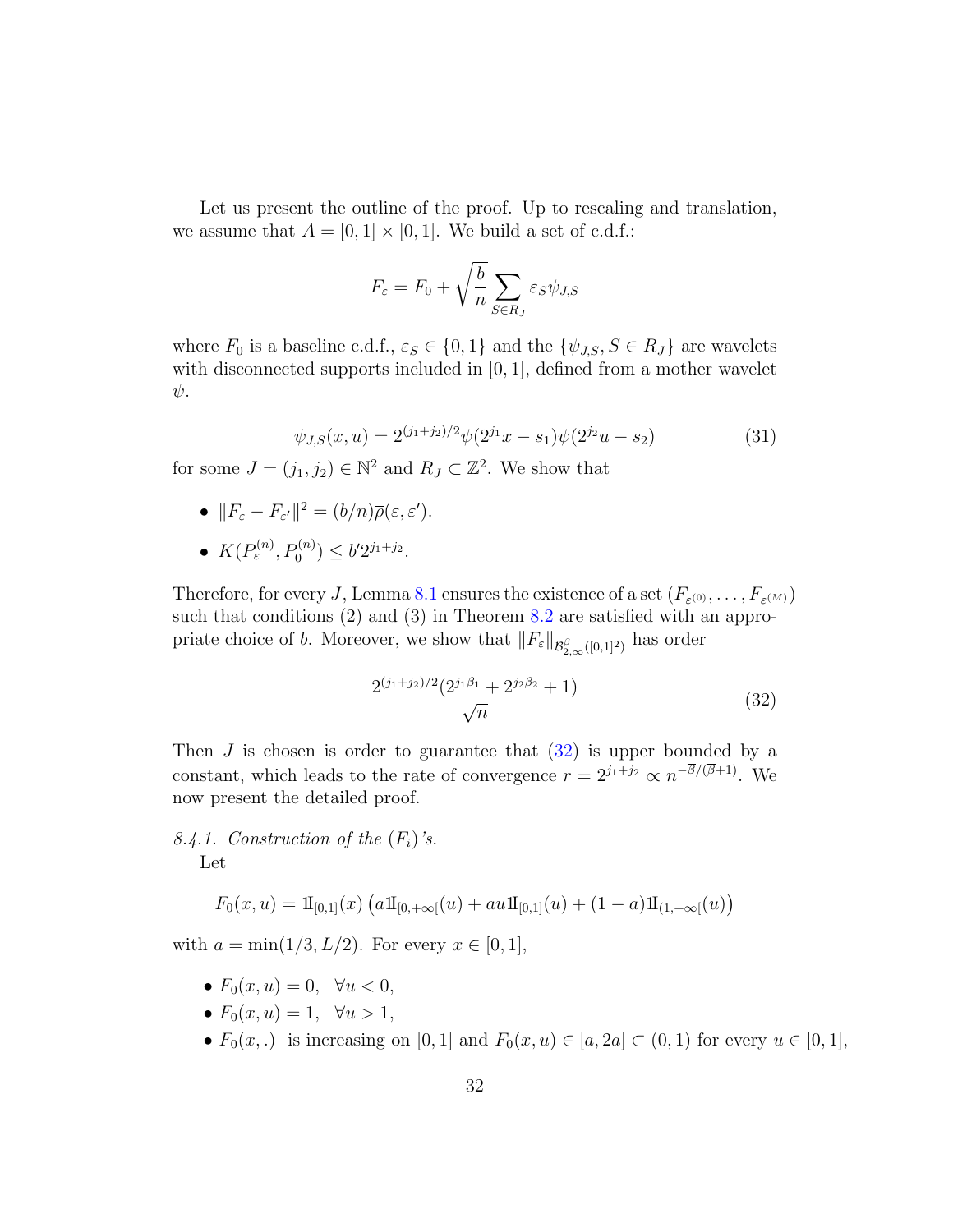thus  $F_0$  is a conditional distribution. Let  $\psi$  be a one-dimensional wavelet supported on [0, 1]. Let  $J = (j_1, j_2)$  be a couple of non-negative integers determined further. For every  $S = (s_1, s_2) \in \mathbb{Z}^2$ , let  $psi_{J,S}$  be defined in [\(31\)](#page-31-1). There exists a subset  $R_J$  of  $\mathbb{Z}^2$  such that

- $Supp(\psi_{J,S}) = I_{J,S} \subset ]0,1[^2$  for every  $S \in R_J$ ,
- The applications  $\{\psi_{J,S}, S \in R_J\}$  have disjoint supports,
- $|R_J| = 2^{j_1+j_2}.$

Let b be a positive constant which will be determined later. For every  $\varepsilon \in \mathbb{C}$  ${0,1\}^{|R_J|}$ , let

$$
G_{\varepsilon} = \sqrt{\frac{b}{n}} \sum_{S \in R_J} \varepsilon_S \psi_{J,S}
$$

and  $F_{\varepsilon} = F_0 + G_{\varepsilon}$ . For every  $x \in [0, 1]$ ,

\n- $$
F_{\varepsilon}(x, u) = F_0(x, u) = 0, \quad \forall u < 0
$$
\n- $F_{\varepsilon}(x, u) = F_0(x, u) = 1 \quad \forall u > 1$
\n

Moreover let  $(x, u) \in [0, 1]^2$ ,

<span id="page-32-0"></span>
$$
F_{\varepsilon}(x, u) = a + \int_0^u \left( a + \sqrt{\frac{b}{n}} \sum_{S \in R_J} \varepsilon_S \frac{\partial \psi_{J, S}}{\partial y}(x, y) \right) dy.
$$
 (33)

Assume that

<span id="page-32-1"></span>
$$
\sqrt{\frac{b}{n}} 2^{j_1/2} 2^{3j_2/2} ||\psi||_{\infty} ||\psi'||_{\infty} \le \frac{a}{2}.
$$
\n(34)

Let  $y \in [0, u]$  and  $S_0$  be such that  $(x, y) \in I_{J, S_0}$ 

$$
\left| \sqrt{\frac{b}{n}} \sum_{S \in R_J} \varepsilon_S \frac{\partial \psi_{J,S}}{\partial y}(x, y) \right| = \left| \sqrt{\frac{b}{n}} \varepsilon_{S_0} \frac{\partial \psi_{J,S_0}}{\partial y}(x, y) \right| < \frac{a}{2}.
$$

Therefore the term in the integral in [\(33\)](#page-32-0) is positive and the application  $F_{\varepsilon}(x,.)$  is increasing on [0, 1]. Moreover, as  $\psi_{J,S}(x,1) = 0$  for every  $S \in R_J$ ,  $F_{\varepsilon}(x,1) = F_0(x,1) = 2a < 1$ . Thus  $F_{\varepsilon}$  is a conditional distribution function on  $[0, 1]^2$ .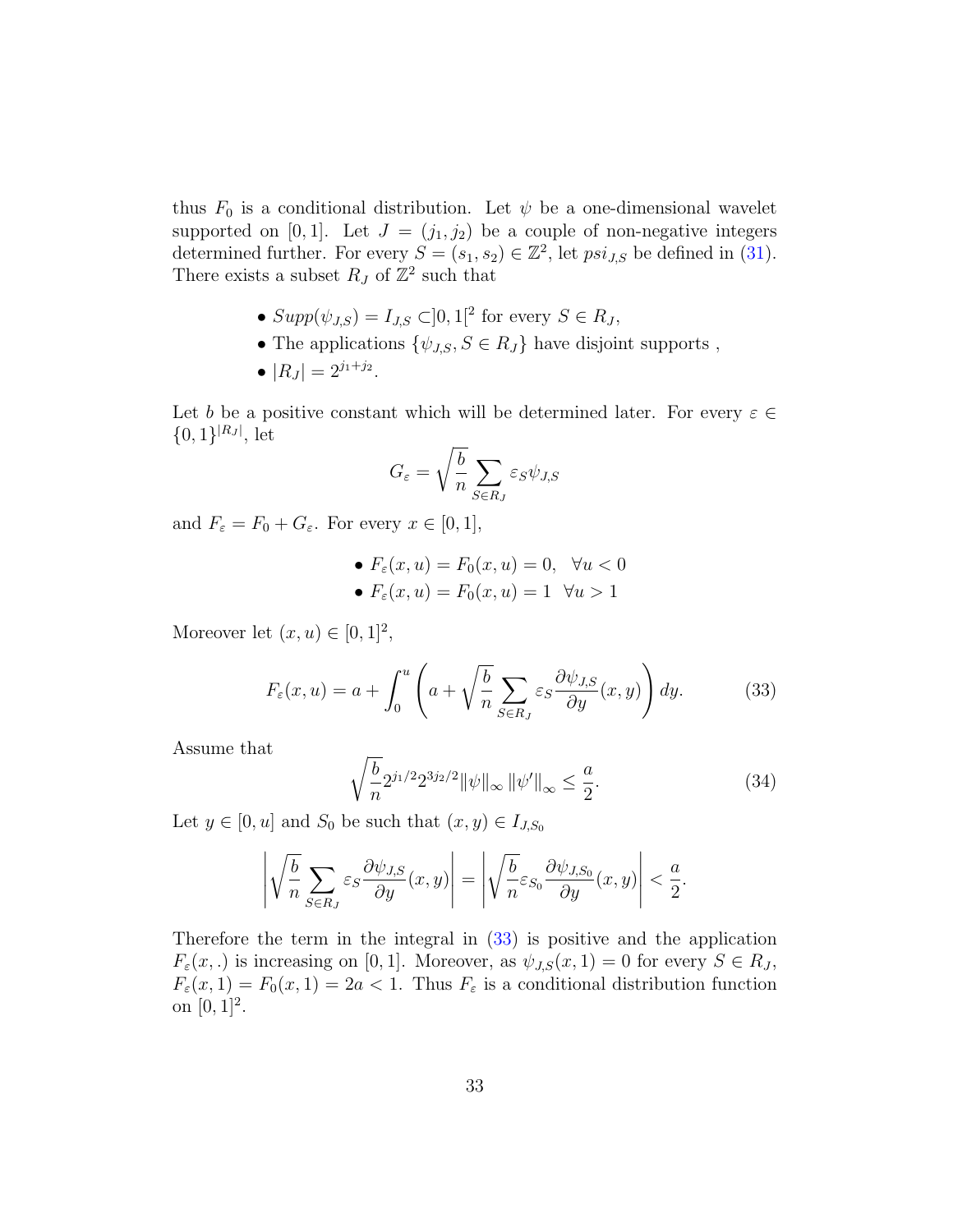8.4.2. Condition which guarantees that  $F_{\varepsilon} \in \mathcal{B}$  for every  $\varepsilon$ .

On the one hand, assume that  $\psi$  is regular enough, then according to [Hochmuth](#page-40-5) [\(2002\)](#page-40-5) (Theorem 3.5),

$$
|G_{\varepsilon}|_{\mathcal{B}^{\beta}_{2,\infty}([0,1]^2)} \leq (2^{j_1\beta_1} + 2^{j_2\beta_2}) ||G_{\varepsilon}||.
$$

Moreover, as the  $\{\psi_{J,S}, S \in R_J\}$  have disjoint supports,

$$
||G_{\varepsilon}||^{2} = \frac{b}{n} \left\| \sum_{S \in R_{J}} \varepsilon_{S} \psi_{J,S} \right\|^{2} = \frac{b}{n} \sum_{S \in R_{J}} \varepsilon_{S}^{2} ||\psi_{J,S}||^{2}.
$$

By definition of the wavelets,  $\|\psi_{J,S}\| = \|\psi\| = 1$ , hence

$$
||G_{\varepsilon}|| \leq \sqrt{\frac{b}{n}} |R_J| = \sqrt{\frac{b}{n}} 2^{(j_1+j_2)/2}.
$$

Thus

$$
||G_{\varepsilon}||_{\mathcal{B}^{\beta}_{2,\infty}([0,1]^2)} = |G_{\varepsilon}|_{\mathcal{B}^{\beta}_{2,\infty}([0,1]^2)} + ||G_{\varepsilon}|| \leq \sqrt{\frac{b}{n}} 2^{(j_1+j_2)/2} (2^{j_1\beta_1} + 2^{j_2\beta_2} + 1).
$$

On the other hand,  $|F_0|_{\mathcal{B}^{\beta}_{2,\infty}([0,1]^2)} = 0$ . Indeed, let  $r_i = \lfloor \beta_i \rfloor + 1$  for  $i = 1$  and 2. Then  $r_1 \geq 1$ ,  $r_2 \geq 2$  and

$$
|F_0|_{\mathcal{B}^{\beta}_{2,\infty}([0,1]^2)} = \sup_{t>0} \left[ t^{-\beta_1} \omega_{r_1,1}(F_0,t,[0,1]^2)_2 + t^{-\beta_2} \omega_{r_2,2}(F_0,t,[0,1]^2)_2 \right].
$$

Besides let  $h > 0$  and

$$
\Omega_{h,1}^{r_1} = \{ (x, u) \in [0, 1]^2, (x + r_1 h, u) \in [0, 1]^2 \}.
$$

For every  $(x, u) \in \Omega_{h,1}^{r_1} F_0(x+h, u) = F_0(x, u)$ . So, as  $r_1 \geq 1$ ,  $\Delta_{h,1}^{r_1} F_0(x, u) =$ 0. Hence

$$
\omega_{r_1,1}(F_0,t,[0,1]^2)_2 = \sup_{|h| \le t} \|\Delta_{h,1}^{r_1} F_0\|_{L^2(\Omega_{h,1}^{r_1})} = 0.
$$

Moreover, for every  $(x, u) \in [0, 1]^2$ 

$$
\Delta_{h,2}^1 F_0(x, u) = ah \quad \Rightarrow \quad \Delta_{h,2}^{r_2} F_0(x, u) = \Delta_{h,2}^{r_2 - 1} \Delta_{h,2}^1 F_0(x, u) = 0
$$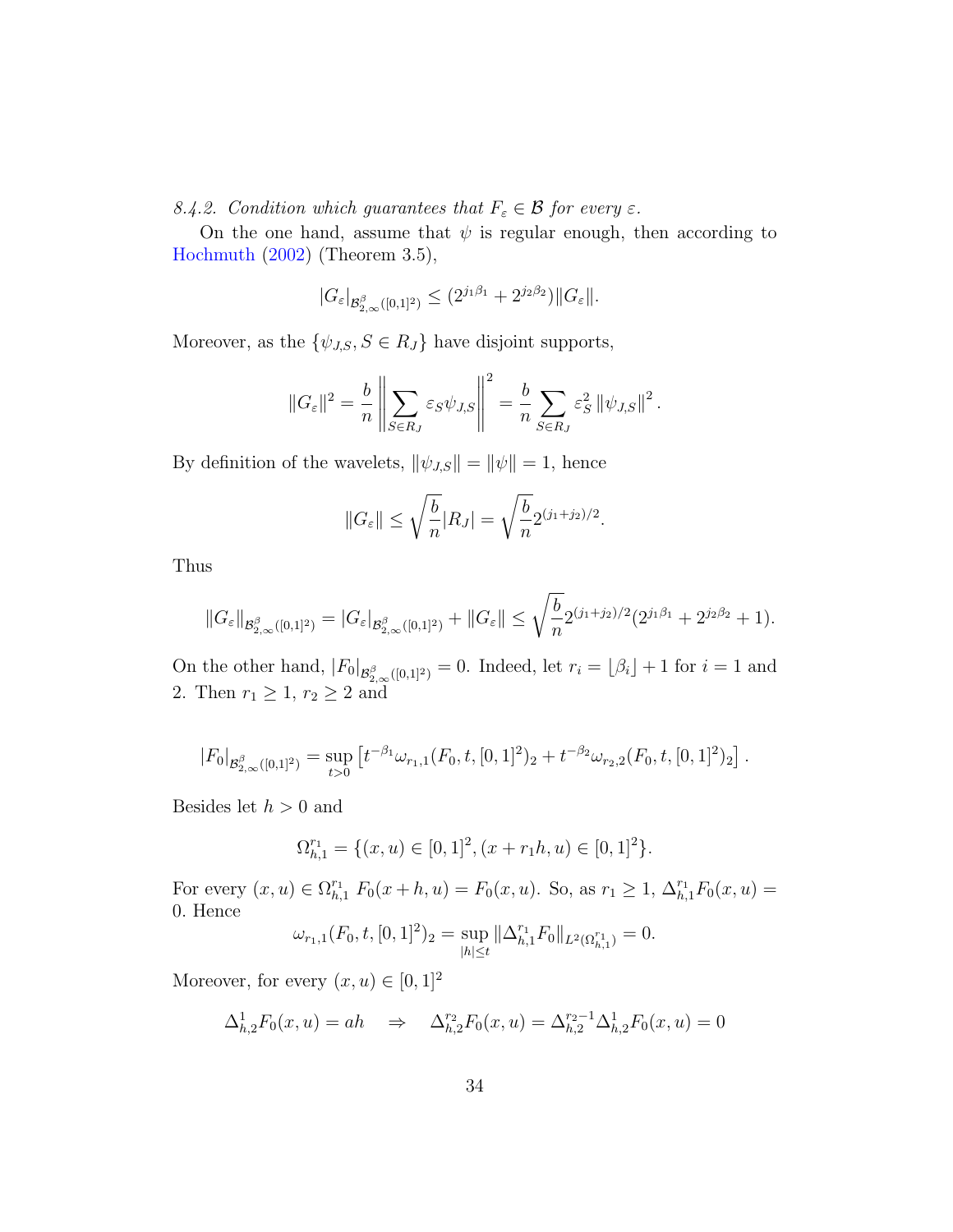as  $r_2 - 1 \ge 1$ . Then  $\omega_{r_2,2}(F_0,t,[0,1]^2)_2 = 0$  and consequently  $|F_0|_{\mathcal{B}^{\beta}_{2,\infty}([0,1]^2)} =$ 0. Moreover

$$
||F_0||_{\mathcal{B}_{2,\infty}^{\beta}([0,1]^2)} = \sqrt{\int_0^1 \int_0^1 a^2 (1+u)^2 du dx} = \sqrt{\frac{7}{3}}a
$$

and

$$
||F_{\varepsilon}||_{\mathcal{B}^{\beta}_{2,\infty}([0,1]^2)} \leq ||F_0||_{\mathcal{B}^{\beta}_{2,\infty}([0,1]^2)} + ||G_{\varepsilon}||_{\mathcal{B}^{\beta}_{2,\infty}([0,1]^2)} \leq \sqrt{\frac{7}{3}} a + \sqrt{\frac{b}{n}} 2^{(j_1+j_2)/2} (2^{j_1\beta_1} + 2^{j_2\beta_2} + 1).
$$

By definition  $a \leq L/2$  so  $||F_{\varepsilon}||_{\mathcal{B}^{\beta}_{2,\infty}([0,1]^2)} \leq L$  as soon as

<span id="page-34-0"></span>
$$
\sqrt{\frac{b}{n}} 2^{(j_1+j_2)/2} (2^{j_1\beta_1} + 2^{j_2\beta_2} + 1) \le L\left(1 - \sqrt{\frac{7}{12}}\right). \tag{35}
$$

8.4.3. Expression of  $||F_{\varepsilon} - F_{\varepsilon'}||^2$ .

$$
||F_{\varepsilon} - F_{\varepsilon'}||^2 = \frac{b}{n} \sum_{S \in R_J} \int_{I_{J,S}} (\varepsilon_S - \varepsilon_S')^2 \psi_{J,S}^2(x, u) dx du = \frac{b}{n} \sum_{S \in R_J} \Pi_{\{\varepsilon_S \neq \varepsilon_S'\}} = \frac{b}{n} \overline{\rho}(\varepsilon, \varepsilon').
$$
\n(36)

8.4.4. Upper bound of  $K(P_{\varepsilon}^{(n)}, P_0^{(n)})$ For every  $i \in \{1, \ldots, n\}$ , under  $F_{\varepsilon}$ ,  $(X_i, T_i, \delta_i)$  has density

$$
p_{\varepsilon}(x, u, d) = \left[ (F_{\varepsilon}(x, u))^{d} (1 - F_{\varepsilon}(x, u))^{1-d} \right] f_{(X, T)}(x, u)
$$

with respect to  $\mathcal{L} \otimes \mathcal{L} \otimes \mu$  where  $\mathcal{L}$  is the Lebesgue measure and  $\mu$  is the counting measure on N. Similarly, under  $F_0$ ,  $(X_i, T_i, \delta_i)$  has density

$$
p_0(x, u, d) = [(F_0(x, u))^d (1 - F_0(x, u))^{1-d}] f_{(X,T)}(x, u)
$$

with respect to  $\mathcal{L} \otimes \mathcal{L} \otimes \mu$ . For every  $\varepsilon \in \{0,1\}^{|R_J|}, P_{\varepsilon}$  is absolutely continuous with respect to  $P_0$ . Indeed,

$$
F_0(x, u) = 0 \Rightarrow (x, u) \notin [0, 1] \times [0, +\infty[ \Rightarrow F_{\varepsilon}(x, u) = 0,
$$
  

$$
F_0(x, u) = 1 \Rightarrow (x, u) \in [0, 1] \times [1, +\infty[ \Rightarrow F_{\varepsilon}(x, u) = 1.
$$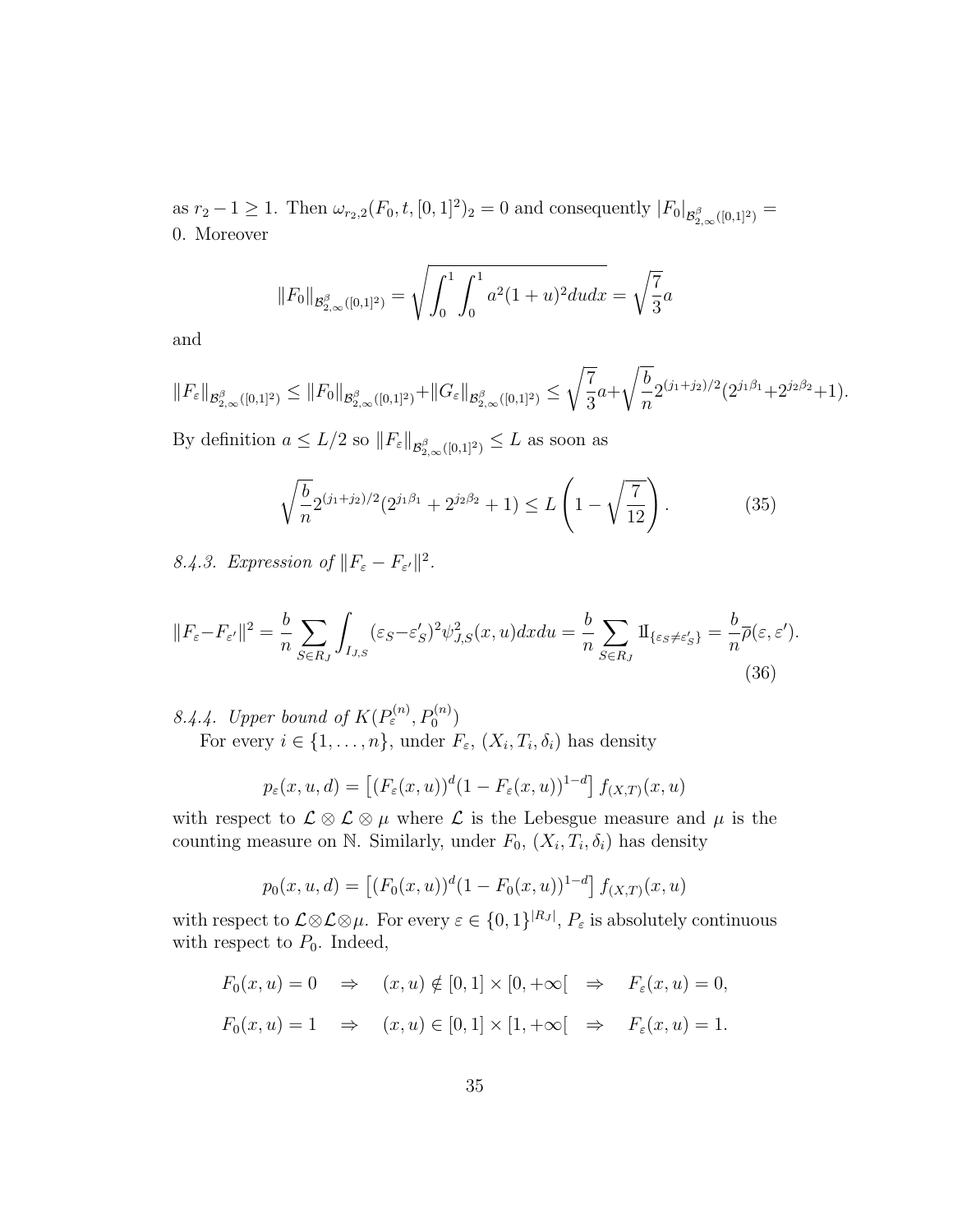Then

$$
K(P_{\varepsilon}, P_0) = \int_{\mathbb{R}^2} \left[ \log \left( \frac{F_{\varepsilon}(x, u)}{F_0(x, u)} \right) F_{\varepsilon}(x, u) + \log \left( \frac{1 - F_{\varepsilon}(x, u)}{1 - F_0(x, u)} \right) (1 - F_{\varepsilon}(x, u)) \right] f(x, x) (x, u) dx du
$$

Out of the intervals  $\{I_{J,S}, S \in R_J\}$ ,  $F_{\varepsilon}$  and  $F_0$  are equal. Hence

$$
K(P_{\varepsilon}, P_0) = \sum_{S \in R_J} \int_{I_{J,S}} \left[ \log \left( 1 + \frac{\theta_S}{a(1+u)} \right) (a(1+u) + \theta_S) + \log \left( 1 - \frac{\theta_S}{1 - a(1+u)} \right) (1 - a(1+u) - \theta_S) \right] f_{(X,T)}(x, u) dx du
$$

where  $\theta_S = \varepsilon_S \sqrt{b/n} \psi_{J,S}(x, u)$ . For every  $S \in R_J$  and  $(x, u) \in I_{J,S}$ 

$$
\frac{\theta_S}{a(1+u)} = \frac{F_{\varepsilon}(x,u)}{F_0(x,u)} - 1 > -1 \quad \text{and} \quad -\frac{\theta_S}{1 - a(1+u)} = \frac{1 - F_{\varepsilon}(x,u)}{1 - F_0(x,u)} - 1 > -1
$$

Noting that  $log(1 + v) \leq v$  for every  $v > -1$  we obtain

$$
K(P_{\varepsilon}, P_0) \le \sum_{S \in R_J} \int_{I_{J,S}} \left[ \theta_S + \frac{\theta_S^2}{a(1+u)} - \theta_S + \frac{\theta_S^2}{1 - a(1+u)} \right] f_{(X,T)}(x, u) dx du.
$$

For every  $u \in [0, 1],$ 

$$
0 < \frac{1}{a(1+u)} \le \frac{1}{a} \quad \text{and} \quad 0 < \frac{1}{1-a(1+u)} \le \frac{1}{1-2a}.
$$

Thus

$$
K(P_{\varepsilon}, P_0) \leq \left(\frac{1}{a} + \frac{1}{1 - 2a}\right) \sum_{S \in R_J} \int_{I_{J,S}} \theta_S^2 f_{(X,T)}(x, u) dx du
$$
  

$$
\leq \left(\frac{1}{a} + \frac{1}{1 - 2a}\right) \frac{b}{n} ||f_{(X,T)}||_{\infty} |R_J| = a'b ||f_{(X,T)}||_{\infty} \frac{2^{j_1 + j_2}}{n}.
$$

where  $a' = 1/a + 1/(1 - 2a)$ . Finally,

$$
K(P_{\varepsilon}^{(n)}, P_0^{(n)}) \le a'b \| f_{(X,T)} \|_{\infty} 2^{j_1+j_2}.
$$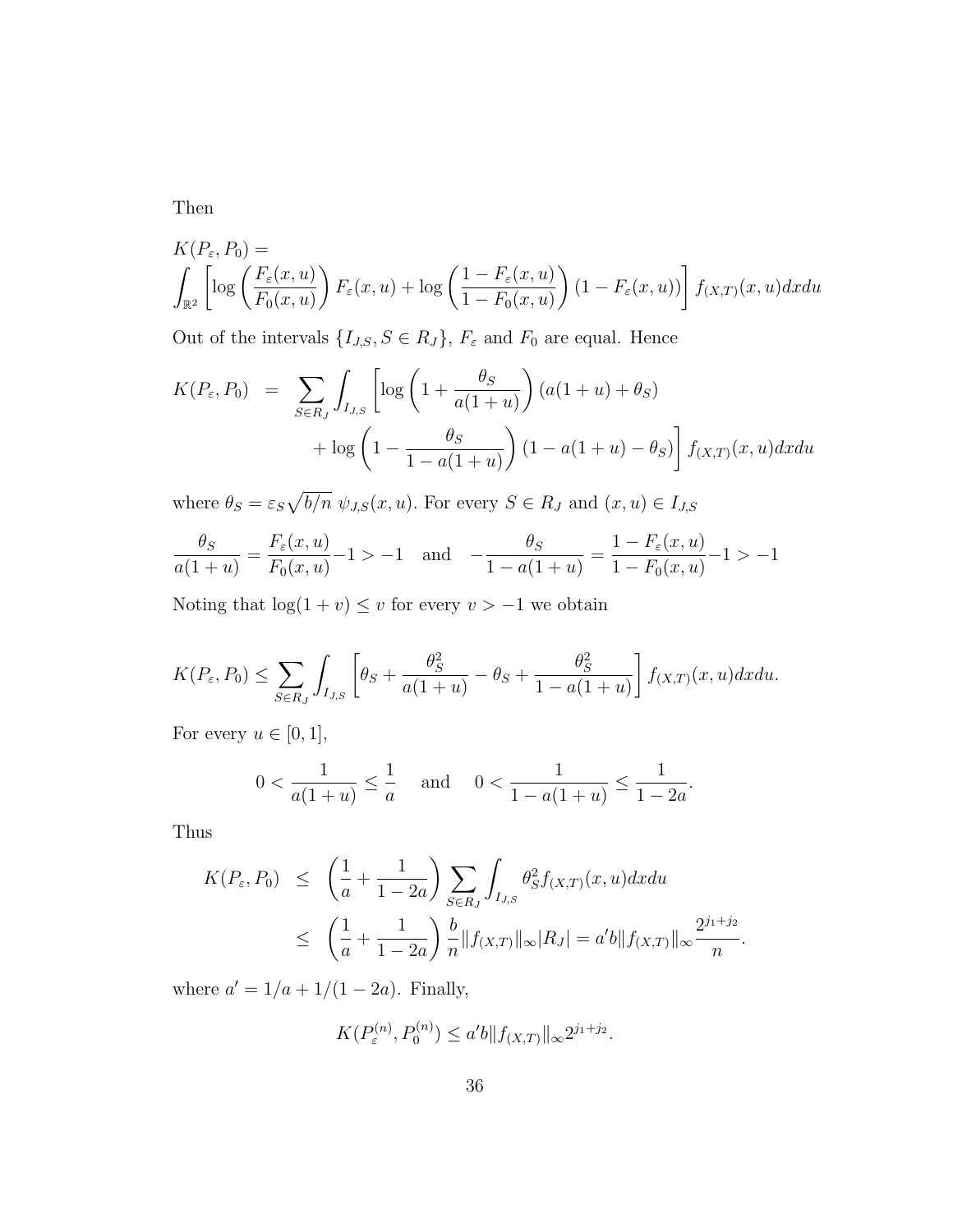#### 8.4.5. Conclusion

According to Lemma [8.1,](#page-30-0) there exists a family  $(\varepsilon^{(0)}, \ldots, \varepsilon^{(M)}) \subset \{0,1\}^{|R_J|}$ with  $\varepsilon^{(0)} = (0, \ldots, 0)$  such that  $\log(M) \ge (\log 2/8)2^{j_1+j_2}$  and

$$
\overline{\rho}(\varepsilon^{(i)}, \varepsilon^{(i')}) \ge \frac{|R_J|}{8} = \frac{2^{j_1+j_2}}{8}, \quad \forall i \ne i' \in \{0, \dots, M\}.
$$

Now the parameters  $B_0$ , b,  $j_1$  and  $j_2$  are choosen so that the family  $(F_{\varepsilon^{(0)}}, \ldots, F_{\varepsilon^{(M)}})$  satisfies the assumptions of Theorem [8](#page-30-1).2 with

$$
r = B_0 n^{\overline{\beta}/(\overline{\beta}+1)}
$$

Let

$$
b = \frac{\log 2}{72 \|f_{(X,T)}\|_{\infty} a'}, \qquad c_0 = \left[\frac{L}{4\sqrt{b}} \left(1 - \sqrt{\frac{7}{12}}\right)\right]^{1/(1+\beta_1+\beta_2)} \text{ and } B_0 = bc_0^2/32.
$$

Let  $j_1$  and  $j_2$  be in  $\mathbb{N}^*$  such that

<span id="page-36-0"></span>
$$
(c_0/2)n^{\beta_2/(\beta_1+\beta_2+2\beta_1\beta_2)} \le 2^{j_1} \le c_0 n^{\beta_2/(\beta_1+\beta_2+2\beta_1\beta_2)}
$$
  

$$
(c_0/2)n^{\beta_1/(\beta_1+\beta_2+2\beta_1\beta_2)} \le 2^{j_2} \le c_0 n^{\beta_1/(\beta_1+\beta_2+2\beta_1\beta_2)}.
$$
 (37)

.

The existence of  $j_1$  and  $j_2$  is guaranteed for n larger than an integer  $n_0$ depending on  $(c_0, \beta)$ . Then for every  $i, i' \in \{0, ..., M\}$ 

<span id="page-36-2"></span>
$$
||F_{\varepsilon^{(i)}} - F_{\varepsilon^{(i')}}||^2 \ge \frac{b}{n} \frac{2^{j_1+j_2}}{8} \ge \frac{bc_0^2}{32n} n^{(\beta_1+\beta_2)/(\beta_1+\beta_2+2\beta_1\beta_2)}
$$
  
=  $B_0 n^{-2\beta_1\beta_2/(\beta_1+\beta_2+2\beta_1\beta_2)} = B_0 n^{-\overline{\beta}/(\overline{\beta}+1)}$  (38)

hence condition (2) in Theorem [8](#page-30-1).2 is satisfied.

Moreover

<span id="page-36-1"></span>
$$
\frac{1}{M} \sum_{l=0}^{M} K(P_{\varepsilon^{(l)}}^{(n)}, P_0^{(n)}) \le a' \|f_{(X,T)}\|_{\infty} b 2^{j_1+j_2} = \frac{\log 2}{72} 2^{j_1+j_2} \le \frac{\log M}{9} \tag{39}
$$

hence condition (3) in Theorem [8](#page-30-1).2 is satisfied with  $\alpha = 1/9$ .

Finally condition  $(1)$  in Theorem [8](#page-30-1).2 is satisfied as soon as  $(34)$  and  $(35)$ hold. Besides,  $\beta_1 > 0$  and  $\beta_2 > 1$  and by [\(37\)](#page-36-0)  $j_1$  and  $j_2$  are increasing with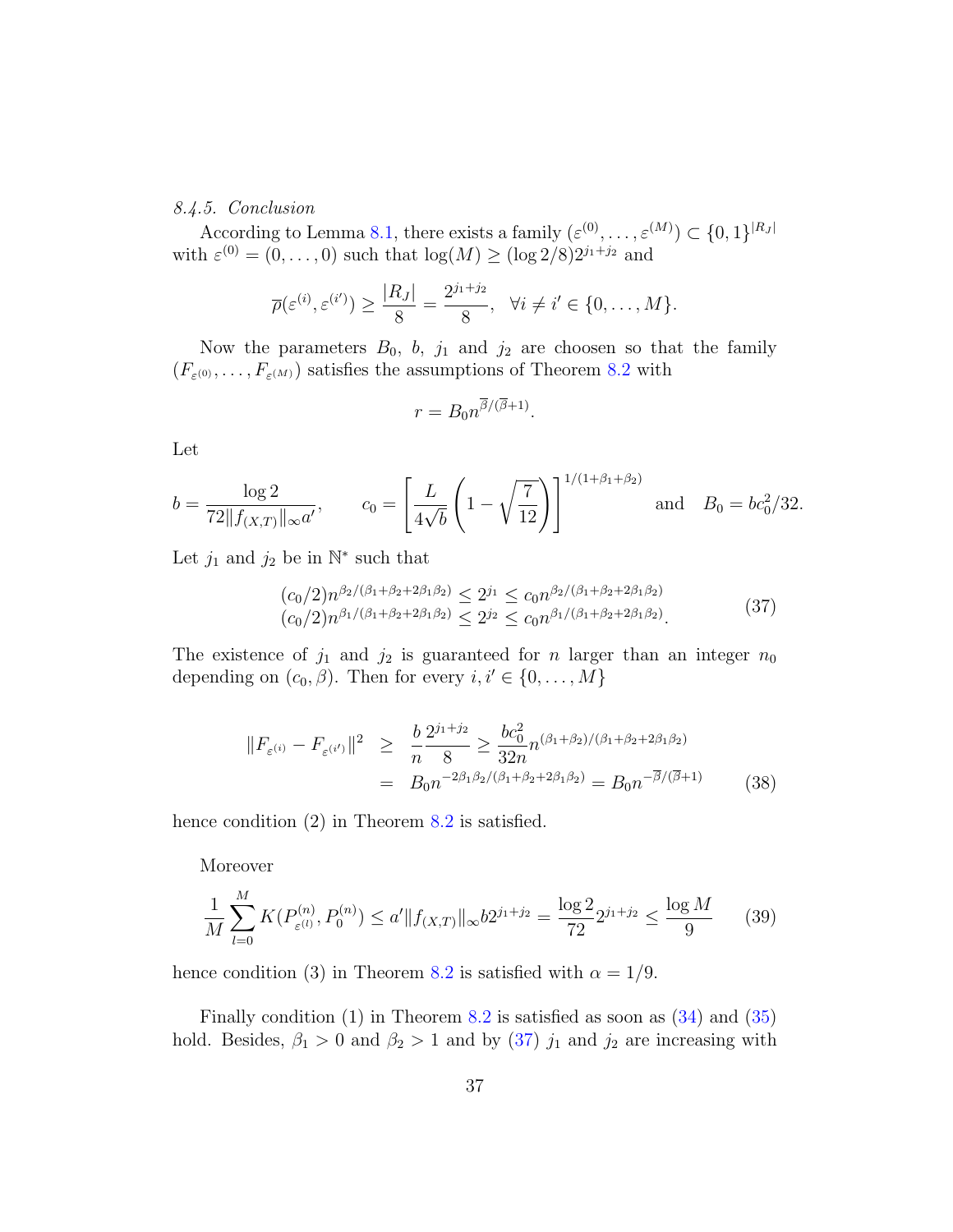*n*. Therefore  $2^{(j_1+j_2)/2}(2^{j_1\beta_1} + 2^{j_2\beta_2} + 1)$  increases faster than  $2^{j_1/2}2^{3j_2/2}$  and for *n* larger than an integer  $n_1$  depending on  $\psi$  and L, [\(34\)](#page-32-1) holds as soon as [\(35\)](#page-34-0) holds. Moreover [\(35\)](#page-34-0) holds as soon as

$$
\sqrt{b}c_0n^{-\beta_1\beta_2/(\beta_1+\beta_2+2\beta_1\beta_2)}\left((c_0^{\beta_1}+c_0^{\beta_2})n^{\beta_1\beta_2/(\beta_1+\beta_2+2\beta_1\beta_2)}+1\right)\leq L\left(1-\sqrt{\frac{7}{12}}\right)
$$

which is ensured if

<span id="page-37-0"></span>
$$
\sqrt{b}c_0(c_0^{\beta_1} + c_0^{\beta_2}) \le \frac{L}{2} \left(1 - \sqrt{\frac{7}{12}}\right) \quad \text{and} \tag{40}
$$

<span id="page-37-1"></span>
$$
\sqrt{b}c_0 n^{-\beta_1\beta_2/(\beta_1+\beta_2+2\beta_1\beta_2)} \le \frac{L}{2} \left(1 - \sqrt{\frac{7}{12}}\right). \tag{41}
$$

On the one hand  $(40)$  holds as soon as

$$
2c_0^{\beta_1+\beta_2+1} \le \frac{L}{2\sqrt{b}} \left(1 - \sqrt{\frac{7}{12}}\right)
$$

which is guaranteed by the definition of  $c_0$ . On the other hand there exists an integer  $n_2$  depending on  $(\beta, c_0)$  such that [\(41\)](#page-37-1) is satisfied for every  $n \geq n_2$ .

Thus for every  $n \geq \max(n_0, n_1, n_2)$ , conditions (1), (2) and (3) in Theorem [8.2](#page-30-1) hold with  $r = B_0 n^{-\beta/(\beta+1)}$ , which concludes the proof of Theorem [5.1.](#page-12-1)  $\Box$ 

## 8.4.6. Minimax rate of convergence in the absence of covariate

For sake of simplicity, we keep the same notations. Let  $(Y_i, T_i)_{i=1,\dots,n}$ be an i.i.d. sample with  $T_i$  and  $Y_i$  independent positive random variable. Assume that a sample  $(T_i, \delta_i)_{i=1,\dots,n}$  is observed with  $\delta_i = 1\!\mathrm{I}_{\{Y_i \leq T_i\}}$ . Let  $F(y) = P[Y_i \leq y]$  the c.d.f. of  $Y_i$ . Let  $\beta > 1$ ,  $L > 0$  and  $\mathcal{B}_{2,\infty}^{\beta}([0,1], L)$  the one-dimensional Besov ball of regularity  $\beta$  and radium L. Then there exists a constant c such that

$$
\inf_{\widehat{F}_n} \sup_{F \in \mathcal{B}_{2,\infty}^{\beta}([0,1],L)} \mathbb{E}\left[r\|\widehat{F}_n - F\|^2\right] \geq c.
$$

The proof is identical to the proof of Theorem [5.1](#page-12-1) except that the dependence with respect to X is omitted. More precisely, let  $a = \min(1/3, L/2)$  and

$$
F_0(u) = a \mathbf{1}_{[0, +\infty[}(u) + a u \mathbf{1}_{[0,1]}(u) + (1-a) \mathbf{1}_{(1, +\infty[}(u))
$$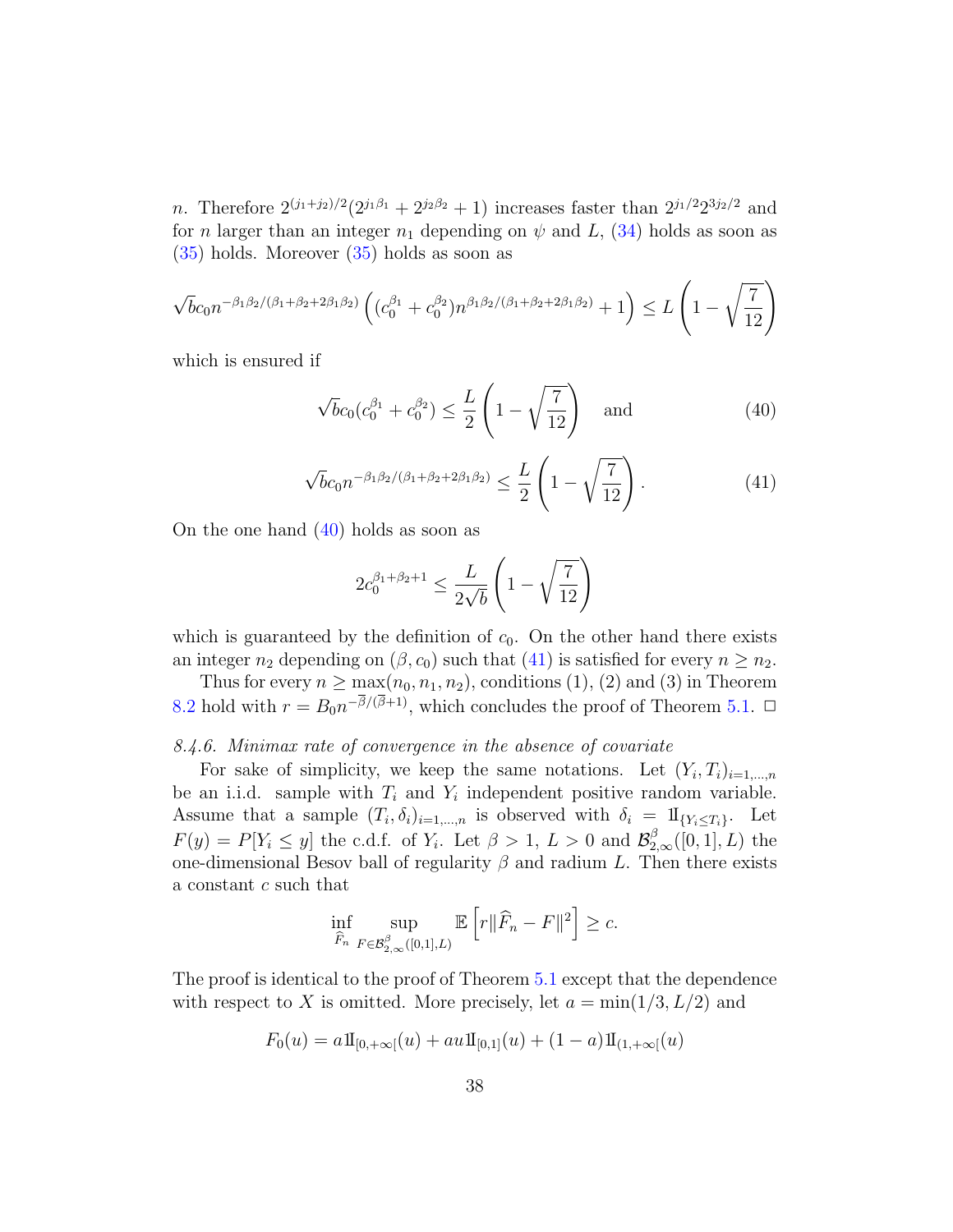for every  $u \in \mathbb{R}$ . Let

$$
b = \frac{\log 2}{72 \|f_T\|_{\infty} a'}, \qquad c_0 = \left[\frac{L}{2\sqrt{b}} \left(1 - \sqrt{\frac{7}{12}}\right)\right]^{1/(1+\beta)} \quad \text{and} \quad B_0 = bc_0/16
$$

with  $a' = (1/a)+(1/(1-2a))$  and  $f_T$  the density of  $T_i$ . Let  $j \in \mathbb{N}^*$  be such that  $(c_0/2)n^{1/(2\beta+1)} \leq 2^j \leq c_0n^{1/(2\beta+1)}$ . For  $s \in \mathbb{N}^*$ , let  $\psi_{j,s}(u) = 2^{j/2}\psi(2^j u - s)$ . Let  $R_i$  be a subset of  $\mathbb Z$  such that:

- $Supp(\psi_{j,s}) \subset [0,1], \forall s \in R_j.$
- The functions  $\{\psi_{j,s}, s \in R_j\}$  have disjoint supports.
- $|R_j| = 2^j$ .

Let  $M \in \mathbb{N}^*$  and  $(\varepsilon^{(0)}, \ldots, \varepsilon^{(M)}) \in \{0,1\}^{|R_j|}$  be such that  $\log(M) \ge (\log 2/8)2^j$ and

$$
\overline{\rho}(\varepsilon^{(i)}, \varepsilon^{(i')}) \ge \frac{|R_j|}{8}, \quad \forall i \neq i' \in \{0, \dots, M\}.
$$

For every  $i \in \{0, \ldots, M\}$ , let

$$
F_{\varepsilon^{(i)}} = F_0 + \sqrt{\frac{b}{n}} \sum_{s \in R_j} \varepsilon_s^{(i)} \psi_{j,s}.
$$

Then:

• Similarly to  $(39)$ ,

$$
\frac{1}{M} \sum_{l=0}^{M} K(P_{\varepsilon^{(l)}}^{(n)}, P_0^{(n)}) \le \frac{\log M}{9}
$$

• Similarly to equation [\(38\)](#page-36-2), for every  $i, i' \in \{0, ..., M\}$ 

$$
\|F_{\varepsilon^{(i)}}-F_{\varepsilon^{(i')}}\|^2\geq B_0n^{-2\beta/(2\beta+1)}
$$

• Similarly to [\(34\)](#page-32-1) and [\(35\)](#page-34-0),  $F_{\varepsilon^{(i)}}$  is a c.d.f. and lies in  $\mathcal{B}_{2,\infty}^{\beta}([0,1],L)$  as soon as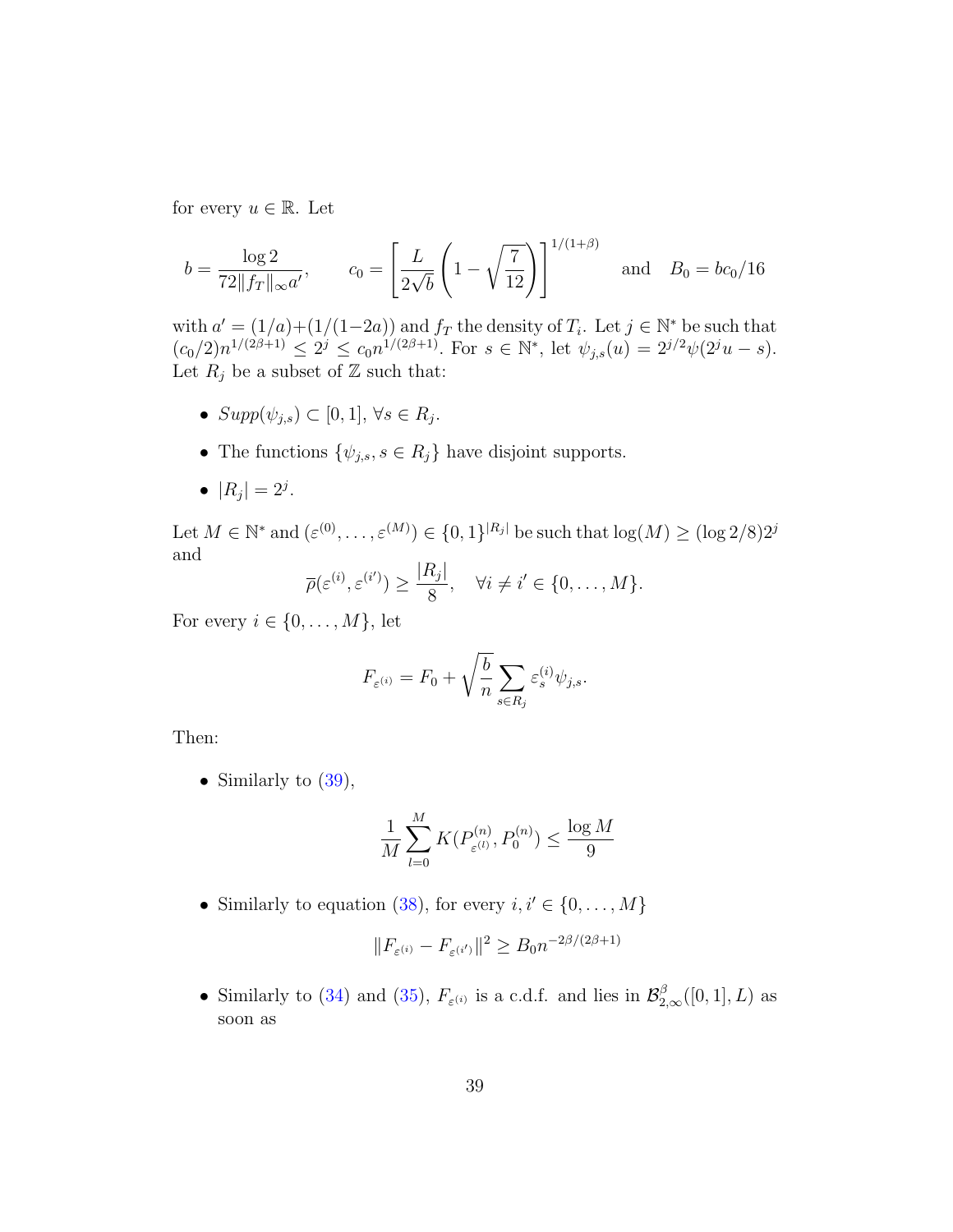(a) 
$$
\sqrt{\frac{b}{n}} 2^{3j/2} ||\psi'||_{\infty} \le \frac{a}{2}
$$
  
\n(b)  $\sqrt{\frac{b}{n}} 2^{j/2} (2^{j\beta} + 1) \le L \left(1 - \sqrt{\frac{7}{12}}\right)$ 

Since  $\beta > 1$ , (a) holds as soon as (b) is satisfied and (b) is guaranteed by the definition of  $c_0$ . Thus, the conditions of Theorem [8.2](#page-30-1) are fulfilled for r proportional to  $n^{-2\beta/(2\beta+1)}$ .  $\Box$ 

#### Acknowledgements

I am grateful to Fabienne Comte for her advices about this work and to Cristina Butucea for her help on the minimax study.

#### References

- <span id="page-39-6"></span>Baraud, Y., 2002. Model selection for regression on a random design. ESAIM Probab. Statist. 6, 127–146.
- <span id="page-39-1"></span>Birg´e, L., 1999. Interval censoring: a nonasymptotic point of view. Math. Methods Statist. 8 (3), 285–298.
- <span id="page-39-3"></span>Birg´e, L., Massart, P., 1998. Minimum contrast estimators on sieves: exponential bounds and rates of convergence. Bernoulli 4 (3), 329–375.
- <span id="page-39-2"></span>Brunel, E., Comte, F., 2009. Cumulative distribution function estimation under interval censoring case 1. Electron. J. Stat. 3, 1–24.
- <span id="page-39-4"></span>Brunel, E., Comte, F., Lacour, C., 2007. Adaptive estimation of the conditional density in the presence of censoring. Sankhya  $69(4)$ ,  $734-763$ .
- <span id="page-39-0"></span>Cheng, G., Wang, X., 2011. Semiparametric additive transformation model under current status data. Electron. J. Stat. 5, 1735–1764.
- <span id="page-39-5"></span>Chernozhukov, V., Fernandez-Val, I., Galichon, A., 2007. Improving estimates of monotone functions by rearrangement. CeMMAP working papers CWP09/07, Centre for Microdata Methods and Practice, Institute for Fiscal Studies.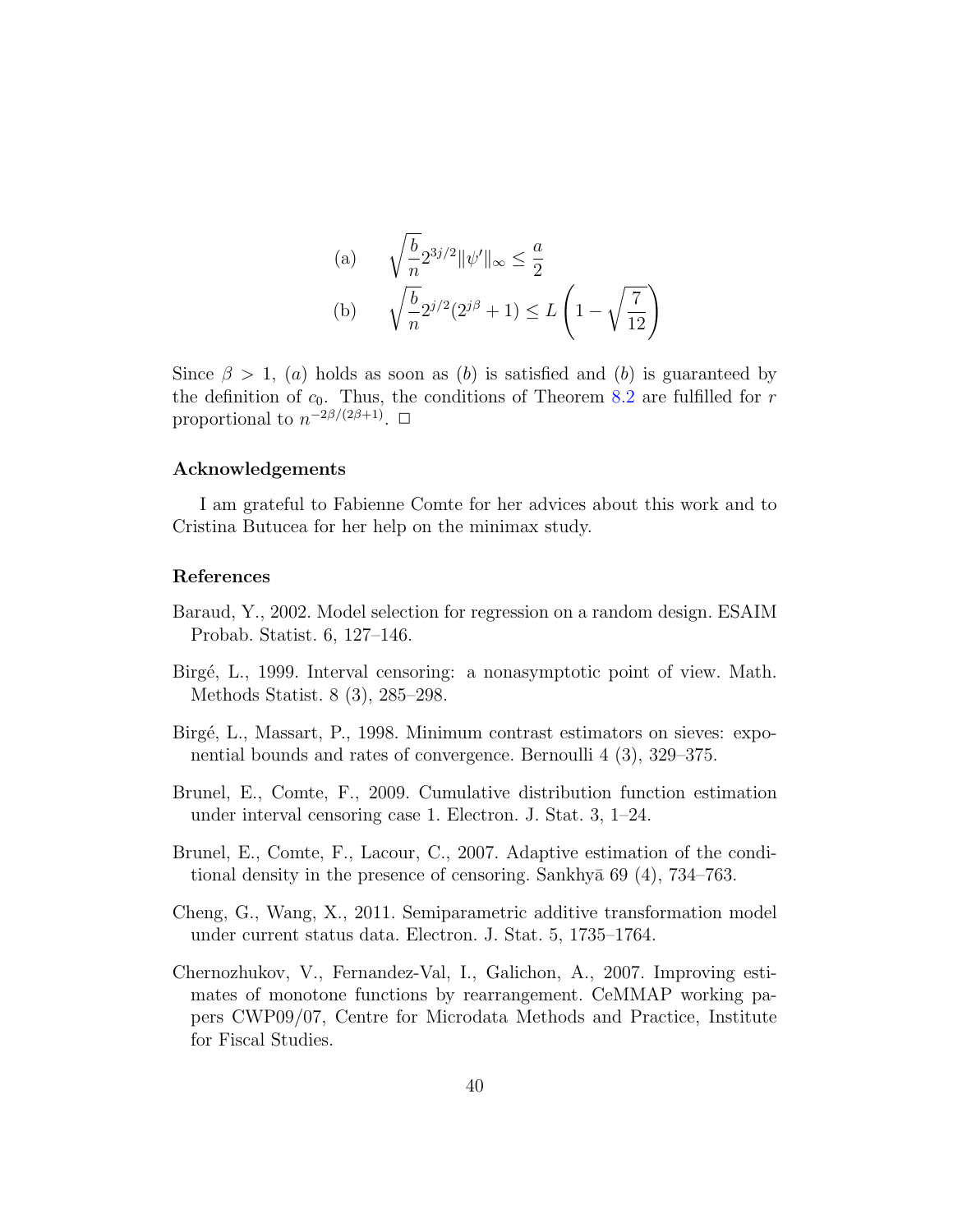- <span id="page-40-7"></span>Gaïffas, S., Lecué, G., 2011. Hyper-sparse optimal aggregation. J. Mach. Learn. Res. 12, 1813–1833.
- <span id="page-40-9"></span>Goldenshluger, A., Lepski, O., 2008. Universal pointwise selection rule in multivariate function estimation. Bernoulli 14 (4), 1150–1190.
- <span id="page-40-0"></span>Groeneboom, P., Wellner, J., 1992. Information bounds and nonparametric maximum likelihood estimation. Vol. 19 of DMV Seminar. Birkhäuser Verlag, Basel.
- <span id="page-40-5"></span>Hochmuth, R., 2002. Wavelet characteriztions for anisotropic besov spaces. Appl. Comput. Harmon. Anal. 12 (2), 179–208.
- <span id="page-40-1"></span>Hudgens, M., Maathuis, M., Gilbert, P., 2007. Nonparametric estimation of the joint distribution of a survival time subject to interval censoring and a continuous mark variable. Biometrics 63 (2), 372–380.
- <span id="page-40-10"></span>Kerkyacharian, G., Picard, D., 2004. Regression in random design and warped wavelets. Bernoulli 10 (6), 1053–1105.
- <span id="page-40-11"></span>Klein, T., Rio, E., 2005. Concentration around the mean of empirical processes. Ann. Probab. 33 (3), 1060–1077.
- <span id="page-40-6"></span>Lacour, C., 2007. Adaptive estimation of the transition density of a Markov chain. Ann. Inst. H. Poincar´e Probab. Statist. 43 (5), 571–597.
- <span id="page-40-8"></span>Lepski, O. V., 1991. Asymptotically minimax adaptive estimation. i. upper bounds. optimally adaptive estimates. Theory Probab. Appl. 36 (4), 682– 697.
- <span id="page-40-2"></span>Ma, S., Kosorok, M., 2006. Adaptive penalized M-estimation with current status data. Ann. Inst. Statist. Math. 58 (3), 511–526.
- <span id="page-40-3"></span>Massart, P., 2007. Concentration inequalities and model selection, Lectures from the 33rd Summer School on Probability Theory held in Saint-Flour, July 6–23. Lecture Notes in Mathematics. Springer, Berlin.
- <span id="page-40-4"></span>Massart, P., 2008. Selection de modele : de la theorie a la pratique. J. Soc. Fr. Stat. and Rev. Stat. Appl. 149 (4), 5–27.